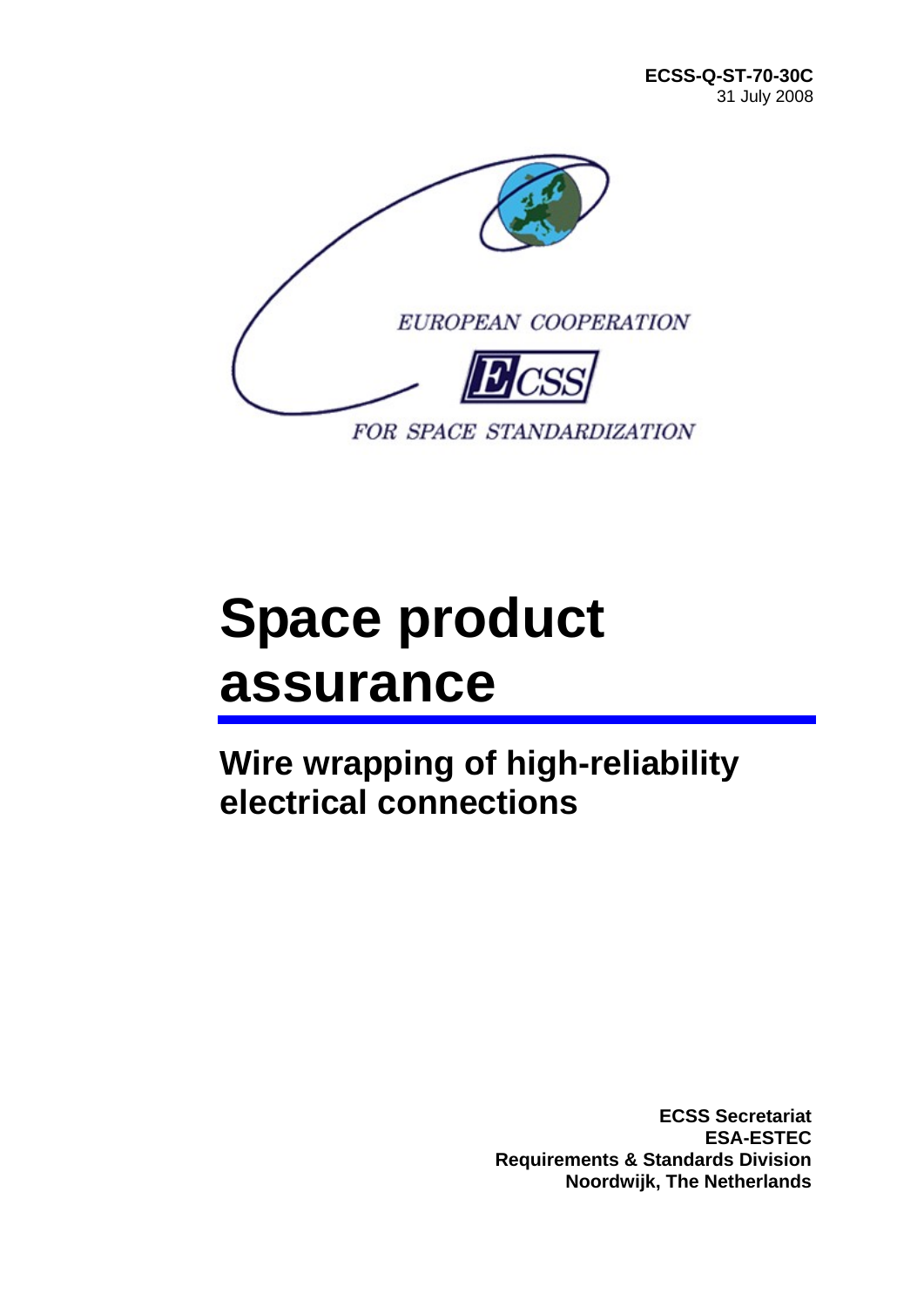

#### **Foreword**

This Standard is one of the series of ECSS Standards intended to be applied together for the management, engineering and product assurance in space projects and applications. ECSS is a cooperative effort of the European Space Agency, national space agencies and European industry associations for the purpose of developing and maintaining common standards. Requirements in this Standard are defined in terms of what shall be accomplished, rather than in terms of how to organize and perform the necessary work. This allows existing organizational structures and methods to be applied where they are effective, and for the structures and methods to evolve as necessary without rewriting the standards.

This Standard has been prepared by the ECSS Executive Secretariat, endorsed by the Document and Discipline Focal points, and approved by the ECSS Technical Authority.

#### **Disclaimer**

ECSS does not provide any warranty whatsoever, whether expressed, implied, or statutory, including, but not limited to, any warranty of merchantability or fitness for a particular purpose or any warranty that the contents of the item are error‐free. In no respect shall ECSS incur any liability for any damages, including, but not limited to, direct, indirect, special, or consequential damages arising out of, resulting from, or in any way connected to the use of this Standard, whether or not based upon warranty, business agreement, tort, or otherwise; whether or not injury was sustained by persons or property or otherwise; and whether or not loss was sustained from, or arose out of, the results of, the item, or any services that may be provided by ECSS.

Published by: ESA Requirements and Standards Division ESTEC, P.O. Box 299, 2200 AG Noordwijk The Netherlands Copyright: 2008 © by the European Space Agency for the members of ECSS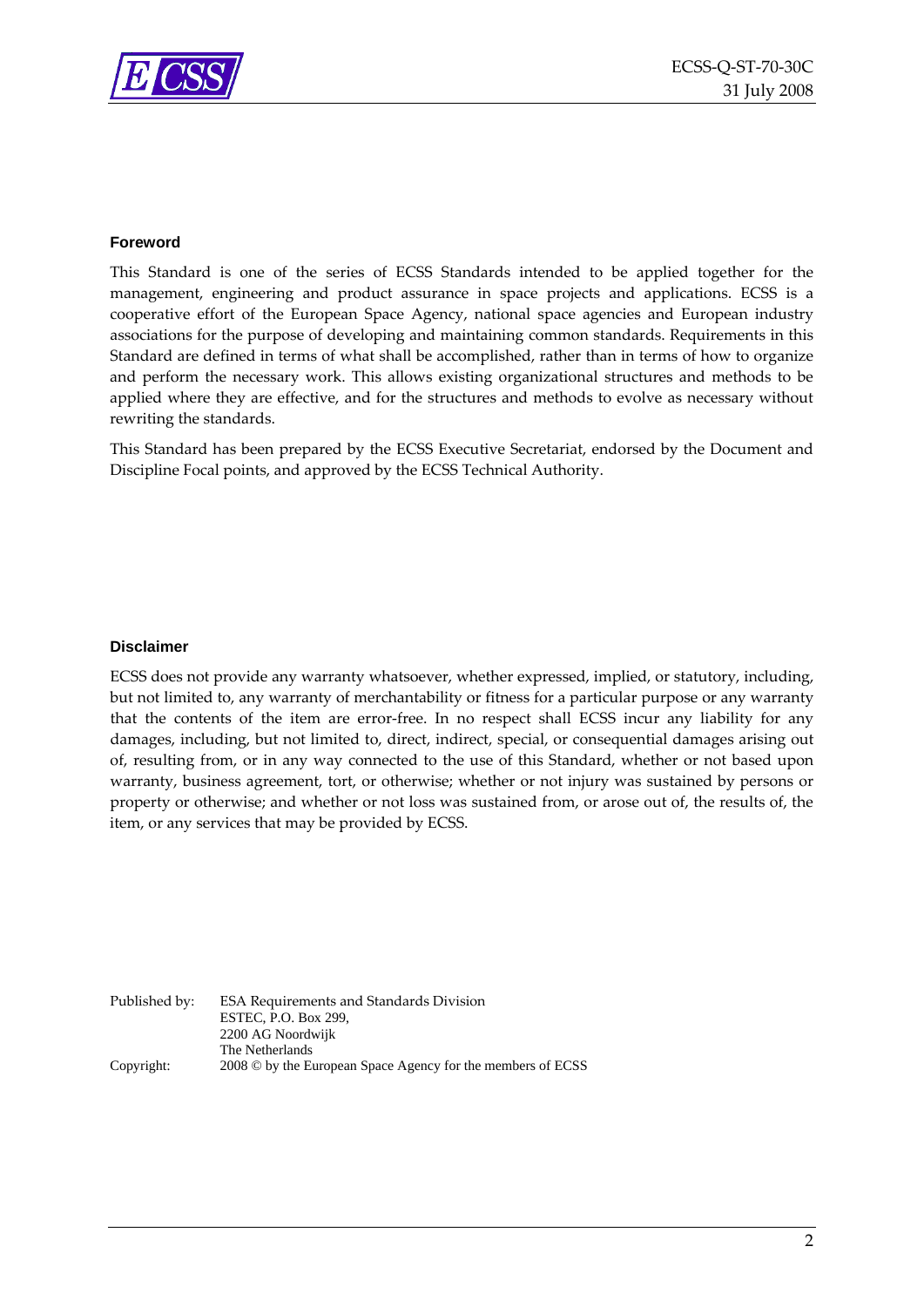<span id="page-2-0"></span>

## **Change log**

| ECSS-Q-70-30A        | First issue                                                                      |  |  |  |
|----------------------|----------------------------------------------------------------------------------|--|--|--|
| 4 October 1999       |                                                                                  |  |  |  |
| <b>ECSS-Q-70-30B</b> | Never issued                                                                     |  |  |  |
|                      |                                                                                  |  |  |  |
| ECSS-Q-ST-70-30C     | Second issue                                                                     |  |  |  |
| 31 July 2008         | The main changes between ECSS-Q-70-30A (4 October 1999) and this                 |  |  |  |
|                      | revision are the following:                                                      |  |  |  |
|                      | Redrafting of ECSS-Q-70-30A in conformance with ECSS drafting rules              |  |  |  |
|                      | and new template.                                                                |  |  |  |
|                      | Restructuring of the document and in particular:                                 |  |  |  |
|                      | The content of the original clause 4, 5, 6, 7, 8, 9 and 10 were moved<br>$\circ$ |  |  |  |
|                      | to the clause 5 and Annex A.                                                     |  |  |  |
|                      | New clause 5.7 "Document requirement descriptions"<br>$\circ$                    |  |  |  |
|                      | Informative material moved to informative Annex A "Procedure<br>$\Omega$         |  |  |  |
|                      | for wire-rapping"                                                                |  |  |  |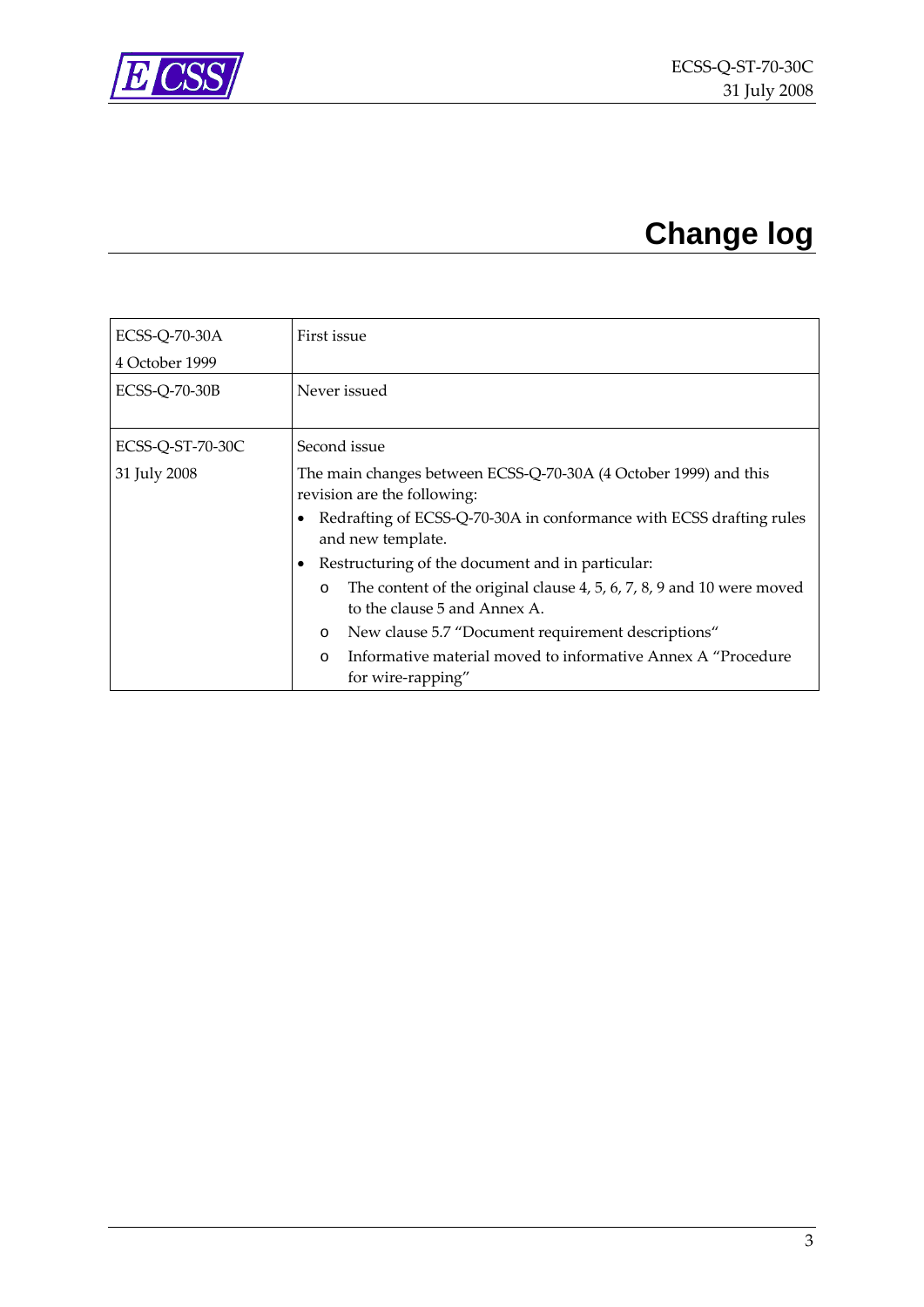

## **Table of contents**

| 3.1 |       |  |
|-----|-------|--|
| 3.2 |       |  |
| 3.3 |       |  |
|     |       |  |
|     |       |  |
| 5.1 |       |  |
|     | 5.1.1 |  |
|     | 5.1.2 |  |
|     | 5.1.3 |  |
|     | 5.1.4 |  |
|     | 5.1.5 |  |
|     | 5.1.6 |  |
| 5.2 |       |  |
|     | 5.2.1 |  |
|     | 5.2.2 |  |
| 5.3 |       |  |
|     | 5.3.1 |  |
|     | 5.3.2 |  |
|     | 5.3.3 |  |
|     | 5.3.4 |  |
|     | 5.3.5 |  |
| 5.4 |       |  |
|     | 5.4.1 |  |
|     | 5.4.2 |  |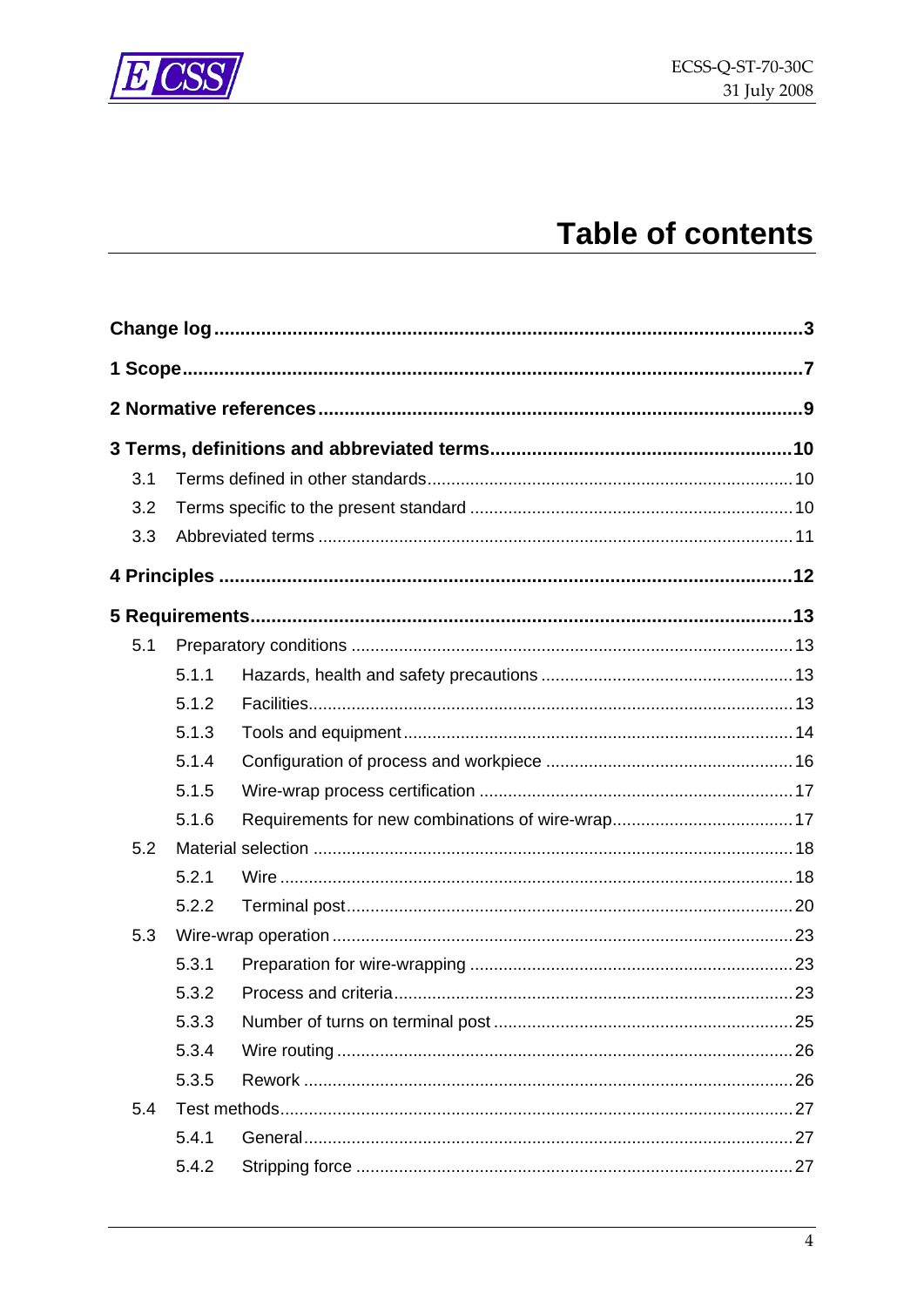

|     | 5.4.3 |     |
|-----|-------|-----|
|     | 5.4.4 |     |
|     | 5.4.5 |     |
|     | 5.4.6 |     |
|     | 5.4.7 |     |
| 5.5 |       |     |
|     | 5.5.1 |     |
|     | 5.5.2 |     |
|     | 5.5.3 |     |
| 5.6 |       |     |
|     | 5.6.1 |     |
|     | 5.6.2 |     |
|     | 5.6.3 |     |
|     | 5.6.4 |     |
|     | 5.6.5 |     |
|     | 5.6.6 |     |
|     | 5.6.7 |     |
|     | 5.6.8 |     |
| 5.7 |       |     |
|     |       |     |
|     |       |     |
|     |       | .47 |

## **Figures**

| Figure 1-1: Single wire-wrapped connection to square terminal and reference corner 8 |    |
|--------------------------------------------------------------------------------------|----|
| Figure 5-1: Minimum wrapping length on terminal post for each wire gauge22           |    |
| Figure 5-2: Terminal post dimensions over minimum wrapping length for each terminal  | 22 |
|                                                                                      | 25 |
| Figure 5-4: Wire-wrap rejection criteria which require reworking of the connection32 |    |
|                                                                                      |    |
|                                                                                      |    |
|                                                                                      |    |
|                                                                                      |    |
| Figure A-4 : Example of a daily process control sheet for test samples 44            |    |
|                                                                                      |    |
|                                                                                      |    |
|                                                                                      |    |
|                                                                                      |    |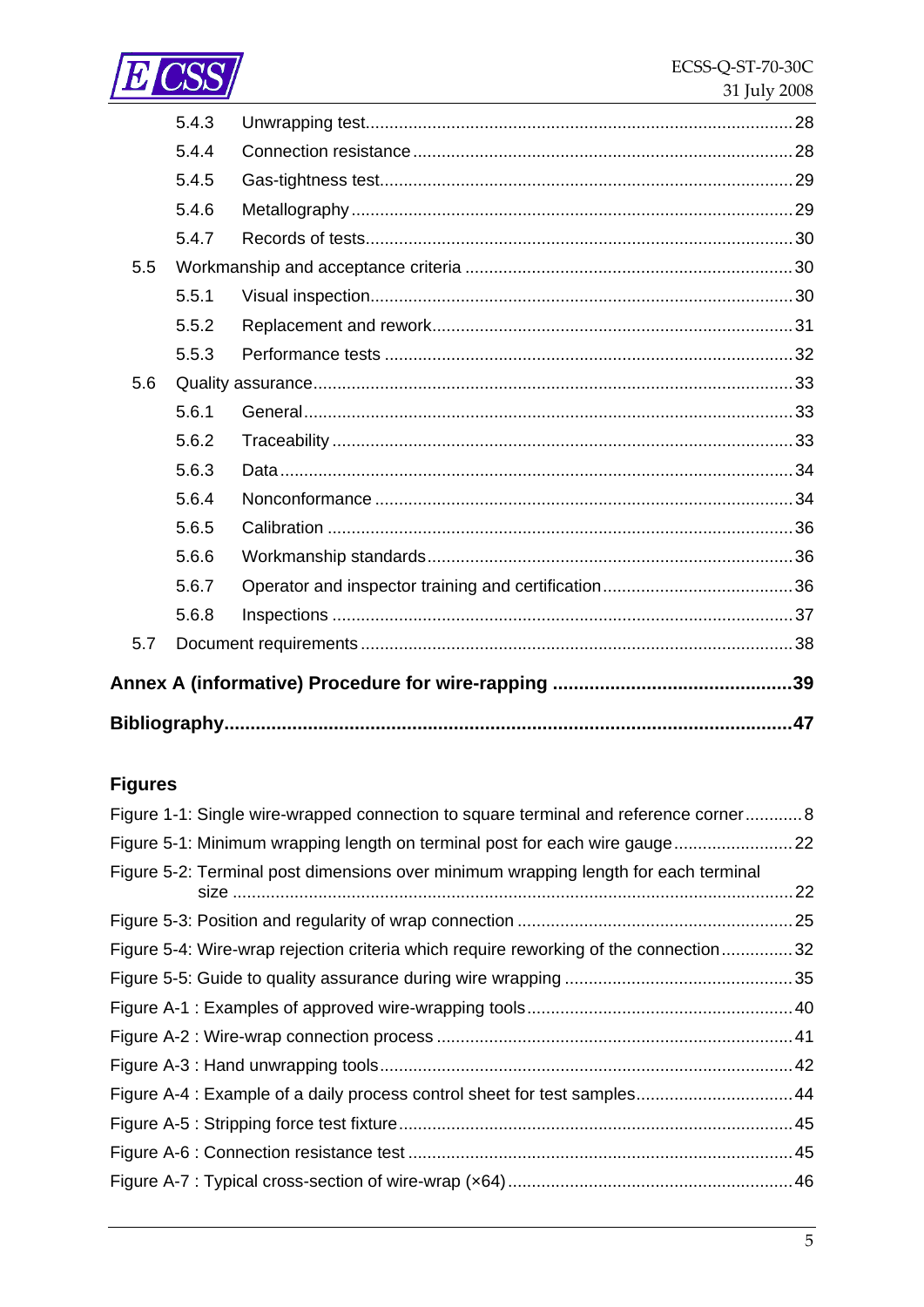

|--|

## **Tables**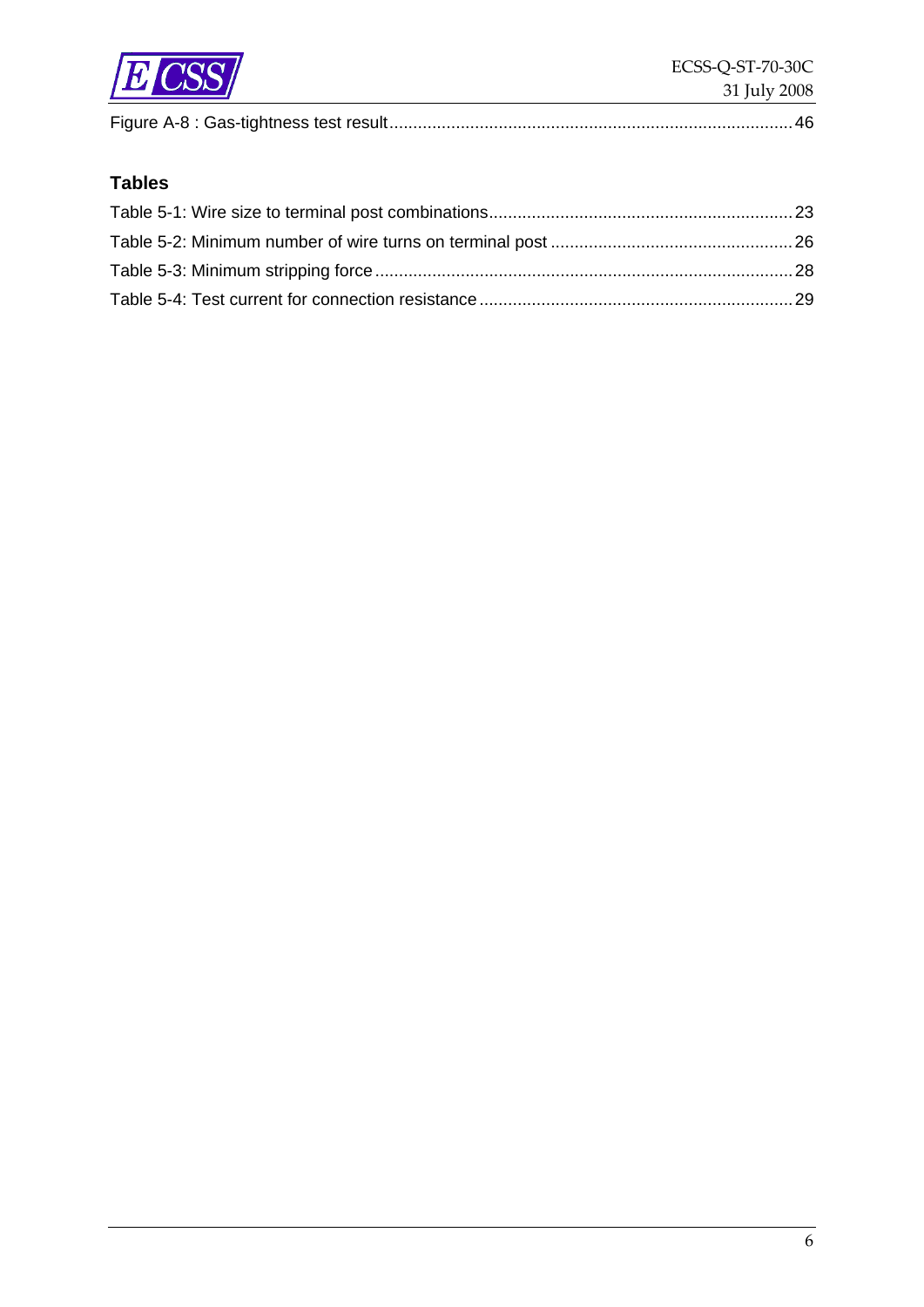<span id="page-6-0"></span>

## **1 Scope**

This Standard specifies requirements for preparing and assembling parts to be joined by wire wrapping, as well as the selection, calibration, use and certification of wire wrapping tools.

The covered wire‐wrapped connections are illustrated in [Figure](#page-7-1) 1‐1.

This type of connection is similar to "Class A preferred" or "modified" connection detailed in MIL‐STD‐1130, and NASA NHB 5300.4(3H).

Only previously tested and qualified wire‐wrapped connections are covered by this Standard, which includes four wire sizes from 24 AWG to 30 AWG, and three terminal post sizes up to 1,78 mm maximum diagonal. A step‐by step procedure is covered in the informative [Annex](#page-38-1) A.

The use of heavier gauge wire and larger terminals is not generally prohibited, but it is considered unlikely that for such dimensions the method of wire-wrapping would be chosen as the electrical interconnection technique. Instead it is assumed that wire larger than 24 AWG will be multi‐stranded and terminated by soldering in conformance with ECSS‐Q‐ST‐70‐08, or by crimping in conformance with ECSS‐Q‐ST‐70‐26.

Training and certification requirements for operators and inspectors are defined in clause [5.6.7](#page-35-1) and in ECSS‐Q‐ST‐20.

With effect from the date of approval, this Standard announces the adoption of the external document on a restricted basis for use in the European Cooperation for Space Standardization (ECSS) system.

This standard may be tailored for the specific characteristic and constraints of a space project in conformance with ECSS-S-ST-00.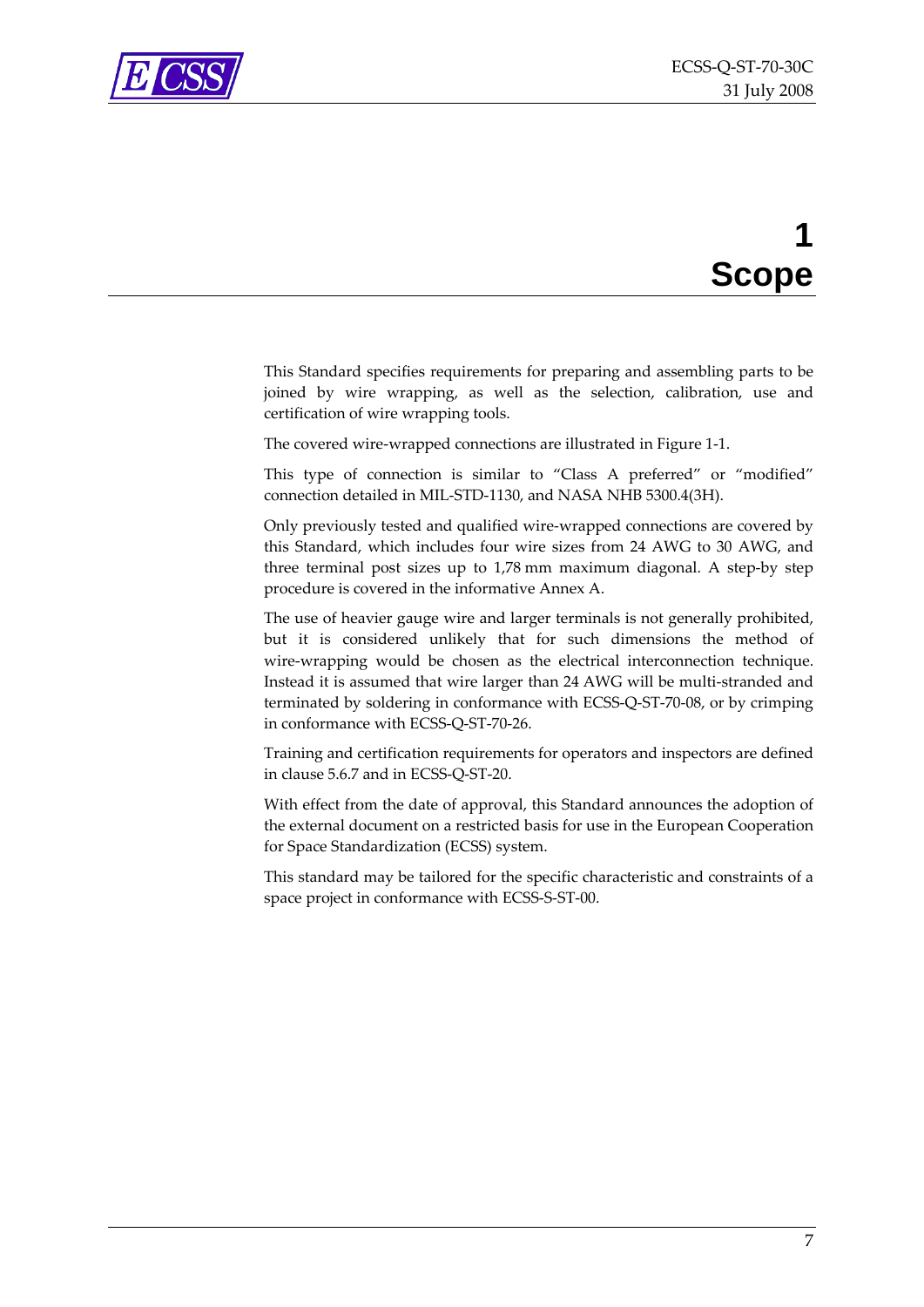<span id="page-7-0"></span>

1



Shows either 3 or 4 corners of contact of insulation minimum ¾ turn of insulated wire

3

#### <span id="page-7-1"></span>**Figure 1‐1: Single wire‐wrapped connection to square terminal and reference corner**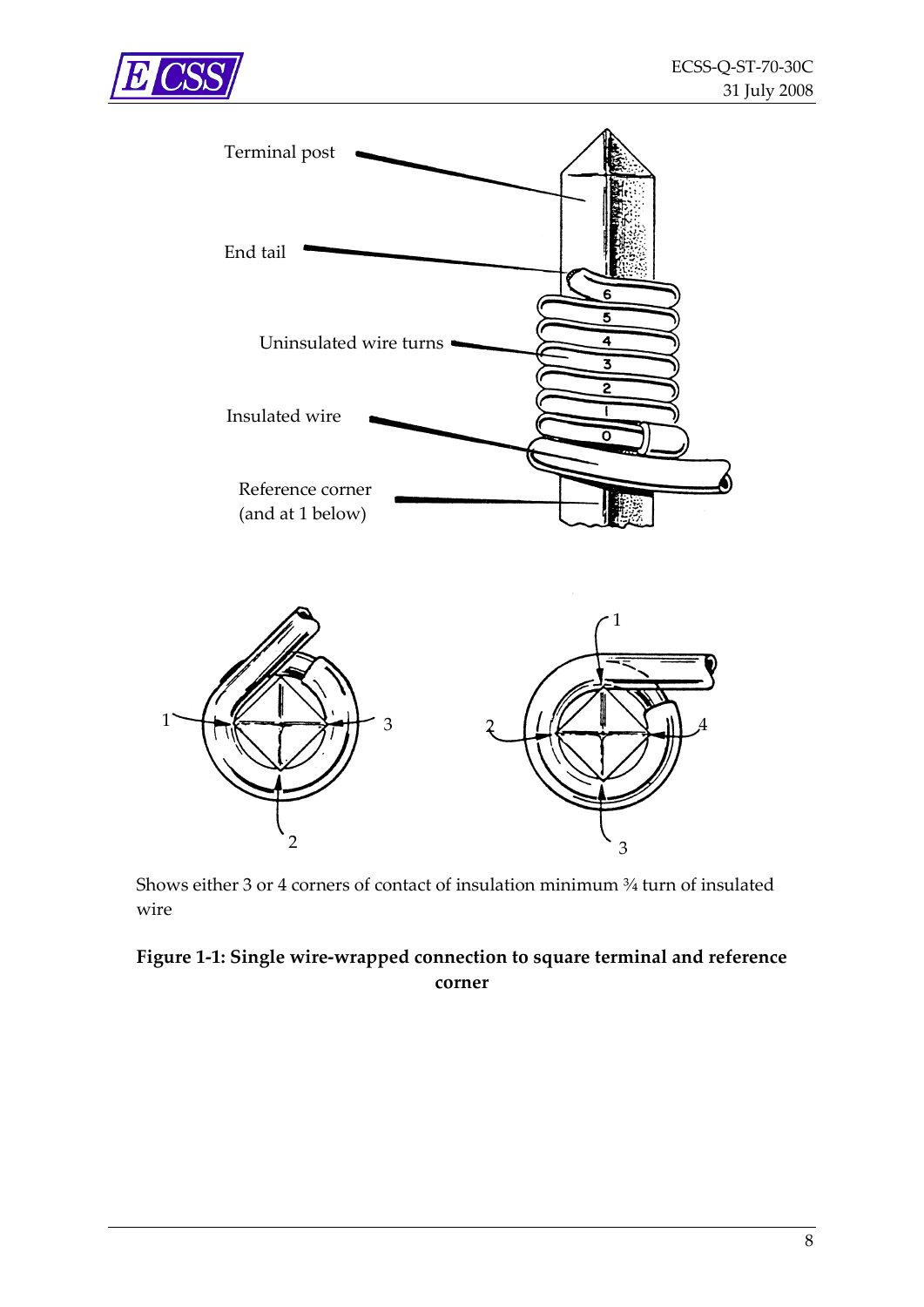<span id="page-8-0"></span>

## **2 Normative references**

The following normative documents contain provisions which, through reference in this text, constitute provisions of this ECSS Standard. For dated references, subsequent amendments to, or revisions of any of these publications do not apply. However, parties to agreements based on this ECSS Standard are encouraged to investigate the possibility of applying the most recent editions of the normative documents indicated below. For undated references the latest edition of the publication referred to applies.

| ECSS-S-ST-00-01                     | ECSS system – Glossary of terms                                                                     |
|-------------------------------------|-----------------------------------------------------------------------------------------------------|
| ECSS-Q-ST-20                        | Space product assurance - Quality assurance                                                         |
| ECSS-Q-ST-70-02                     | Space product assurance – Thermal vacuum<br>outgassing test for the screening of space<br>materials |
| ECSS-Q-ST-70-38                     | Space product assurance - High-reliability<br>soldering for surface-mount and mixed<br>technology   |
| ESSCC Generic<br>specification 3903 | Solid wires, electrical 350V, for wire wrapping                                                     |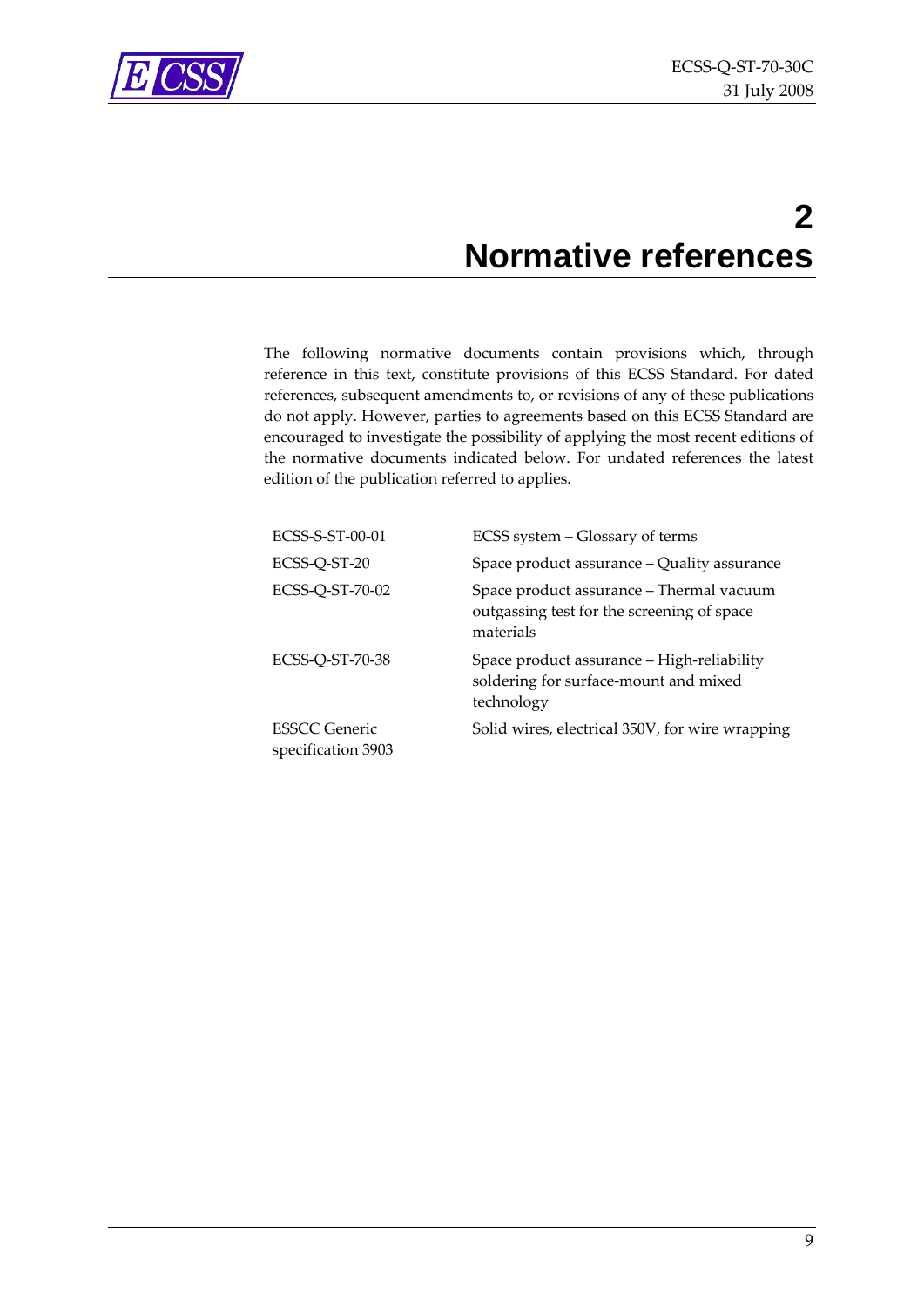<span id="page-9-0"></span>

## **3 Terms, definitions and abbreviated terms**

## **3.1 Terms defined in other standards**

For the purpose of this Standard, the terms and definitions from ECSS‐S‐ST‐00‐01 and ECSS‐Q‐ST‐70‐38 apply.

In particular from ECSS‐Q‐ST‐70‐38 the following term:

#### **process identification document (PID)**

NOTE The content of the PID is specified in ECSS‐Q‐ST‐70‐38.

## **3.2 Terms specific to the present standard**

#### **3.2.1 a turn of wire**

a wrap consisting of one complete single helical ring of wire wrapped 360 degrees around the terminal post, touching all four corners of the post.

> NOTE For the purpose of counting turns, the number of times the wrapped wire passes and intercepts the reference edge of the terminal post after the first intercept of uninsulated wire and terminal post, constitutes the number of turns of uninsulated wire in the connection.

#### **3.2.2 end tail**

end of the last turn of wire on the terminal post which can extend in a tangential direction instead of resting against the post

#### **3.2.3 gas-tight area**

contact area between the terminal post and wire which excludes gas fumes

#### **3.2.4 reference corner**

corner of the terminal post at which the first turn of uninsulated wire contacts, and from which the number of turns of the wrapped wire are counted.

#### **3.2.5 terminal post**

post of square or rectangular section onto which the interconnection wire is wrapped.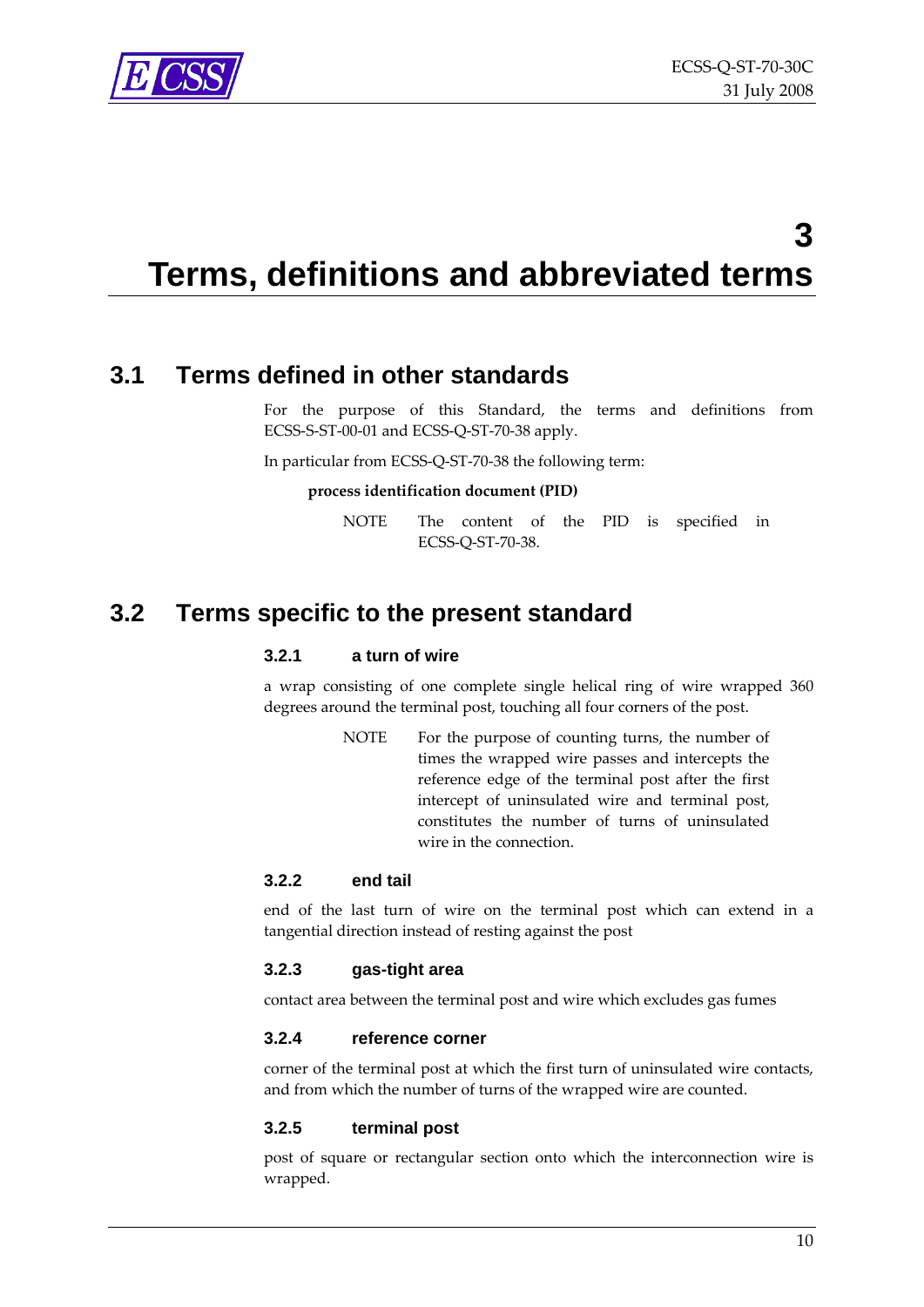<span id="page-10-0"></span>

#### **3.2.6 wire-wrapped connection**

connection consisting of a helix of continuous, solid, non-insulated wire tightly wrapped around the terminal post to produce a mechanically and electrically stable connection.

- NOTE 1 The number of turns required will depend on the gauge of wire used.
- NOTE 2 All completed wraps have an additional minimum of 3/4 turn of the insulated wire that is in contact with at least three corners of the terminal post (see [Figure](#page-7-1) 1‐1).

## **3.3 Abbreviated terms**

For the purpose of this Standard, the abbreviated terms from ECSS‐S‐ST‐00‐01 and the following apply:

| Abbreviation | Meaning                              |
|--------------|--------------------------------------|
| AWG          | American wire gauge                  |
| <b>ETFE</b>  | ethylene-tetrafluorethylene (Tefzel) |
| <b>NCR</b>   | nonconformance report                |
| <b>PFA</b>   | perfluoroalkoxy                      |
| PID          | process identification document      |
| <b>PTFE</b>  | polytetrafluorethylene               |
| <b>PVDF</b>  | polyvinylidene fluoride (Kynar)      |
| ОA           | quality assurance                    |
| <b>RFA</b>   | request for approval                 |
| RH           | relative humidity                    |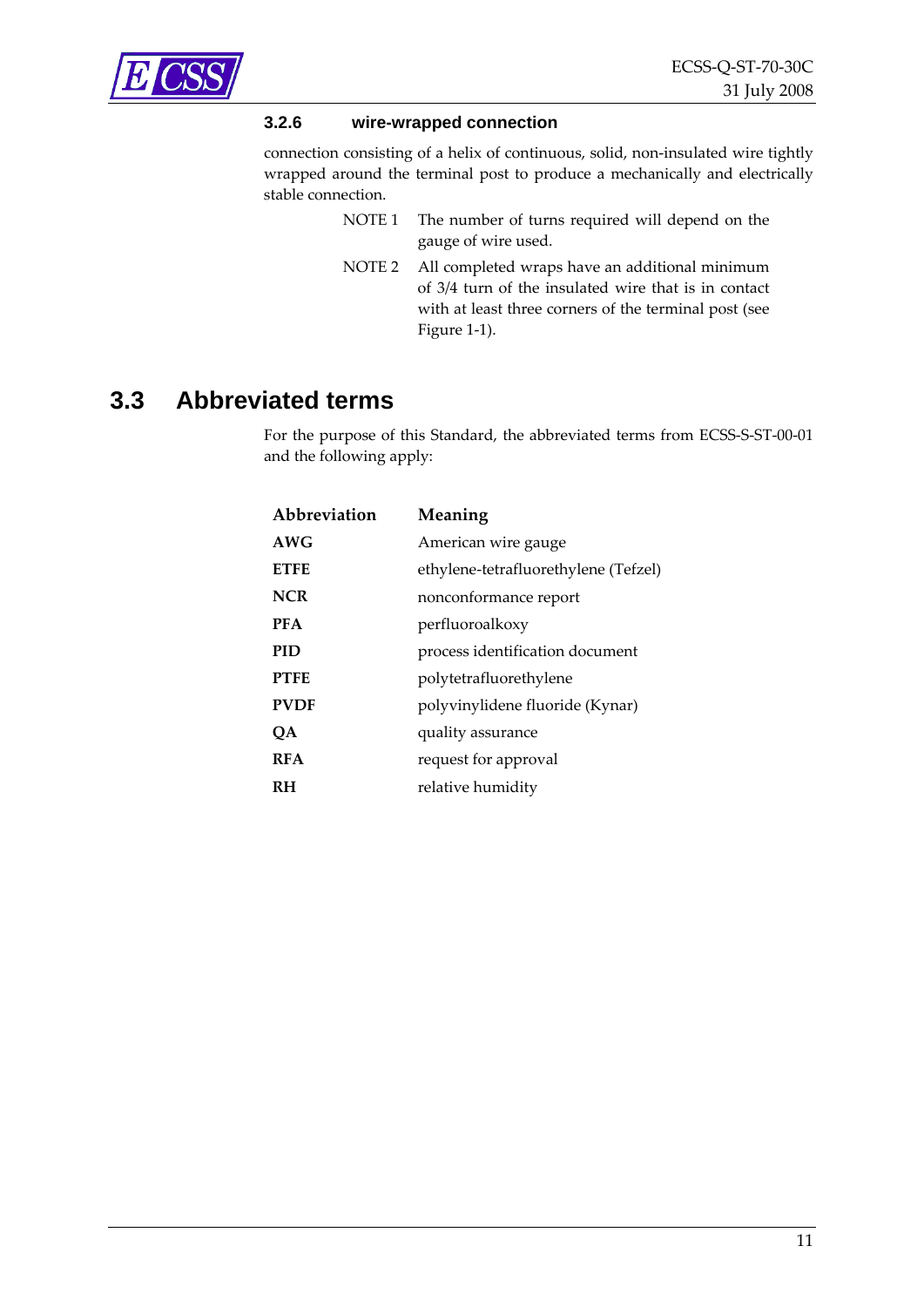<span id="page-11-0"></span>

## **4 Principles**

The production of wire-wrapped connections is a relatively simple yet precision method of fusion. Its use for high reliability space conditions affords high skills of operators and inspectors as well as tooling and environmental controls to produce continued high level quality. The following principles are laid down in this Standard:

- Each tool is certified for each wire to post configuration; regular calibration is mandatory.
- All material, including wire and post, requires approval and rigorous inspection.
- A well‐defined and documented process control document (PID) to ensure consistency of production over extended periods.
- Operators and inspectors need experience and regular training and certification.
- Frequent inline inspection and testing of wire-wraps validate continued quality levels for the intended high reliability application.

Formal Quality Assurance and documentation will substantiate the achieved level of compliance to the requirements within this Standard.

It is important to perform the work taking into account health and safety regulations and in particular the national standards on this subject.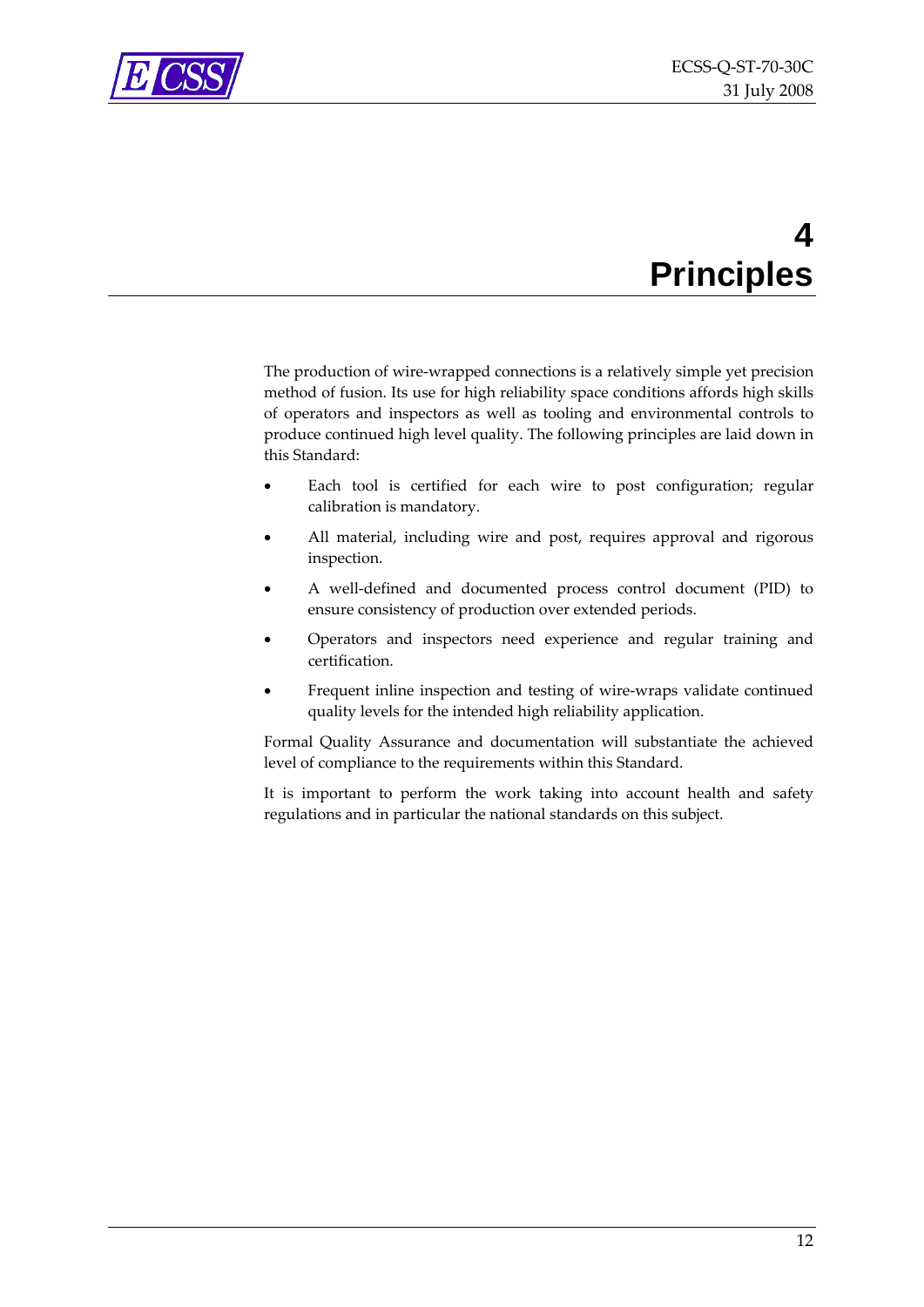

<span id="page-12-0"></span>

## **5 Requirements**

## <span id="page-12-1"></span>**5.1 Preparatory conditions**

## **5.1.1 Hazards, health and safety precautions**

- a. Components, tools and controls shall be so located that personnel are not exposed to hazards such as electric shock, cutting edges, sharp points or toxic atmospheres.
- b. Pneumatic air‐powered wire‐wrapping tools shall be connected to a regulated, lubricated and filtered air supply, and disconnected when not in use.

## **5.1.2 Facilities**

#### **5.1.2.1 Facility cleanliness**

a. The supplier shall provide for a work environment in conformance with the following:

> NOTE Those requirements are in general met by using cleanrooms. It is not, however, mandatory to use a cleanroom.

1. The areas in which wire‐wrapping is carried out are maintained in a neat orderly fashion, with no loose material that can cause contamination of the wire‐wrapped connection.

NOTE For example: Dirt, dust, oils or clipped wires.

- 2. Furniture is kept to a minimum in the work areas and be arranged to allow easy and thorough cleaning of the floor.
- 3. Working surfaces are covered with an easily cleaned hard top, or have a replaceable surface of clean, non-corrosive silicone-free paper.
- 4. Tools used in the wire‐wrapping operation are clean.

NOTE For example: Excess lubricant is removed before wire‐wrapping starts.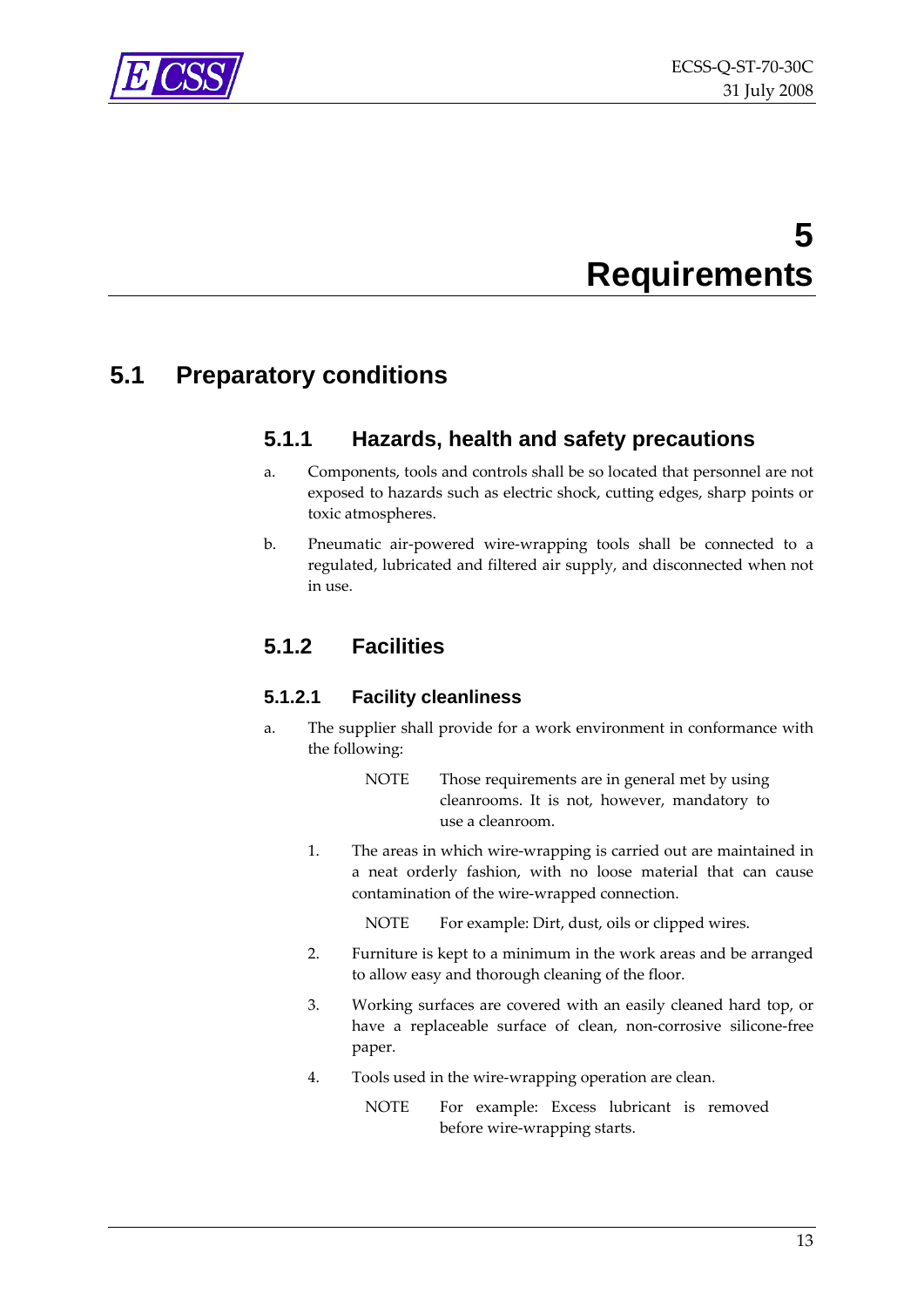

<span id="page-13-0"></span>

#### **5.1.2.2 Environmental conditions**

- a. The following environmental conditions at the wire‐wrapping workstations shall be established:
	- 1. controlled environment which limits entry of contamination;
	- 2. continuously controlled temperature and humidity as follows:
		- (a) room temperature:  $(22 \pm 3)$  °C;
		- (b) relative humidity:  $(55 \pm 10)$  %.
	- 3. no exposure to draughts;
	- 4. supply of fresh air through a filtering system to establish a positive pressure difference to adjacent rooms; the exhaust air is restricted to avoid turbulences.

#### **5.1.2.3 Lighting requirements**

- a. Adequate illumination conditions of the wire‐wrapping workstations shall be implemented as follows:
	- 1. light intensity with a minimum of 1080 lux on the work surface.
	- 2. at least 90 % of the work area are shadowless and without severe reflections.

#### <span id="page-13-4"></span>**5.1.3 Tools and equipment**

#### **5.1.3.1 Cutting tool**

- <span id="page-13-1"></span>a. The selected cutting tool shall cut the conductor wire without causing flattening of the wire.
- b. Any tool not conforming with requirement [5.1.3.1a](#page-13-1) shall be removed from the work area.

#### <span id="page-13-3"></span>**5.1.3.2 Insulation strippers**

- <span id="page-13-2"></span>a. To avoid damage to the conductor, stripping devices, in particular thermal and precision cutting devices, manual or automatic powerdriven shall
	- 1. provide protection of the conductor wire;
	- 2. avoid wire stretching by use of mechanical strippers;
	- 3. avoid that the conductor is twisted, ringed, nicked, cut or scored by the stripping operation.
- b. Any tool not conforming with requirement [5.1.3.2a](#page-13-2) shall be removed from the work area.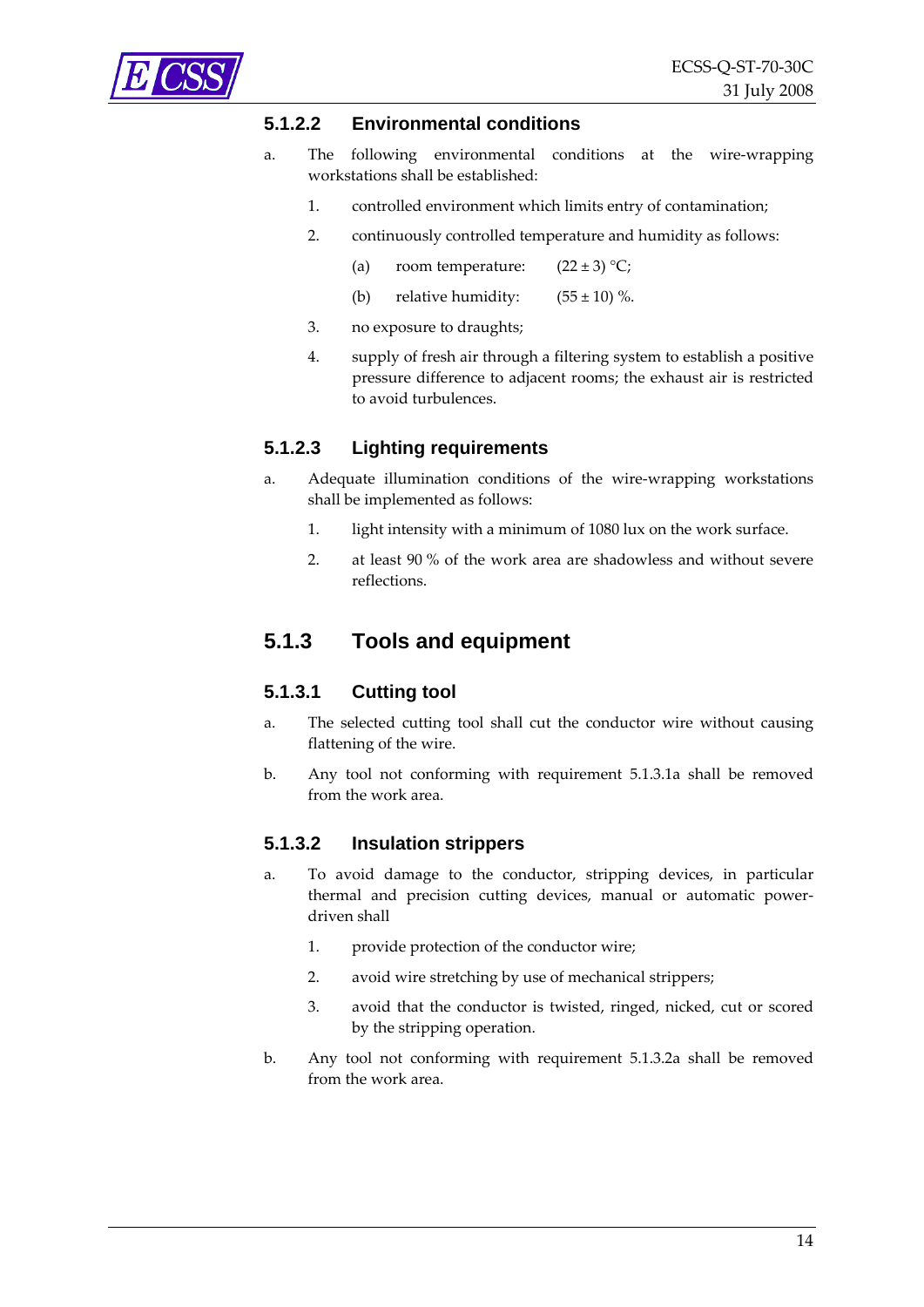<span id="page-14-3"></span><span id="page-14-0"></span>

#### **5.1.3.3 Wire-wrapping tools**

- a. Wrapping tools together with specific rotary bit and stationary sleeve shall be
	- 1. assigned to each wire gauge and terminal combination in use,
	- 2. marked to show the size, for which it is calibrated.
- b. The following power-driven wire-wrapping tools shall be used:
	- 1. electrical tool with mains supply,
	- 2. pneumatic tool, supplied with regulated, lubricated and filtered air.
		- NOTE [Figure](#page-39-1) A-1 shows examples of power-driven wire‐wrapping tools.
- c. The power-driven wire-wrapping tools should be fitted with a "backforce" device to prevent overwrapping defect.
- d. Hand‐powered or battery‐powered wrapping tools shall not be used.
	- NOTE Refer to the tool manufacturer for selection of bit and sleeve for each wire/terminal post diagonal combination.
- e. The tool and associated accessories shall be checked for cleanliness and general satisfactory condition under up to ×10 magnification as follows:
	- 1. The extremity of the bit is perfectly clean and smooth without blockages or faults.
	- 2. The sleeve does not have any sharp blockage in its neck, and manual check ensures that the bit runs perfectly in the sleeve, without any hard or rough points of contact.
- <span id="page-14-1"></span>f. The wire‐wrapping tool shall not nick, ring, gouge, or scrape conductors, or damage the terminal post in any way during its operation.
- g. Any tool not conforming with the requirements [5.1.3.3a](#page-14-0) to [5.1.3.3f](#page-14-1) shall be removed from the work‐station for repair or replacement.

#### <span id="page-14-2"></span>**5.1.3.4 Unwrapping tools**

- a. The supplier shall provide an unwrapping tool compatible with the terminal post diagonal which does not nick, ring, gouge, scrape or damage the terminal post in any way.
	- NOTE 1 [Figure](#page-41-1) A-3 shows examples of unwrapping tools.
	- NOTE 2 Wrapped connections can be detached from their terminal posts, when necessary, by means of special unwrapping tools.
	- NOTE 3 Manual unwrapping tools are preferred. They are short tubular tools having an external spiral groove and handle.
	- NOTE 4 A "left‐hand" unwrapping tool is required to unwrap a "right‐hand" wrap connection (clockwise wire rotation from base to top of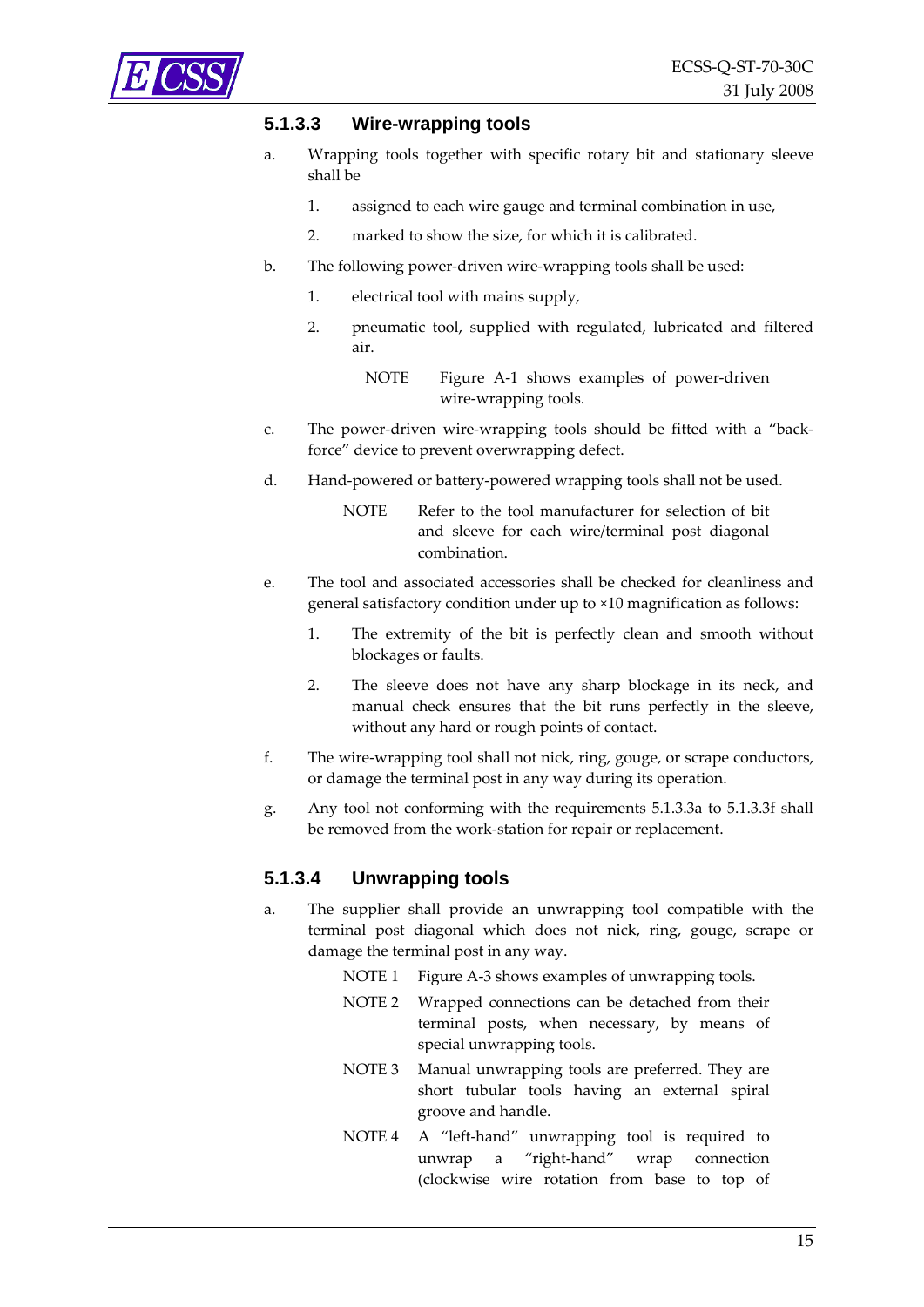<span id="page-15-3"></span><span id="page-15-0"></span>

terminal), or vice versa for a "left-hand" wrap connection.

b. Damaged tools shall be removed from the work‐station for repair or replacement.

#### **5.1.3.5 Test monitoring equipment**

a. Equipment for performance testing shall have the following characteristics:

|    | Connection<br>resistance | 0 A - 10 A ammeter with current source<br>$0 \text{ mV}$ - 20 mV voltmeter     |
|----|--------------------------|--------------------------------------------------------------------------------|
|    | Stripping force          | Tensile testing machine                                                        |
|    |                          | 0 N - 100 N, accurate to $\pm$ 0,2 N                                           |
| 3. | Visual inspection        | Binocular microscope, magnification × 7<br>minimum, with suitable light source |
| 4. | Microsectioning:         | Metallurgical microscope, magnification up<br>to $\times$ 400.                 |

b. The equipment shall be capable of monitoring in the following range of environmental conditions:

| 1. Temperature | 15° C to 30° C, accurate to $\pm$ 1 °C    |
|----------------|-------------------------------------------|
| 2. Humidity    | RH 40 % to 70 %, accurate to $\pm$ 1 % RH |

### <span id="page-15-1"></span>**5.1.4 Configuration of process and workpiece**

- a. Materials, tools and techniques, which are planned to be used shall be reviewed with respect to design needs, to ensure conformance to customer requirements and as a means of identifying any pending process qualification.
- b. The review shall cover each separate manufacturing step including the dimensions and metallurgical properties of the terminal post and wire.

NOTE Aim is that materials are proven to be acceptable for the manufacture of wire‐wrapped connections.

- c. The choice of functional tools, particularly the type of power-driven wire-wrapping tool and associated rotary wrapping bit and stationary sleeve shall be demonstrated to be adequate to the wrapping process.
	- NOTE The quality of a wrapped connection depends largely on the maintenance and adjusting of the cutting, stripping and wrapping tools.
- <span id="page-15-2"></span>d. The supplier shall generate a dedicated process identification document (PID) in conformance with the requirements in ECSS‐Q‐ST‐70‐38, listing all used tools, material and the adjustment of the tools.
- e. Work shall be managed and organized such that tool bits and sleeves cannot be interchanged.
- f. During handling and transportation, wrapped joints and their wires shall not suffer from any mechanical or environmental constraint, likely to cause deterioration.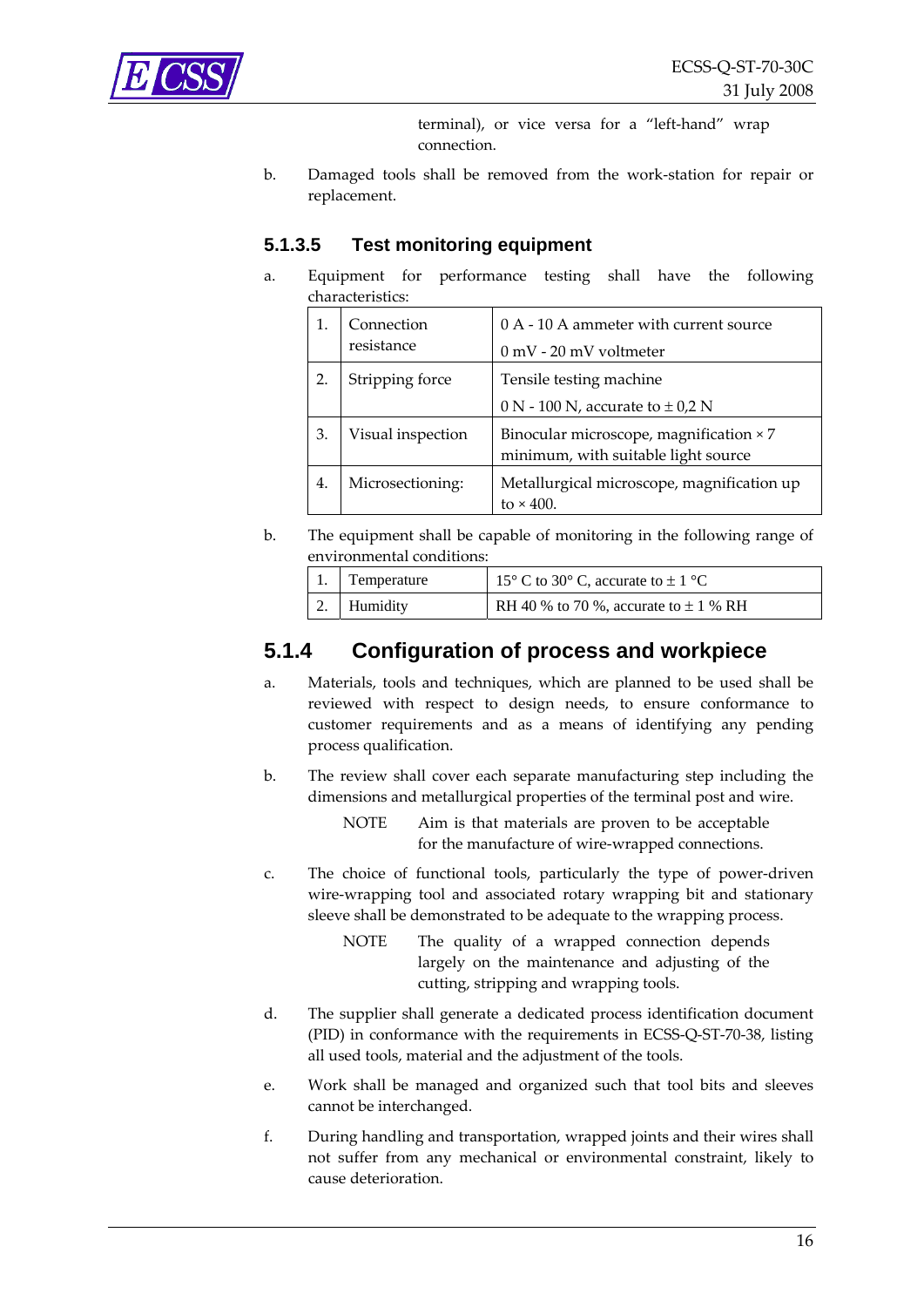<span id="page-16-2"></span><span id="page-16-1"></span><span id="page-16-0"></span>

### **5.1.5 Wire-wrap process certification**

#### **5.1.5.1 Initial certification of each wire-wrap combination**

- a. The capability of the wire‐wrap tool shall be established to produce acceptable wire‐wrap connections for each combination of tool with correct bit and sleeve, wire gauge and terminal post.
- b. 30 sample wrap connections shall be prepared with a calibrated tool.
- c. The certification test sequence shall be as follows:
	- 1. Samples 1 to 30 Workmanship (see clause [5.5.1\)](#page-29-1)
	- 2. Samples 1 to 30 Connection resistance (see clause [5.4.4\)](#page-27-1)
	- 3. Samples 1 to 10 Stripping force (see clause [5.4.2\)](#page-26-1)
	- 4. Samples 11 to 20 Unwrapping test (see clause [5.4.3](#page-27-2))
	- 5. Samples 21 to 26 Gas-tightness test (see clause [5.4.5](#page-28-1))
	- 6. Samples 27 to 30 Metallography (see clause [5.4.6\)](#page-28-2)
		- NOTE The successful completion of all above tests will authorize spacecraft wire wrapping to commence for the wrap combination.

#### **5.1.5.2 Re-certification of each wire-wrap combination**

- a. Re‐certification shall be carried out after the following occurrences:
	- 1. When production wraps fail to conform with the requirements of the daily process‐control tests specified in clause [5.6.8.3](#page-36-1).
	- 2. At every 10 000 wire‐wrap connections in a continuous programme.
	- 3. If production is interrupted for a period in excess of 12 months.
		- NOTE This is supposed to ensure reliability of the joint, as the wire and terminals may degrade during storage.
- b. The re-certification test sequence shall be a repeat of the above clause [5.1.5.1](#page-16-1), 30 sample wrap connections being prepared with a calibrated tool.

## <span id="page-16-3"></span>**5.1.6 Requirements for new combinations of wirewrap**

#### **5.1.6.1 General**

- a. Verification tests shall be conducted to establish confidence in the reliability of wire‐wrap combinations not detailed in [Table](#page-22-1) 5‐1.
- b. The combination shall be considered verified following successful completion of process certification tests in conformance with requirements of clause [5.1.5](#page-16-2) on 30 sample wraps before, and a further 30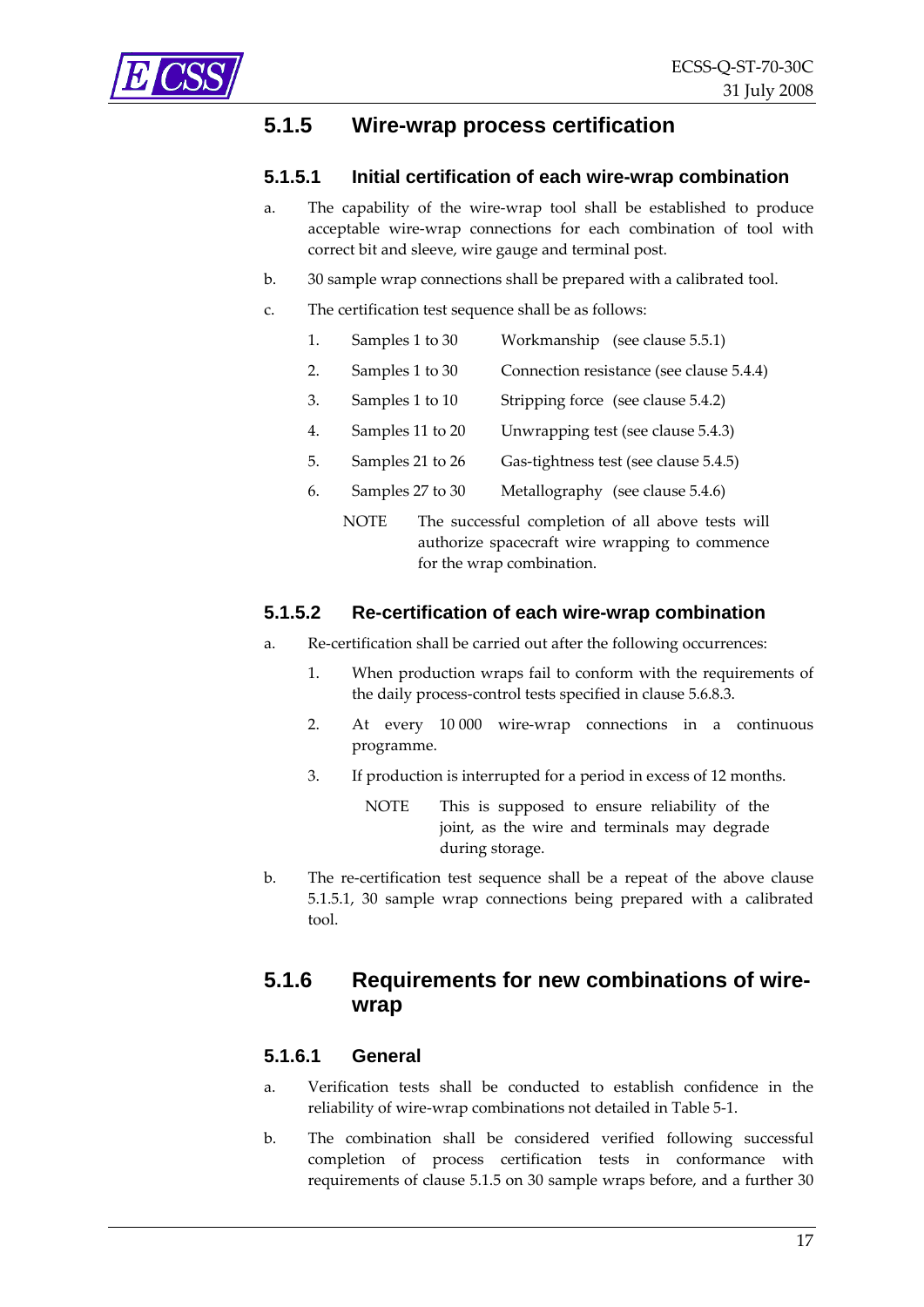<span id="page-17-0"></span>

sample wraps after temperature cycling and vibration testing detailed below.

#### **5.1.6.2 Temperature cycling**

- a. The test samples shall undergo 200 temperature cycles in a chamber from room temperature to -55 °C, to +100 °C and back to room temperature  $(22 \pm 3)$ °C at a rate not exceeding 10 °C per minute.
- b. Soak time at each temperature extreme shall be 15 minutes, such that the duration of each cycle averaging one hour.
	- NOTE These conditions can be modified to conform with the particular environmental qualification conditions for the assembly being verified.

#### **5.1.6.3 Vibration**

- a. After completion of the temperature cycling, the test samples shall be subjected to vibration.
- b. Test levels, frequencies and durations shall be agreed with the customer.

#### **5.1.6.4 Documentation**

- a. The supplier shall document all conditions and operating procedures in the PID format, see clause [5.1.4.](#page-15-1)
- b. The supplier shall document all verification results in the RFA format, subject to customer approval.

## <span id="page-17-1"></span>**5.2 Material selection**

#### **5.2.1 Wire**

#### **5.2.1.1 General**

- a. Wire used for wrapped connections shall conform with ESCC Generic Specification 3903.
	- NOTE Other approved national wire specification intended for wire‐wrapping may be agreed with the customer.
- b. The insulation type and wire finish shall be presented for approval by the customer.

#### **5.2.1.2 Conductor**

- a. The wire shall be a single solid round conductor.
- b. Stranded conductors shall not be used.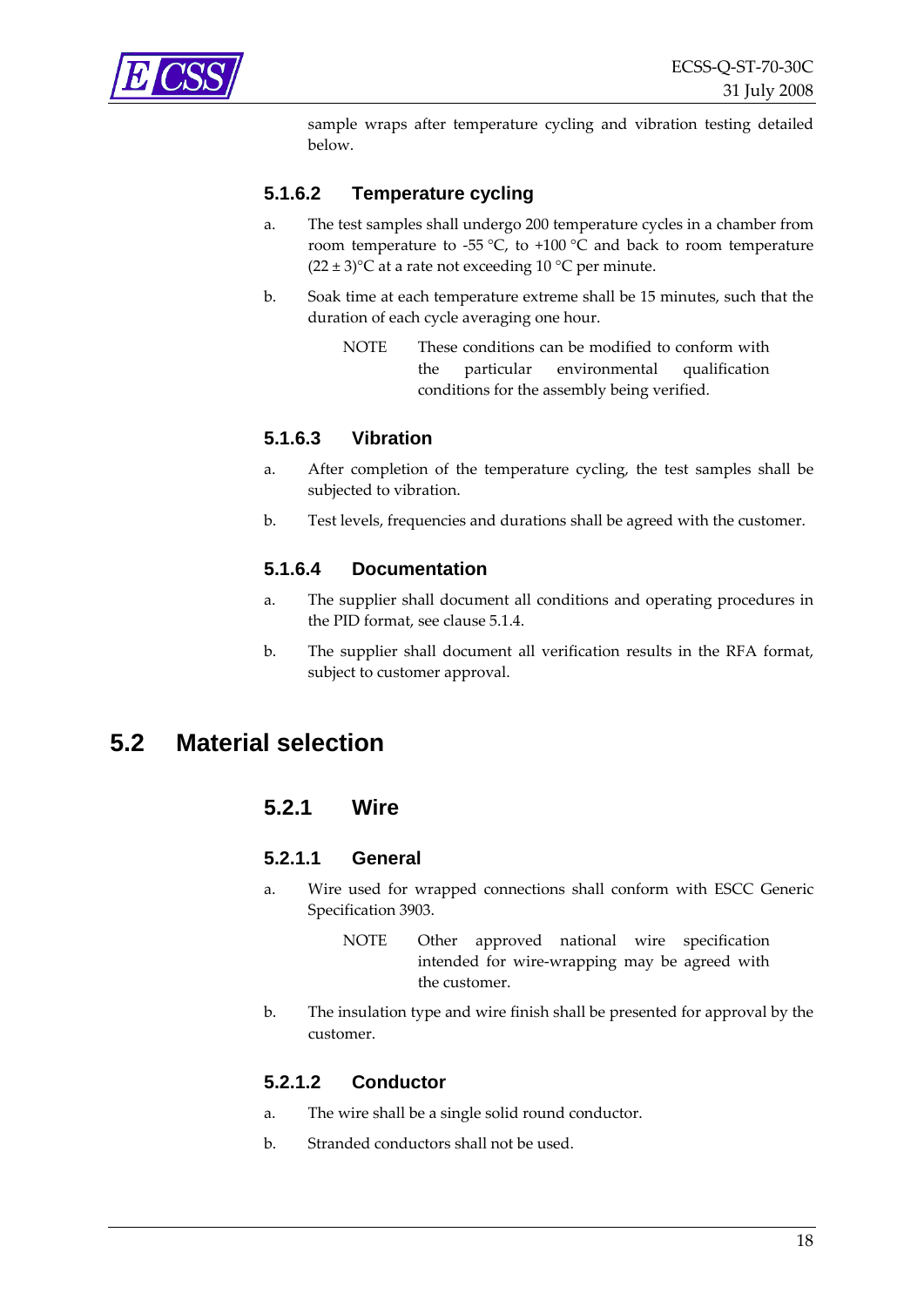

- c. Bending, stretching, or other cold working of the wire shall be avoided to preclude damage to the base material or plating.
- d. The conductor diameter shall be within the range 0,25 mm to 0,51 mm nominal (30 AWG to 24 AWG), and from the following material:
	- 1. soft-annealed, high-conductivity copper having an elongation at fracture of not less than 15 %, for wire gauges 24 AWG and 26 AWG, or
	- 2. high-strength, high-conductivity copper alloy with less than 2 % strengthening elements, having an elongation at fracture of not less than 7 %, for wire gauges 28 AWG and 30 AWG.
		- NOTE These materials are suitable for use within the temperature range -55  $\degree$ C to +100  $\degree$ C.
- e. Annealed copper shall not be continually operated for long periods above 90 °C, owing to the likelihood that excessive wire stress relaxation affects the reliability of the wrap connection.
- f. The conductor shall be finished with smooth and uniform silver-plating.

NOTE The preferred average thickness of silver plating is 0,002 mm.

g. At the time of making the connection, the silver finish shall be free of tarnish.

#### **5.2.1.3 Wire insulation**

- a. The insulation shall consist of flexible polymer materials with low outgassing properties, in conformance with ECSS‐Q‐ST‐70‐02.
	- NOTE Recommended insulation materials include ETFE (Tefzel), PFA (Perfluoroalkoxy), PVDF (Kynar), and Kapton polyimide over extruded PTFE.
- b. The insulation shall
	- 1. not be bonded to the conductor;
	- 2. be capable of being readily stripped from the conductor without change to the physical characteristics of the wire;
	- 3. be removed just prior to wrapping;
	- 4. if pre‐cut and stripped, the area be protected prior to use under dry nitrogen.
- c. There shall be no exposure of the conductor base material after insulation stripping.
- d. The conductor and its insulation shall be concentric such that the minimum insulation wall thickness is not less than 70 % of the maximum wall thickness.
- e. The insulation shall have a wall thickness matching mechanical and electrical stability, which is generally in excess of 35 % of the conductor diameter.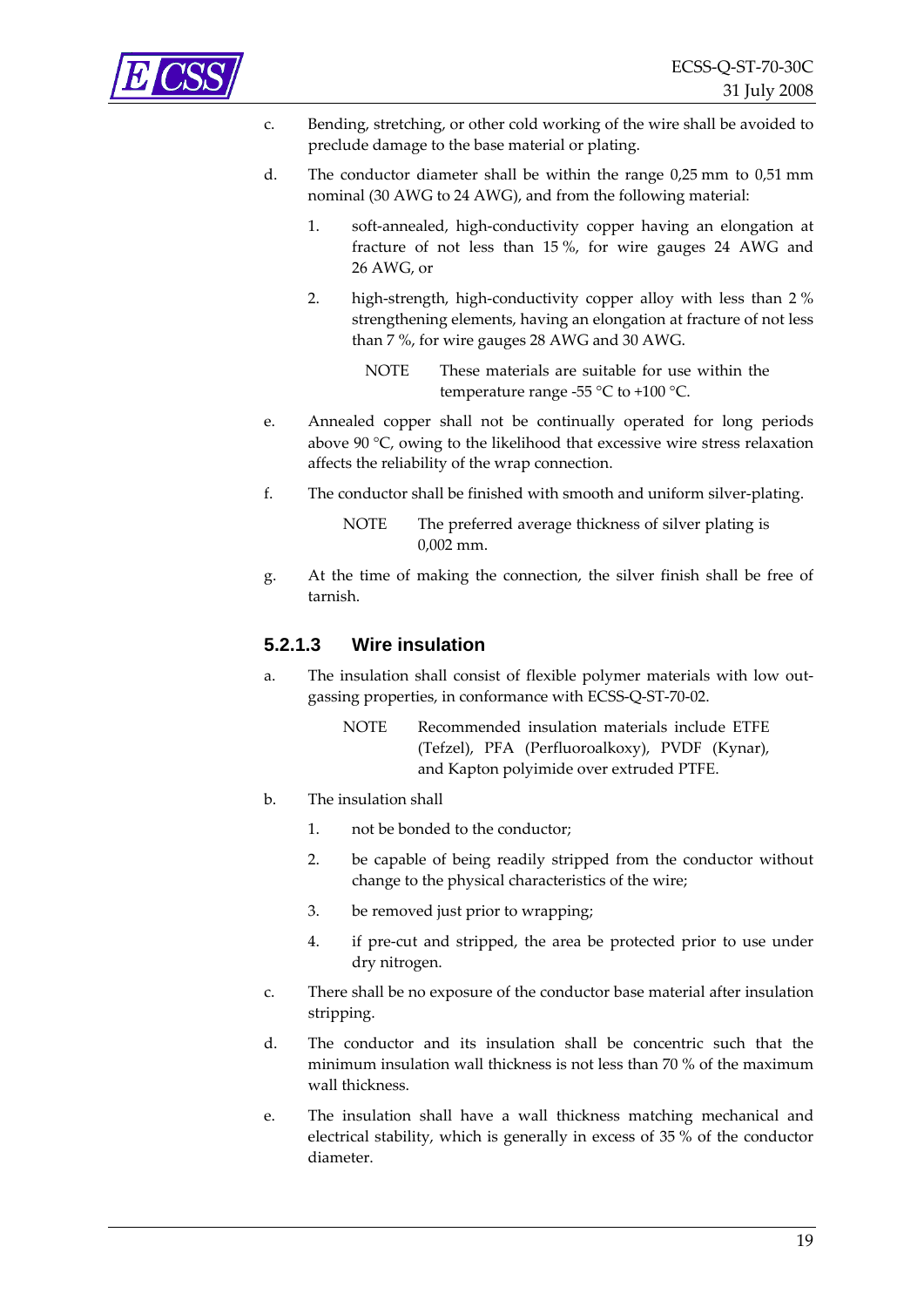<span id="page-19-0"></span>

- NOTE Insulation wall thickness varies between wire manufacturers; smaller values need substantiation before acceptance.
- f. The compatibility between the outer diameter of the insulated wire and the tool bit shall be established.
- g. The wire strip length shall be controlled to give the correct number of turns of bare wire onto the terminal post, as specified in [Table](#page-25-1) 5‐2.

## <span id="page-19-1"></span>**5.2.2 Terminal post**

#### **5.2.2.1 Material and plating**

- a. The material shall be selected from the following list:
	- 1. grades of copper or nickel alloys, such as copper‐zinc, phosphor bronze,
	- 2. copper‐nickel‐zinc,
	- 3. beryllium‐copper, nickel‐copper (Monel), and
	- 4. nickel‐clad copper (Kulgrid).
- b. The alloy hardness shall be within the range from 150 Vickers to 220 Vickers hardness.
- c. Terminal posts shall be finished with 0,001 mm to 0,003 mm thickness of gold plating over 0,001 mm minimum average thickness of copper or nickel under‐plating.
- d. Silver under‐plating shall not be used.
- e. The surface finish shall be smooth and uniform.

#### **5.2.2.2 Dimensions**

- a. The length of terminal post projecting from the mounting fixture shall accommodate the required number of wrapped connections.
- b. The number of wraps shall not exceed three per terminal.
	- NOTE The minimum wrapping length for each wire gauge for one, two and three wrapped connections on each terminal is shown in [Figure](#page-21-1) 5‐1.
- c. Terminal posts shall have a solid cross section.
	- NOTE 1 Geometry and dimensions for each approved terminal size are shown in [Figure](#page-21-2) 5‐2. Terminal posts with a square cross section are preferred. The rectangular  $(0.76 \text{ mm} \times 1.52 \text{ mm})$  post is included to achieve better terminal packing density if required for 24 AWG and 26 AWG wire, where the more robust terminal is necessary.
	- NOTE 2 Referring to [Figure](#page-21-2) 5-2, note that the tolerance on diagonal C is more important than on A and B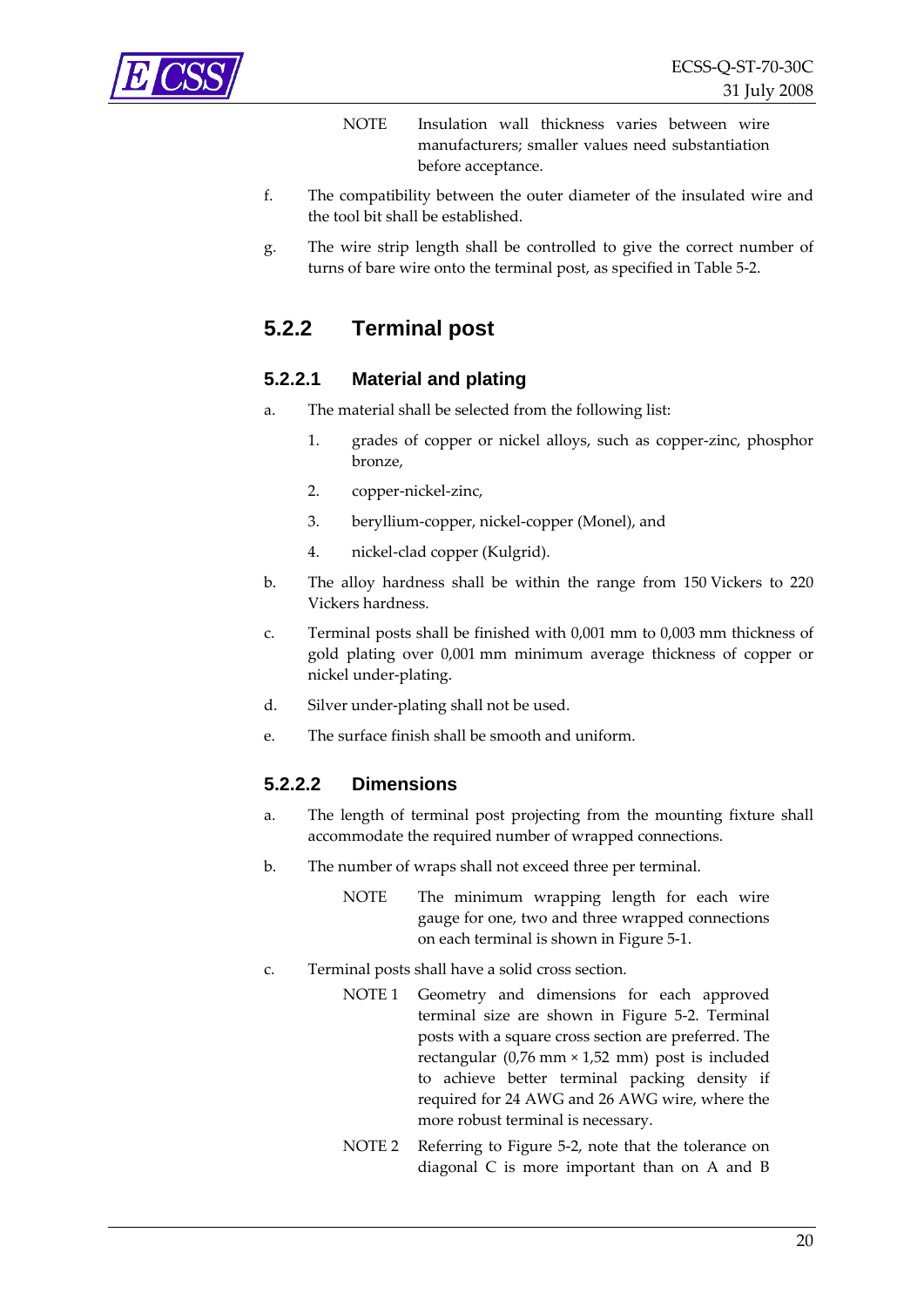

dimensions, as posts are accommodated by round holes in the tool bit.

- d. The terminal posts shall be straight and free from bends and bows, which can restrict the free entry of the post into the hole of the tool bit.
- e. Bent terminals shall be rejected.
- f. Tip configurations shall be in conformance with the following:
	- 1. The tip of the terminal post terminates in a radius or bevel to facilitate insertion into the wrapping tool.
	- 2. Use flat apex of the bevel if the tip of the post terminates in a bevel,
	- 3. The side of the flat does not exceed 0,38 mm on the 0,64 mm square post geometry, or 0,50 mm on the 1,14 mm square post and on the 0,76 mm × 1,52 mm rectangular posts.

#### **5.2.2.3 Stability**

a. Terminal posts shall be durable enough to withstand being unwrapped and re‐wrapped and still conform with the test requirements in clause [5.4](#page-26-2).

NOTE Annex [A.2](#page-41-2) describes the rework procedure.

- b. Terminal posts shall be mounted and not capable of rotating during the wrapping operation.
- c. Boards or connectors with terminal posts for wrapping shall be handled carefully in order to avoid damaging the sharp corners of the posts.
	- NOTE A practical means for avoid damaging is given in Annex [A.1.](#page-38-2)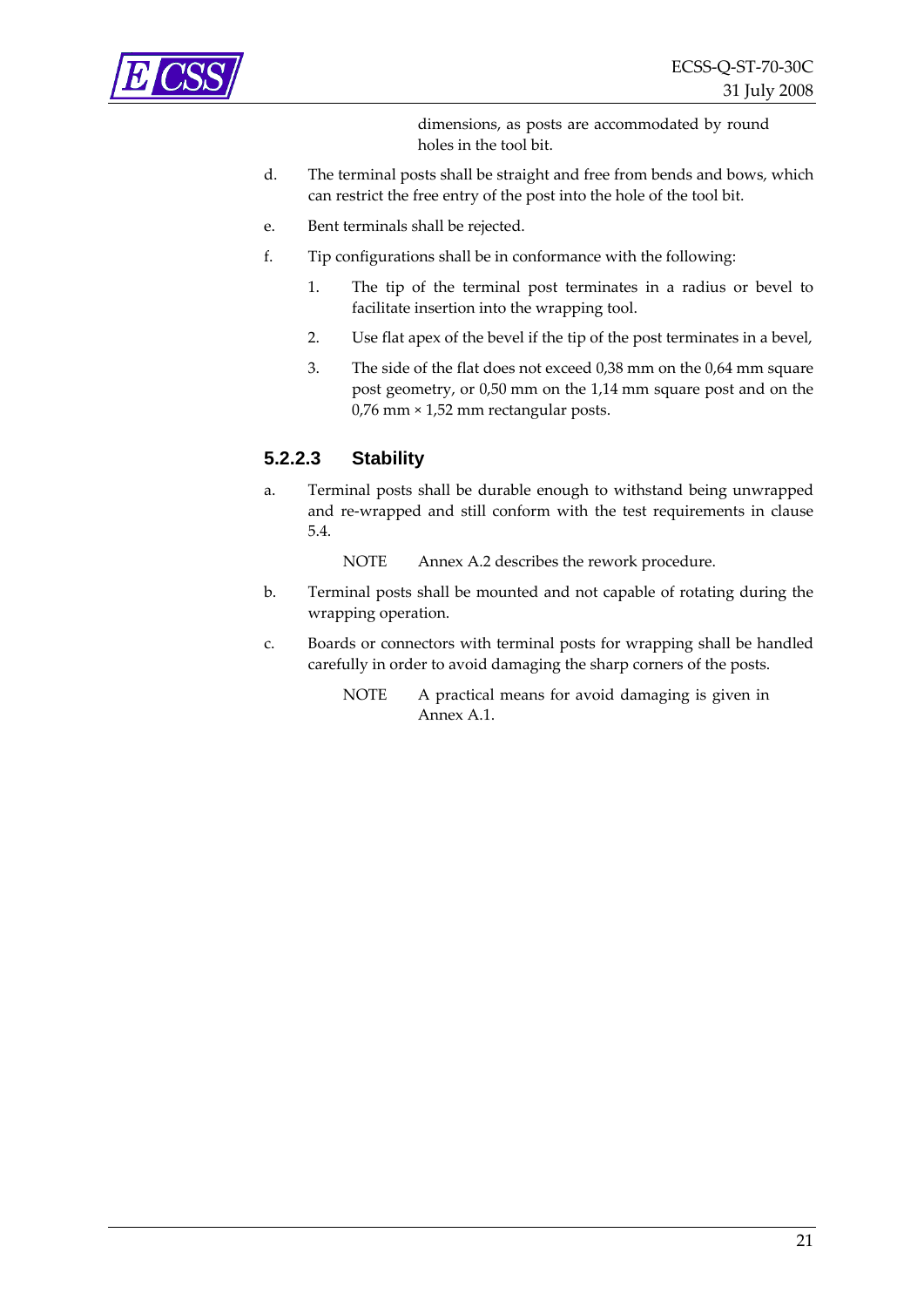<span id="page-21-0"></span>



| Number of<br>Minimum wrapping length (mm) |               |               |               |               |
|-------------------------------------------|---------------|---------------|---------------|---------------|
| wrapped<br>connections                    | <b>30 AWG</b> | <b>28 AWG</b> | <b>26 AWG</b> | <b>24 AWG</b> |
|                                           | 4,7           | 5,6           | 5,8           | 6,6           |
|                                           | 8,2           | 9.9           | 10,2          | 11,9          |
|                                           |               | 14.2          | 14.7          | 17,2          |

<span id="page-21-1"></span>**Figure 5‐1: Minimum wrapping length on terminal post for each wire gauge**



Burr 0,038 mm max. Radius 0,076 mm max.

|                | Parallelism    |                |         |
|----------------|----------------|----------------|---------|
| A              | в              | C              | (mm/mm) |
| 0,64 nominal   | 0.64 nominal   | 0,90 nominal   | 0,005   |
| $0.56$ minimum | $0.56$ minimum | $0.83$ minimum |         |
| 1,14 nominal   | 1,14 nominal   | 1,68 nominal   | 0,005   |
| $1,07$ minimum | $1,07$ minimum | 1,50 minimum   |         |
| 0.76 nominal   | 1,52 nominal   | 1,78 nominal   | 0,005   |
| $0.69$ minimum | 1.45 minimum   | 1.60 minimum   |         |

<span id="page-21-2"></span>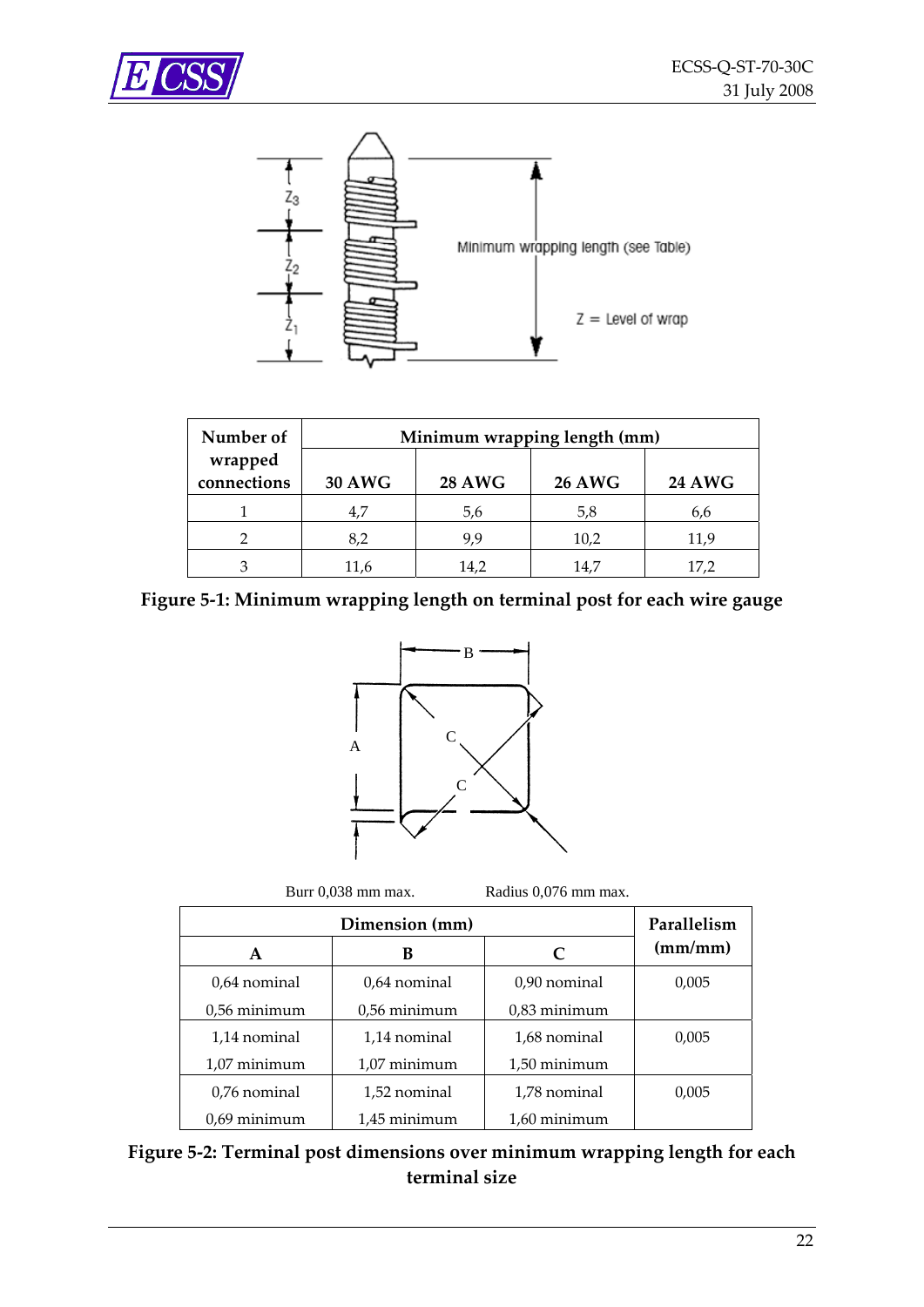<span id="page-22-3"></span><span id="page-22-0"></span>

#### **5.2.2.4 Wire to terminal post combinations**

- a. Combinations of wire sizes to terminal post size shall be in conformance with [Table](#page-22-1) 5‐1.
- b. New combinations of wire and terminal post sizes shall be verified in conformance with requirements from clause [5.1.6.](#page-16-3)

<span id="page-22-1"></span>

|                              | Wire size AWG |     |     |     |
|------------------------------|---------------|-----|-----|-----|
| Terminal post size (nominal) | 30            | 28  | 26  | 24  |
| $0.64$ mm $\times$ 0.64 mm   | ves           | ves | ves | no  |
| $1,14$ mm $\times$ 1,14 mm   | no            | no  | ves | ves |
| $0.76$ mm $\times$ 1.52 mm   | no            | no  | ves | Yes |

#### **Table 5‐1: Wire size to terminal post combinations**

## <span id="page-22-4"></span>**5.3 Wire-wrap operation**

#### **5.3.1 Preparation for wire-wrapping**

- a. Insulation shall be removed by approved tools referred to in clause [5.1.3.2](#page-13-3).
- b. Stripping shall not expose conductor base metal.
- c. After insulation removal, the remaining conductor insulation shall not exhibit any damage such as nicks, cuts, crushing or charring.
- d. Conductors with damaged insulation shall not be used.

NOTE Slight discoloration from thermal stripping is acceptable.

e. The stripped conductor shall not be nicked, cut, scraped or otherwise damaged.

> NOTE Burnishing of the wire is allowed, provided the conductor base metal is not exposed.

- f. Conductors, which have been reduced in cross‐ section, shall not be used.
- g. Damaged wires shall not be used.

#### <span id="page-22-5"></span>**5.3.2 Process and criteria**

#### <span id="page-22-2"></span>**5.3.2.1 General**

- a. Wire‐wrapped connections shall be produced in conformance with the approved process identification document (PID) (as specified in requirement [5.1.4d\)](#page-15-2) using an approved tool type detailed in clause [5.1.3.](#page-13-4)
	- NOTE The step-by-step procedure is shown and illustrated in Annex [A.1.](#page-38-2)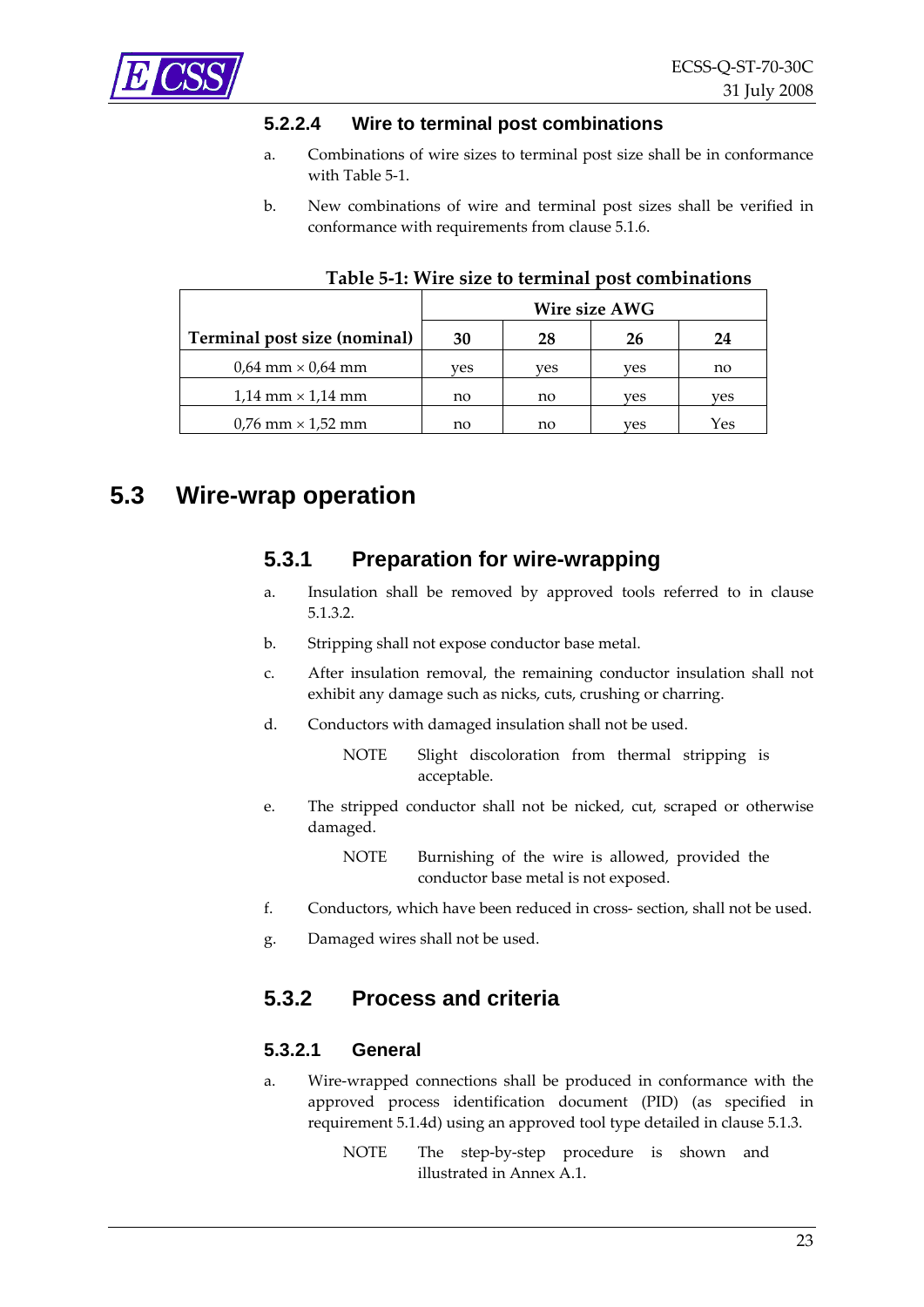<span id="page-23-0"></span>

b. Spacing between adjacent turns, the sum of all spaces within one wrap, and the distances for positioning wraps on the terminal post shall be as detailed in [Figure](#page-24-1) 5‐3.

> NOTE This also gives the dimension limits for the minimum number of turns required.

- c. In case of necessary rework, the wrapped wire shall be uncoiled using an approved hand tool (see clause [5.1.3.4\)](#page-14-2), to preserve the corners of the terminal post.
- d. The tool shall be clean and without any blockages on the outside.

NOTE Details of the procedure and acceptable number of reworks are given in Annex [A.2.](#page-41-2)

e. Solder connections shall not be added to terminal posts supporting wire‐wrap connections.

#### **5.3.2.2 Usage of wrap levels**

a. The distribution of the wraps on the same post shall depend on the level of wiring.

> NOTE Terminal post length is designed to receive a maximum of three levels of wrap joint.

b. The first connection onto the terminal shall be at level Z<sub>l</sub>.

NOTE 1 Levels  $Z_1$  and  $Z_2$  (see [Figure](#page-24-1) 5-3) are generally used for point‐to‐point interconnection.

- NOTE 2 Level Z<sub>3</sub> is generally reserved for modification, doubling of wire gauge between two points.
- c. Wraps that extend above level Z3 onto the bevelled apex portion of the post shall be removed and replaced.
	- NOTE Lower wraps may extend into the  $Z_3$  level if it is open and not reserved for future wiring.
- d. Wire‐wrap level and wire routing shall be identified on the engineering drawing.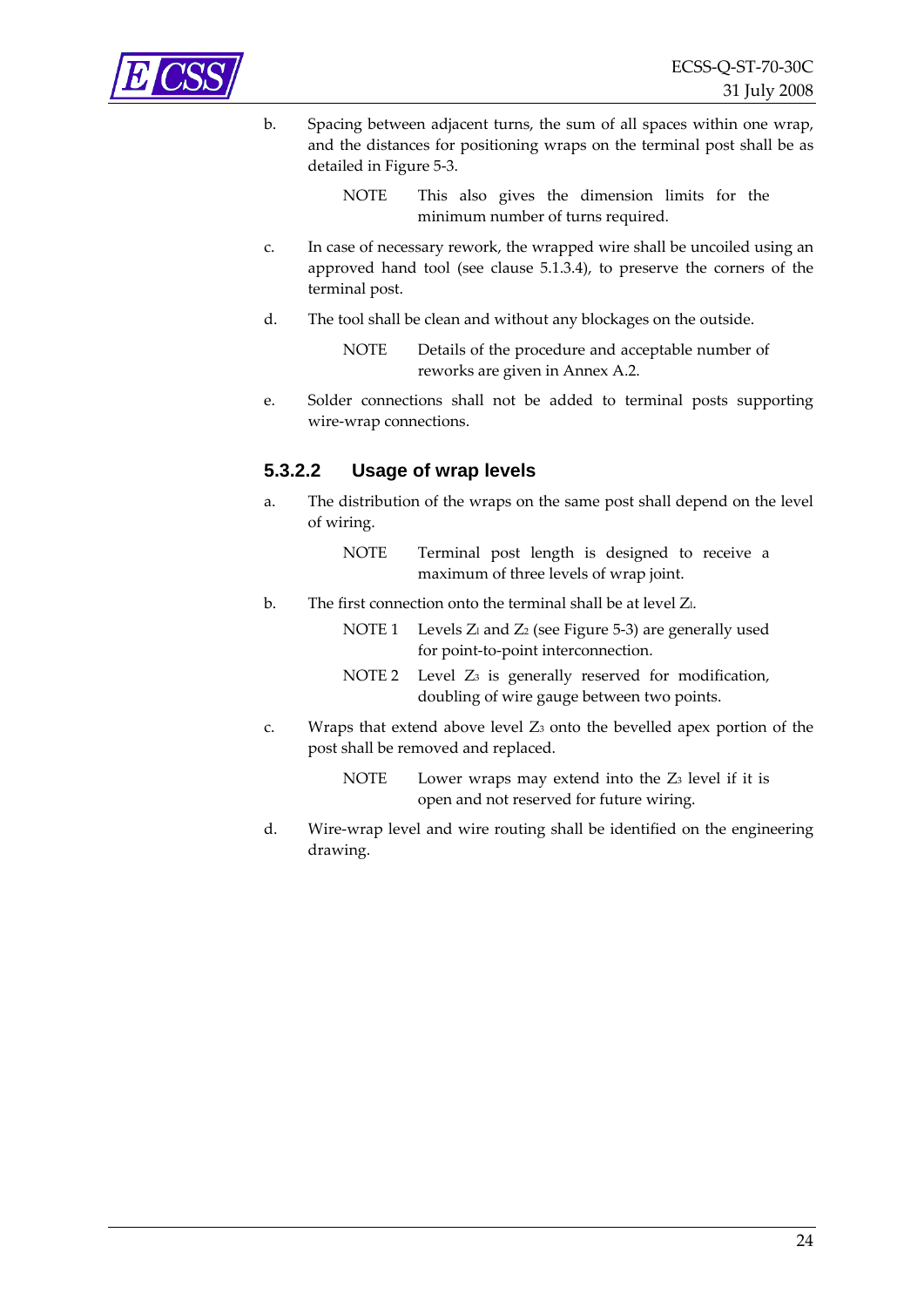<span id="page-24-0"></span>



- E = Maximum single spacing within one wrap;  $E \le c/2$
- S = Sum of the spaces within one wrap;  $S \le c$
- $S = e_1 + e_2 + e_3 + e_4$
- c = Conductor diameter
- $d =$  Distance for positioning the wrap within the useful length of the terminal post;
	- $d \geq 0$  (or no overlap allowed):
	- between base of post and the conductor insulation,
	- $-$  between two adjacent wrap connections,
	- $-$  relative to the limits of the terminal, not including the tip region.
- <span id="page-24-2"></span><span id="page-24-1"></span>e = Space between adjacent turns ‐ exclusive of gaps on the first and last half turns.

#### **Figure 5‐3: Position and regularity of wrap connection**

## **5.3.3 Number of turns on terminal post**

- a. The number of turns of uninsulated conductor shall be counted from the reference corner.
	- NOTE The reference corner is the first corner of contact if the insulation stops before the central axis of the post, or the second corner if the insulation crosses the central axis of the post (see [Figure](#page-7-1) 1‐1).
- b. There shall be no overlap of turns to the last locked point.
	- NOTE 1 The last locked point is the last terminal post corner.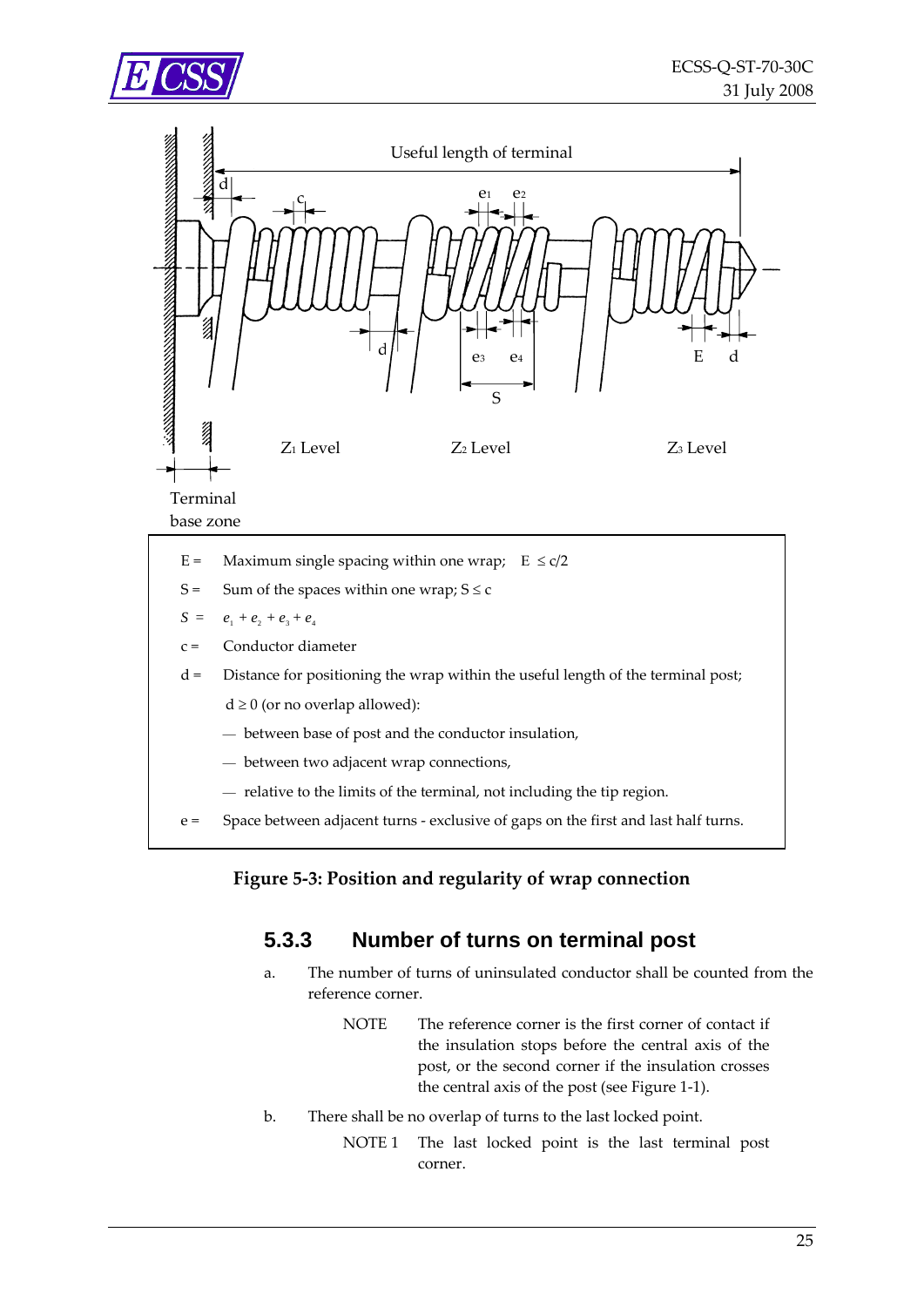<span id="page-25-0"></span>

- c. The end tail shall not extend away from the outside diameter of the conductor on the post by more than the diameter of the conductor.
- d. The minimum number of turns of uninsulated conductor and insulated wire to be wrapped for each wire gauge shall be as specified in [Table](#page-25-1) 5‐2.
	- NOTE This ensures that the gas-tight area of the connection results in a larger cross section than that of the wire used.

<span id="page-25-1"></span>

| Wire size  |                  |                                                         |
|------------|------------------|---------------------------------------------------------|
| <b>AWG</b> | Nominal diameter | Minimum number of turns<br>(conductor + insulated wire) |
|            | (mm)             |                                                         |
| 30         | 0.25             | $7 + \frac{3}{4}$                                       |
| 28         | 0,32             | $7 + 3/4$                                               |
| 26         | 0,40             | $6 + \frac{3}{4}$                                       |
| 24         | 0,51             | $5 + \frac{3}{4}$                                       |

#### **Table 5‐2: Minimum number of wire turns on terminal post**

## **5.3.4 Wire routing**

- a. Wire routing around and between terminal posts shall be such that wires do not press against the corners of posts with sufficient force to cut the insulation.
- b. Wire with insulation, which has been cut, shall be removed and replaced.
	- NOTE Wires can be re-routed to correct a tight wire condition or relieve a wire density problem, provided the wrap connection is not disturbed.
- c. Disturbed joints shall be rejected and replaced.
- d. Wire shall not be routed above the terminal posts.
- e. Long lengths of interconnect wire shall be bonded or tied down to the module at 50 mm to 75 mm intervals to reduce resonance in the wire during vibration.

## <span id="page-25-2"></span>**5.3.5 Rework**

- a. When replacement connections are made in conformance with requirement [5.3.2.1c,](#page-23-0) the wire routing shall follow the original route.
- b. If only two levels of wrap on the terminal post are occupied, the  $Z_3$  level shall be used as an alternative to rework the lower level wrap joints.
- c. A wire‐wrap rework log shall be established and maintained during manufacture and test for each flight assembly.
- d. The log shall contain the positions of the reworked wraps and the number of reworks on every terminal post.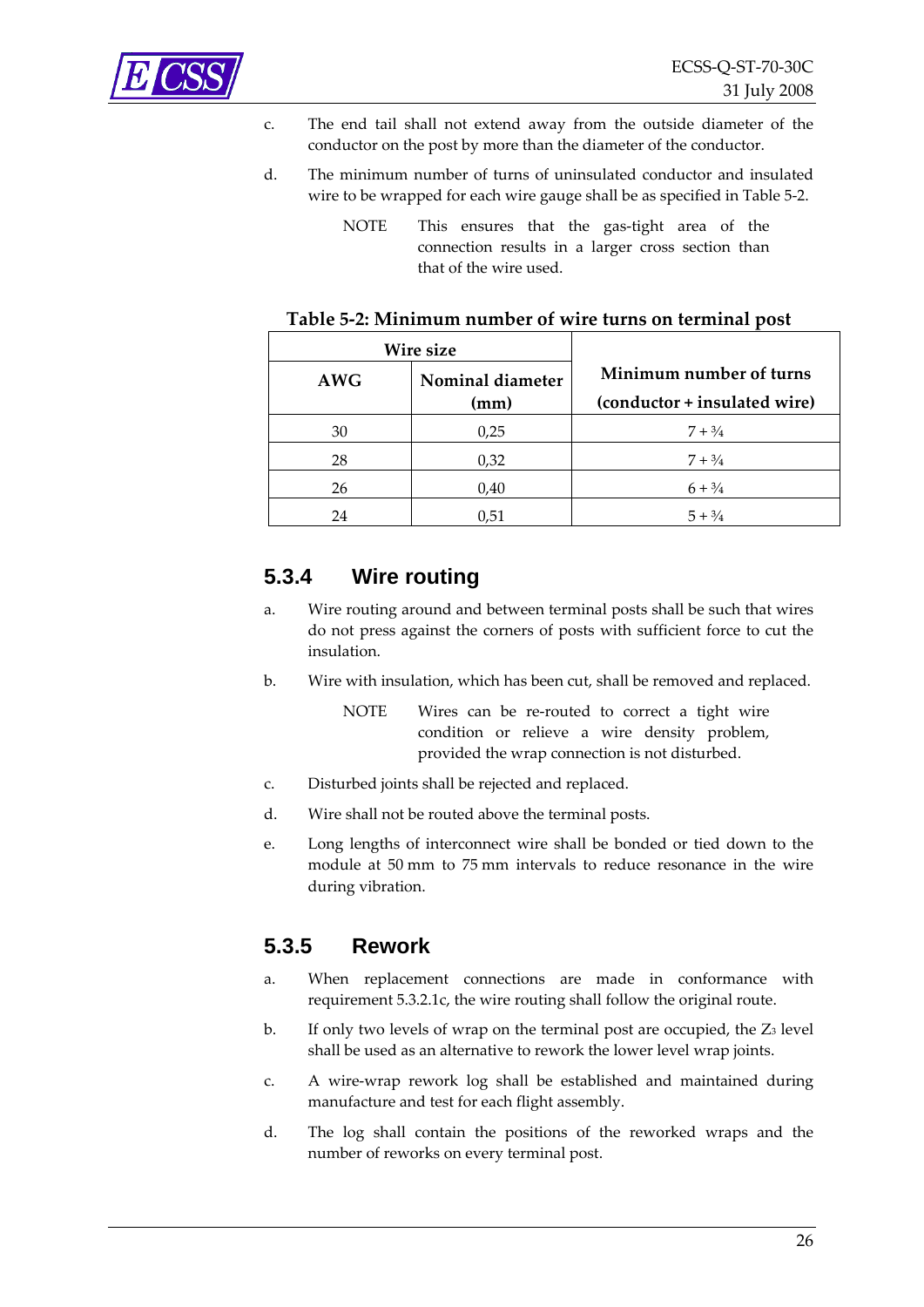<span id="page-26-0"></span>

## <span id="page-26-2"></span>**5.4 Test methods**

## **5.4.1 General**

- a. The following test methods shall be used to verify the quality of wire‐wrap connections:
	- 1. Tool calibration: in conformance with requirements in clause [5.6.5.](#page-35-2)
	- 2. Wire‐wrap process certification: in conformance with requirements in clause [5.1.5](#page-16-2).
	- 3. Process control: in conformance with requirements in clause [5.6.8.3](#page-36-1).
		- NOTE The number of wire-wraps to be tested, together with the test methods, is detailed in the following clauses.

## <span id="page-26-1"></span>**5.4.2 Stripping force**

- a. Stripping force test shall be performed to determine adequate tightness of the wire around the terminal post.
- b. A completed wire‐wrap connection with the minimum number of turns listed in [Table](#page-25-1) 5‐2 shall conform with the minimum stripping force specified in [Table](#page-27-3) 5‐3.
- c. The minimum stripping force, see [Table](#page-27-3) 5‐3, shall be measured and recorded after the force has been applied and before the wrapped conductor has been moved one wire diameter from its original position.
- d. Each result shall be greater than the acceptable minimum stripping force specified in [Table](#page-27-3) 5‐3.
- e. The samples shall be tested using a test fixture.

NOTE An example of a text fixture is illustrated in [Figure](#page-44-1) [A](#page-44-1)‐5.

- f. There shall be no binding or wedging between the jaws and the terminal post.
- g. The clearance between the jaws and the terminal post shall not exceed 70 % of the conductor diameter.
- h. The jaws shall engage at 90° to the axis of the terminal post, creating a flat surface contact with the wire at the base of the wrap connection.
- i. When testing wraps onto the rectangular  $(0.76 \text{ mm} \times 1.52 \text{ mm})$  terminal post, the jaws of the hook shall engage along the 1,52 mm edge dimension.
- j. The test fixture shall be placed in a tensile testing machine, whose calibration is accurate to  $\pm 0.2$  N, and the axial load applied at a cross‐head speed of 1 mm/min to 50 mm/min.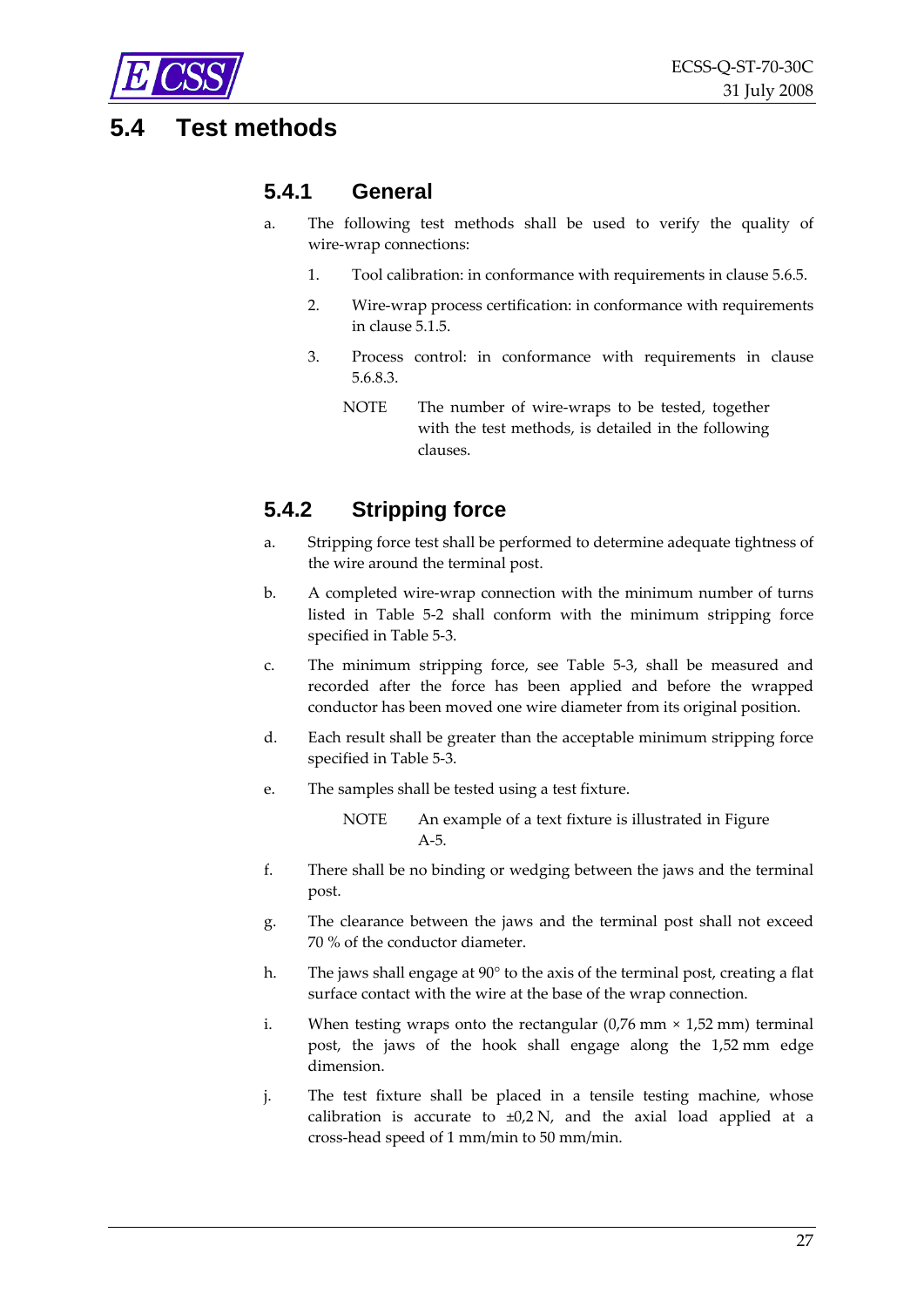<span id="page-27-3"></span><span id="page-27-0"></span>

| Wire size  |                          | Minimum stripping force (Newton) |                                                                    |  |
|------------|--------------------------|----------------------------------|--------------------------------------------------------------------|--|
| <b>AWG</b> | Nominal diameter<br>(mm) | 0,64 mm square<br>terminal post  | 1,14 mm square and<br>$0,76$ mm $\times$ 1,52 mm<br>terminal posts |  |
| 30         | 0,25                     | 20,0                             |                                                                    |  |
| 28         | 0,32                     | 25,0                             |                                                                    |  |
| 26         | 0,40                     | 25,0                             | 35,0                                                               |  |
| 24         | 0,51                     |                                  | 40,0                                                               |  |

#### **Table 5‐3: Minimum stripping force**

## <span id="page-27-2"></span>**5.4.3 Unwrapping test**

- a. The supplier shall perform unwrapping tests which are complementary to the stripping force test to assess the cold working behaviour of the wrapped wire, together with the penetration of the terminal post corners into the wire.
	- NOTE The test ensures against an overtight wrap. Details of the procedure are given in Annex [A.3.1](#page-41-3)
- b. The wire on the terminal post shall be capable of being unwrapped without conductor breakage.
	- NOTE The unwrapped wire cannot be straight; waves and permanent deformation are allowed.

## <span id="page-27-1"></span>**5.4.4 Connection resistance**

a. The connection resistance of a single wrap joint shall be determined at the current specified in [Table](#page-28-3) 5‐4.

> NOTE [Figure](#page-44-2) A-6 shows how to determine the connection resistance.

b. The connection resistance shall not exceed 2 mΩ, calculated from:

connection resistance  $(m\Omega) = \frac{voltage \, drop \, (mV)}{test \, current \, (A)}$ *test current A*  $\Omega$ ) =

- c. The voltage drop shall be measured between the first turn of uninsulated conductor, and the terminal post, by using probe contacts suitable to the wire size.
- d. The probe to the terminal post shall make contact at the end of the wrap joint without touching the wire.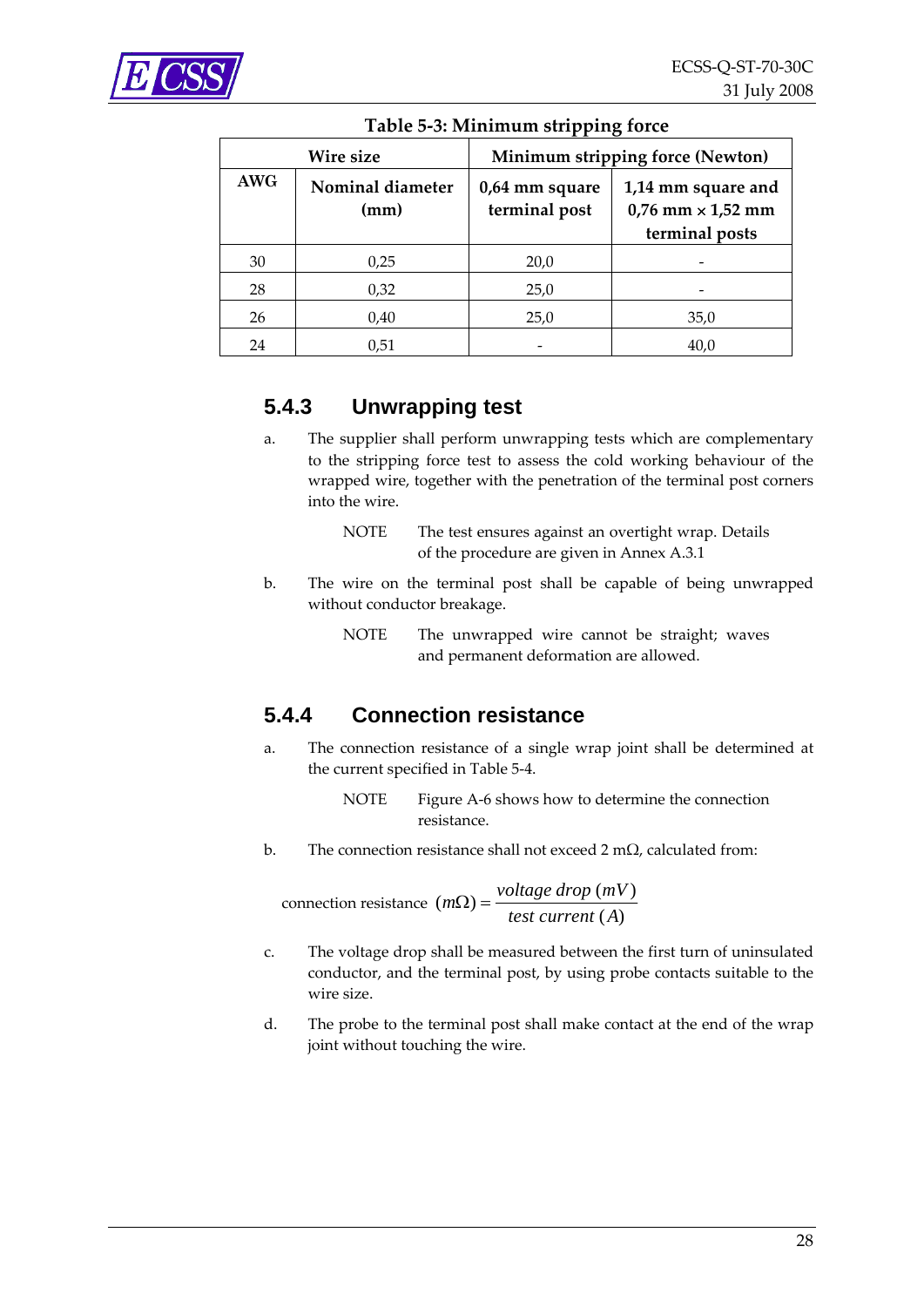<span id="page-28-3"></span><span id="page-28-0"></span>

| Wire size  |                                 |                                                                   |
|------------|---------------------------------|-------------------------------------------------------------------|
| <b>AWG</b> | <b>Nominal Diameter</b><br>(mm) | Test current to be used to determine<br>connection resistance (A) |
| 30         | 0,25                            | 1,0                                                               |
| 28         | 0,32                            | 2,0                                                               |
| 26         | 0,40                            | 2,4                                                               |
| 24         | 0,51                            | 2.4                                                               |

#### **Table 5‐4: Test current for connection resistance**

## <span id="page-28-1"></span>**5.4.5 Gas-tightness test**

- a. The test shall be performed to demonstrate the integrity of the wire‐wrap connection by confirming the mechanical "gas‐tight" interconnection between conductor and terminal post corners.
	- NOTE Details of the procedure are given in Annex [A.3.2](#page-42-0)
- b. The wrapped connection shall show evidence on every turn, except the first and last, of a gas‐tight surface equal to or greater than 75 % of the corners of the terminal post in contact with the bare conductor.
	- NOTE This means, either 3 or 4 terminal post corners per turn of bare conductor are gas‐tight.

## <span id="page-28-2"></span>**5.4.6 Metallography**

- a. Metallographic tests shall be performed during process certification.
- b. The microsection shall be prepared to reveal:
	- 1. confirmation of plating thickness, uniformity and adhesion onto wire and terminal post, and their materials;
	- 2. any damage to corner of terminal post due to the wire-wrap;
	- 3. extent of the gas‐tight mechanical joint, and indentation of the wire, which, if excessive can lead to failure of the unwrapping test;
	- 4. terminal post corner indentation into pure copper wire is greater than into copper alloy wire.
		- NOTE 1 Metallography can also be used during preliminary evaluation of the conductor/terminal post interface for new combinations, see clause [5.1.6](#page-16-3).
		- NOTE 2 A typical satisfactory wrap cross-section for copper alloy wire wrapped onto a 0,64 mm square terminal post is illustrated in [Figure](#page-45-1) A‐7.
- c. The joint to be sectioned shall be mounted in a low exotherm resin capable of being moulded without the application of external pressure.
- d. The joint shall be oriented so that the wire is perpendicular to the polishing surface.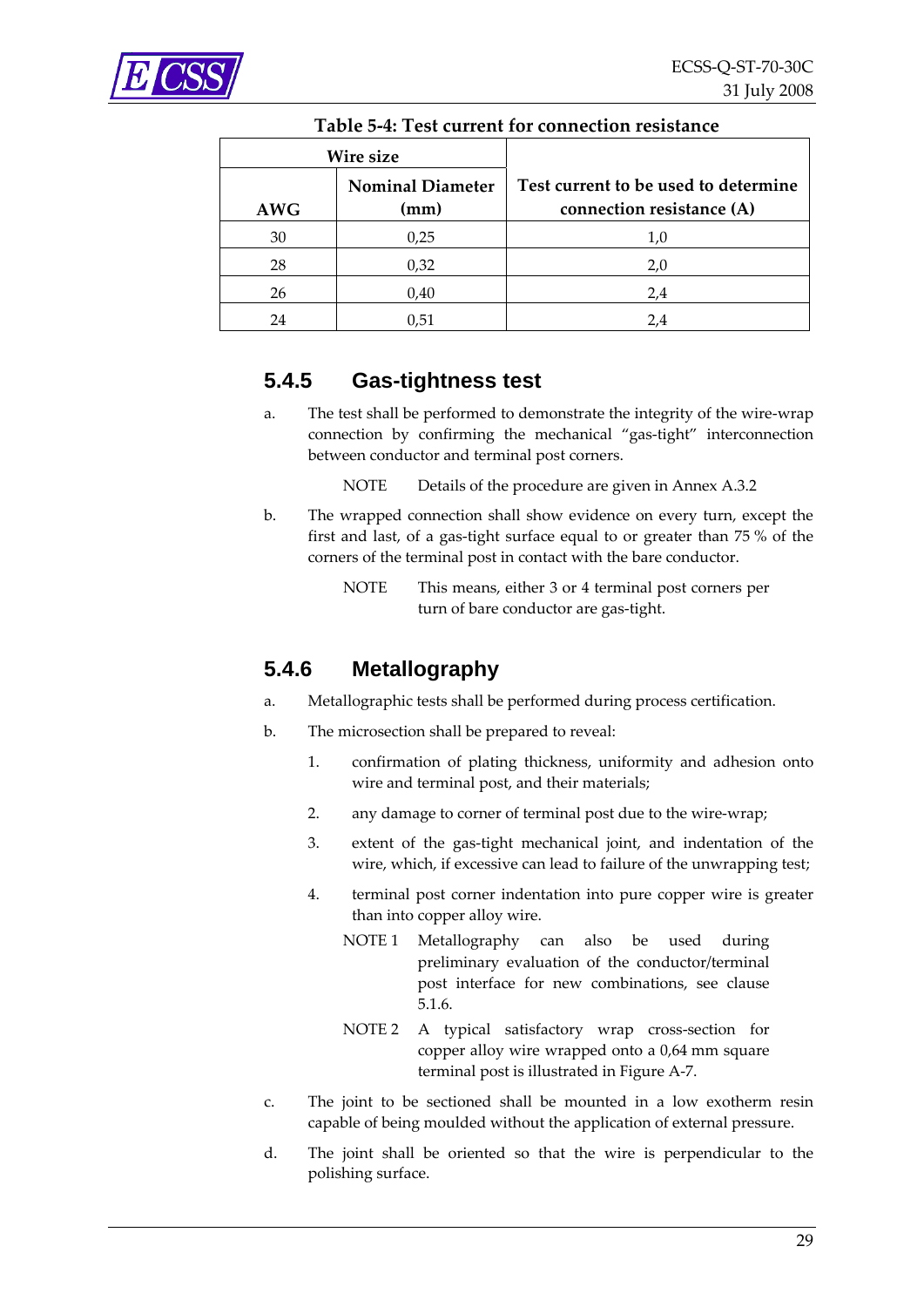<span id="page-29-0"></span>

- e. The specimen shall be ground with the aid of grades of silicon carbide papers in order to expose the mid‐section of the joint.
- f. This section shall then be polished with successively finer grades of diamond paste down to 1 μm.
- g. To aid microscopic examination, the polished section shall be lightly etched with a suitable chemical reagent specific to the composition of the materials being wrapped.

## **5.4.7 Records of tests**

- a. Records of all test results identified with individual test samples shall be maintained.
- b. Individual test samples failing to conform with the minimum test requirements of clause [5.5.3](#page-31-1) shall be recorded on the project NCR format.
- c. Failure of not conform with test requirements shall be cause for rejection of all wraps made after the last successful test sequence.
- d. The failed wire‐wrap combination shall be submitted to process certification tests, detailed in clause [5.1.5](#page-16-2), to determine cause of the process failure.

## <span id="page-29-1"></span>**5.5 Workmanship and acceptance criteria**

## **5.5.1 Visual inspection**

- a. The operator shall visually examine wire and terminal posts before assembly for cleanliness, absence of oil films and freedom from tarnish or corrosion.
- b. The operator shall carry out visual inspection with the aid of a binocular microscope having an initial magnification of ×7 of the following parts:
	- 1. terminal posts,
	- 2. wire,
	- 3. the form and position of the wrap connection, and
	- 4. the routing of wire.
- c. Further examination of suspect defects shall be made at higher magnifications up to ×30.
- d. Probing shall not be performed with any object which can physically disturb the wire‐wrap connection.
- e. The operator shall confirm that during visual inspection, the following criteria are met.
	- 1. The silver plating on the conductor has no nicks or scratches exposing the base material (refer also to the requirements of clause [5.2.1\)](#page-17-1).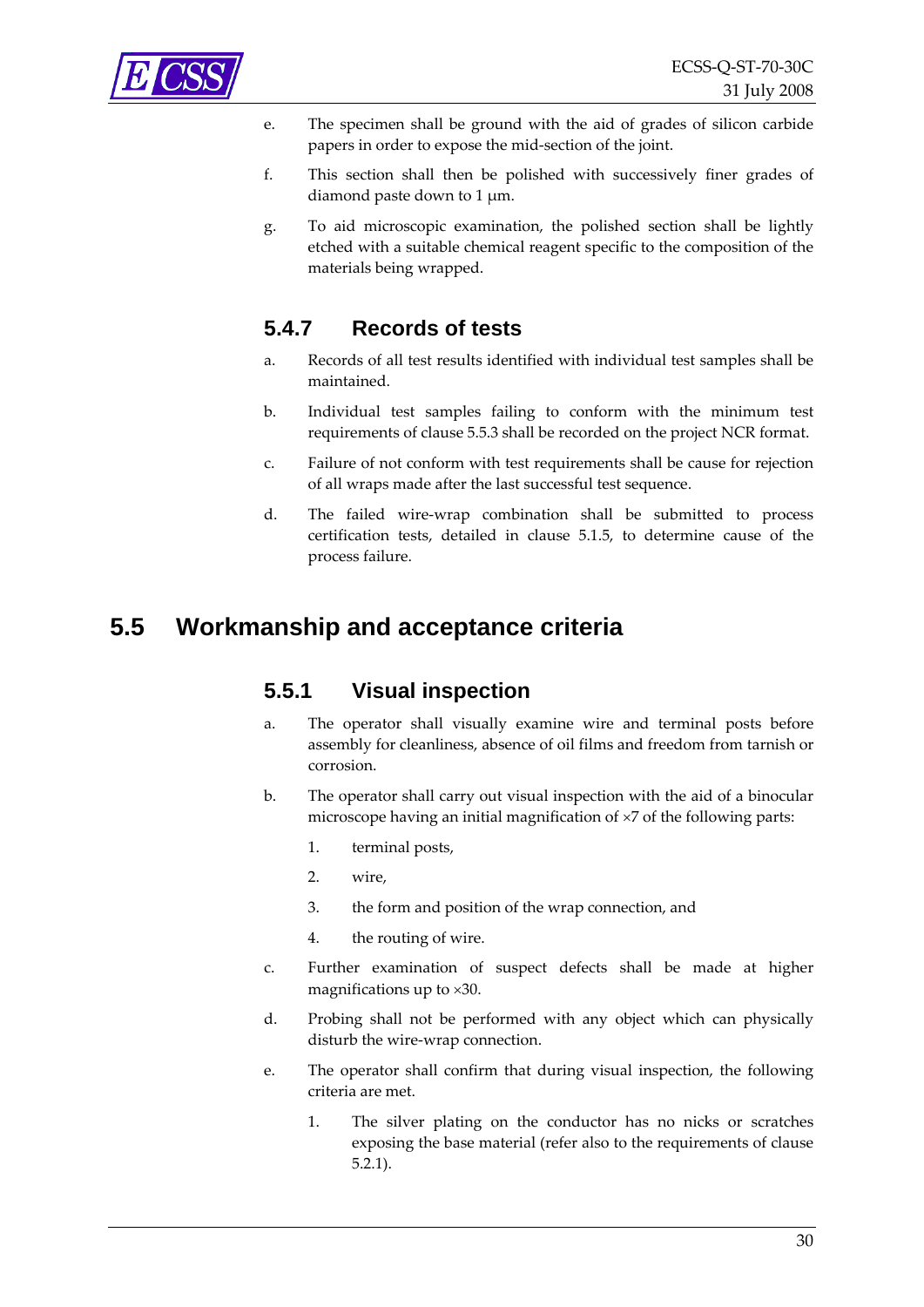<span id="page-30-0"></span>

- 2. The terminal posts conform with the requirements of clause [5.2.2.](#page-19-1)
- 3. Wire‐wrap connections are clean and free of foreign material.
- 4. There is no evidence that the connection has been disturbed after manufacture.
- 5. The wire insulation makes captive contact with at least three corners of the terminal.
- 6. There is no overlapping between two adjacent connections on the same terminal post (see [Figure](#page-31-2) 5-4, case B).
- 7. Uniformity and correct positioning of the wrap on the terminal post conform with the requirements of clause [5.3.2.1](#page-22-2) and [Figure](#page-24-1) [5](#page-24-1)‐3.
- 8. The number of turns of conductor conforms to the requirements of clause [5.3.3](#page-24-2) and [Table](#page-25-1) 5‐2.
- 9. The end tail conforms to the requirements of clause [5.3.3](#page-24-2) (see [Figure](#page-31-2) 5‐4, case E).
- 10. No overlapping turns are present within the wrap joint (see [Figure](#page-31-2) [5](#page-31-2)‐4, case F).
- 11. The conductor is tightly wrapped onto the terminal post.
- 12. The maximum spacing between adjacent turns does not exceed 1/2 the diameter of the uninsulated conductor, and, excluding first and last turns, the sum of all gaps does not exceed the conductor diameter (see [Figure](#page-24-1) 5‐3).
- 13. The insulated wire is routed in a manner which does not tend to unwrap the wire on the terminal post.

## **5.5.2 Replacement and rework**

- a. Defective wire and posts shall be replaced.
- b. Connections with insufficient insulation in contact with the terminal post shall be reworked in conformance with requirements in clause [5.3.5](#page-25-2) (see [Figure](#page-31-2) 5‐4, case A).
- c. In case of overlapping use one of the following options:
	- Rework the top connection;
	- Rework both connections if the top connection overlaps more than one turn of the lower connection.
- d. Wire wrapped too high on the terminal post shall be reworked (see [Figure](#page-31-2) 5‐4, case C).
- e. Wraps with insufficient conductor turns shall be reworked (see [Figure](#page-31-2) 5‐[4,](#page-31-2) case D).
- f. "Spiral" and "Open" wrap conditions, illustrated in [Figure](#page-31-2) 5‐4, case G and [Figure](#page-31-2) 5‐4, case H respectively, shall be reworked.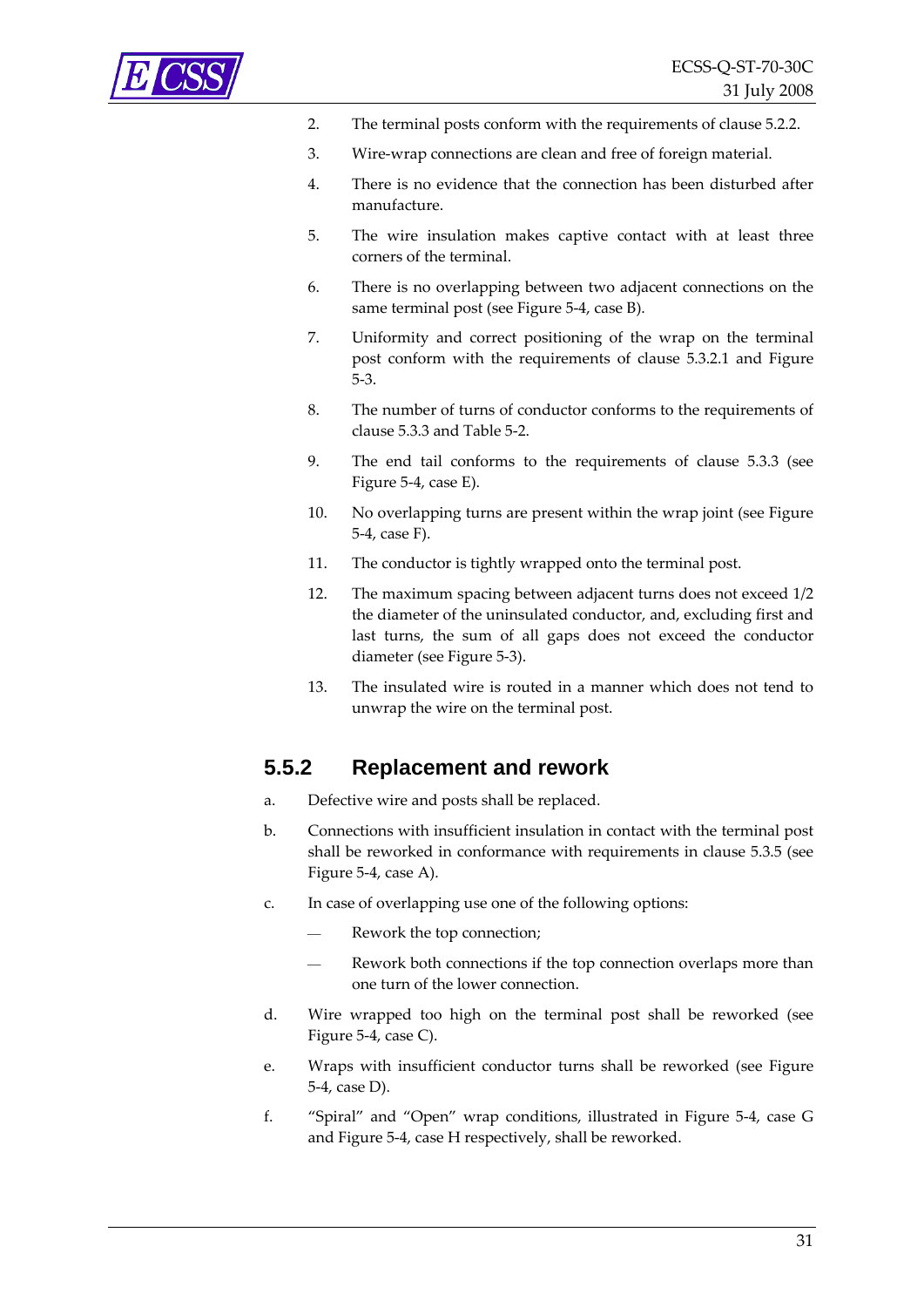<span id="page-31-0"></span>



## **A. Insufficient insulation B. Overlap criteria**











**C. Improper positioning D. Insufficient turns**





**E. End tail F. Overwrap**





#### <span id="page-31-2"></span><span id="page-31-1"></span>**Figure 5‐4: Wire‐wrap rejection criteria which require reworking of the connection**

## **5.5.3 Performance tests**

#### **5.5.3.1 General**

- a. Wire‐wrap samples shall be performance tested as specified in requirements in clause [5.4.](#page-26-2)
- b. After a sample fails to conform with the acceptance criteria listed in clauses [5.5.1](#page-29-1) and [5.6.8.3,](#page-36-1) production wraps produced by the operator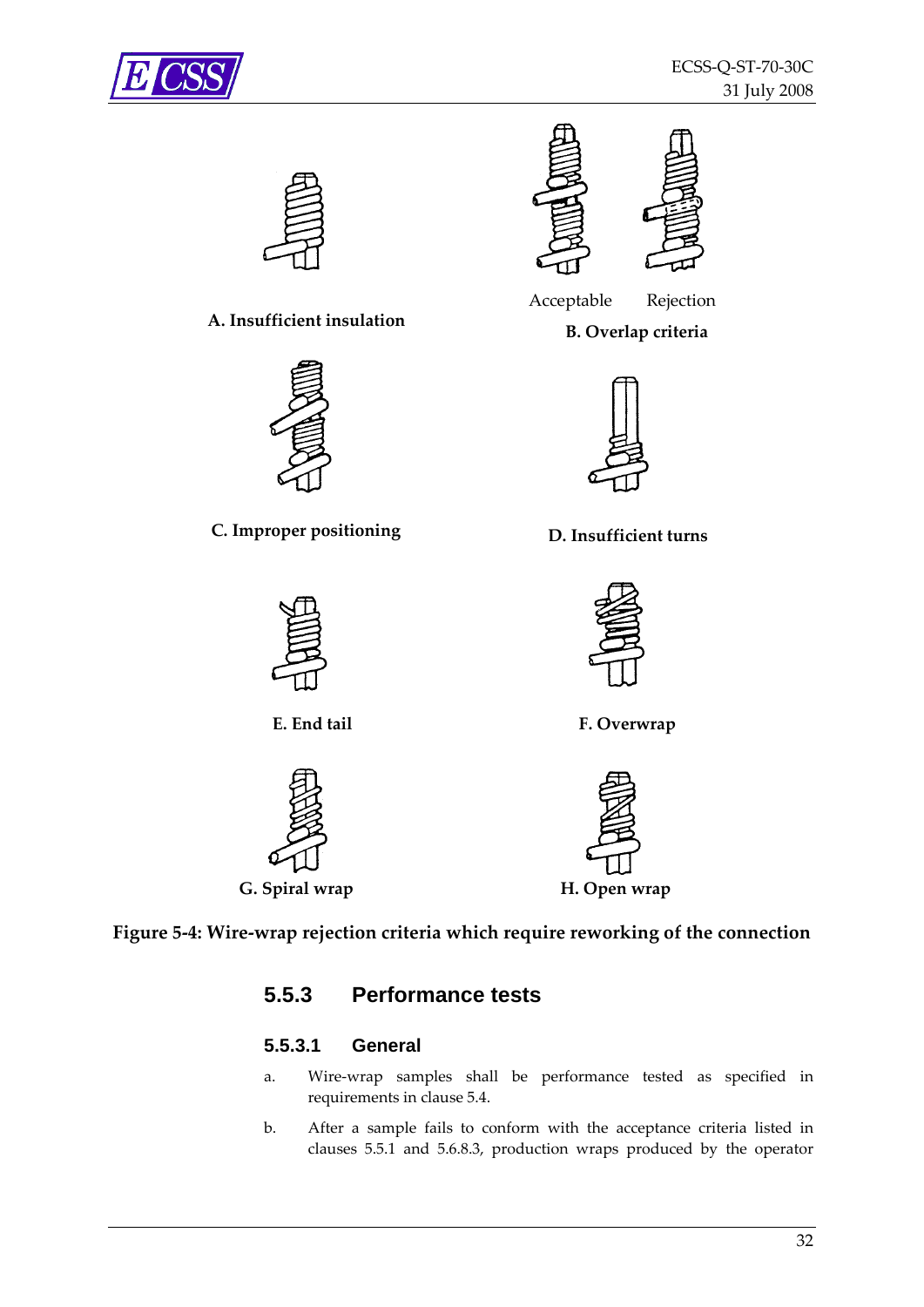<span id="page-32-0"></span>

concerned shall be rejected subsequent to his last successful performance sampling.

#### **5.5.3.2 Stripping force test**

a. The measured stripping force shall exceed the minimum values listed in [Table](#page-27-3) 5‐3.

#### **5.5.3.3 Unwrapping test**

- a. The unwrapped conductor shall not be broken.
	- NOTE Indents, waves and permanent deformation along the length of the unwrapped conductor are permitted.

#### **5.5.3.4 Connection resistance test**

a. The connection resistance of a single wrap joint shall not exceed 2 m $\Omega$ .

#### **5.5.3.5 Gas-tightness test**

a. Unattacked bright gas‐tight areas shall occupy 75 % or greater of the corners of the terminal post in contact with the bare conductor (except for the first and last turns).

#### **5.5.3.6 Metallography**

a. Microsections shall be examined in the lightly etched condition to reveal the extent of the gas‐tight joint between conductor and terminal post, and for confirmation of the quality and materials of conductor and terminal post.

## **5.6 Quality assurance**

#### **5.6.1 General**

- a. The supplier shall conform with the quality assurance requirements defined in ECSS‐Q‐ST‐20.
- b. Specific quality assurance activities shall be as given in [Figure](#page-34-1) 5‐5.

#### **5.6.2 Traceability**

a. Traceability shall be maintained throughout the process from incoming inspection to final test, including details of test equipment, tools and personnel employed in performing the task.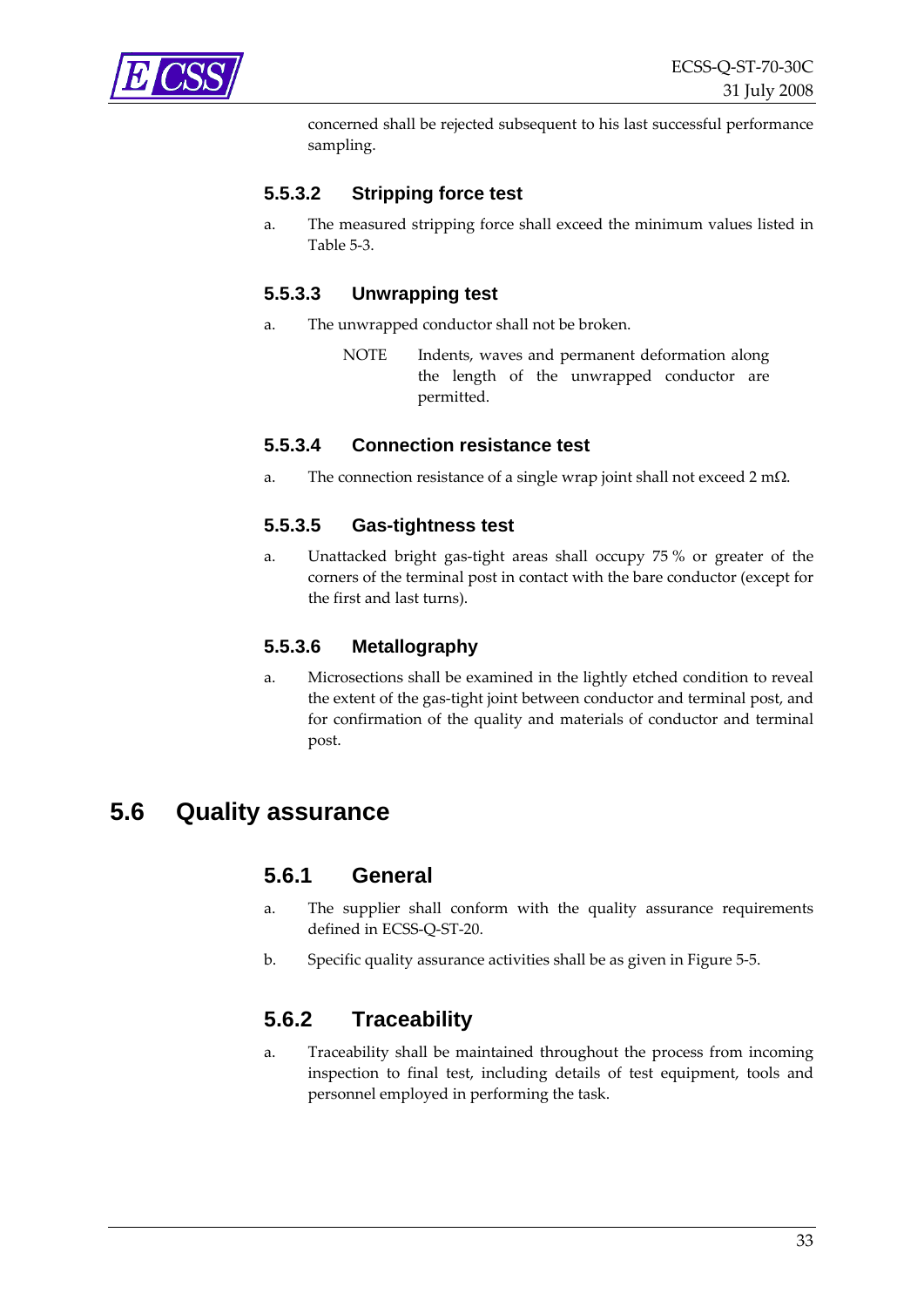<span id="page-33-0"></span>

## **5.6.3 Data**

- a. Quality records and logbooks shall be retained for at least ten years or in conformance with project contract requirements, and contain as a minimum the following:
	- 1. The as‐built and test configuration list including waiver and deviation summary.
	- 2. Nonconformance reports and corrective actions.
	- 3. Copy of the visual inspection and performance test results with reference to the relevant procedure, personnel and tools utilized, including the records of daily testing, see clause [5.6.8.3.](#page-36-1)
	- 4. Records of the training, testing and certification status of wire-wrapping operators (see clause [5.6.7\)](#page-35-1).

## **5.6.4 Nonconformance**

- a. The supplier shall disposition any nonconformance, which is observed in respect of the process in conformance with the quality assurance requirements of ECSS‐Q‐ST‐20.
- b. Failure of a wire wrapping tool conform with any requirements specified in clauses [5.1.3,](#page-13-4) [5.1.5,](#page-16-2) [5.6.5](#page-35-2) and [5.6.8](#page-36-2) shall require rejection of all wraps made by that tool since it was last tested successfully for acceptance.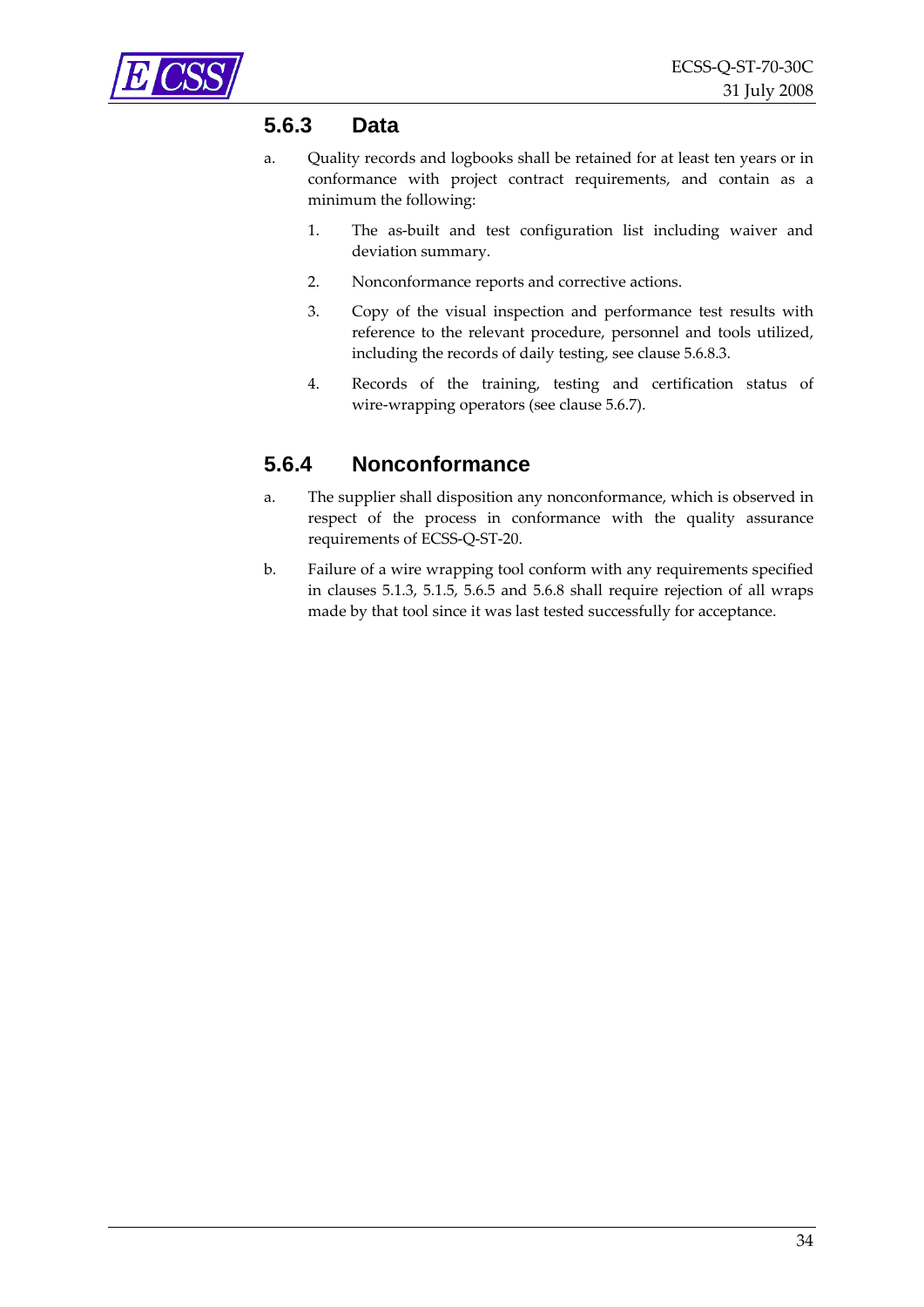<span id="page-34-0"></span>



<span id="page-34-1"></span>**Figure 5‐5: Guide to quality assurance during wire wrapping**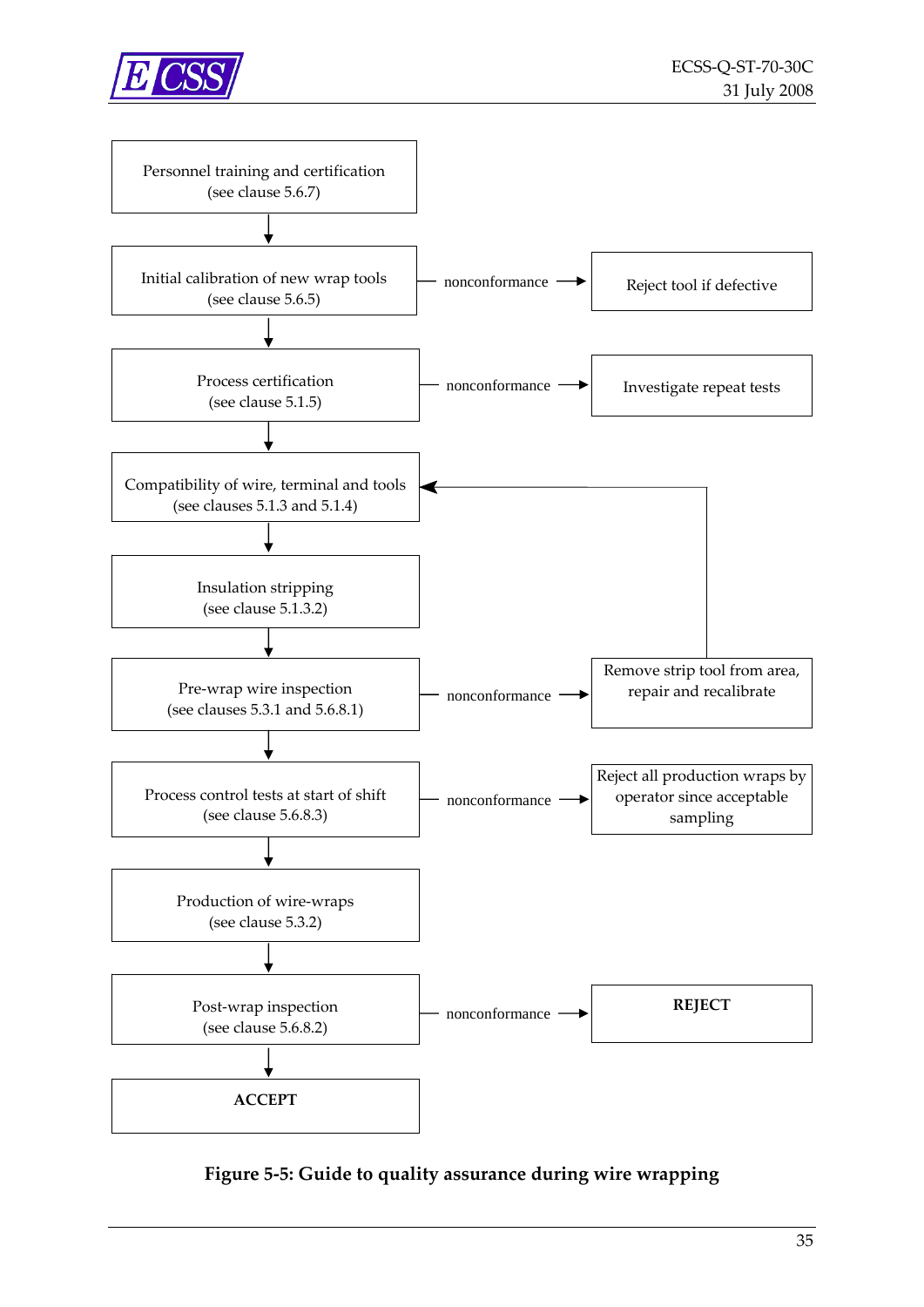<span id="page-35-2"></span><span id="page-35-0"></span>

## **5.6.5 Calibration**

- a. Initial tool calibration shall be carried out to confirm that a new or repaired tool (with appropriate bit and sleeve) is working correctly.
- b. Only calibrated tools shall be authorized for use.
- c. Before calibration it shall be confirmed that the tool conforms with the requirements of clause [5.1.3.3.](#page-14-3)
- d. 30 sample wrap connections between the selected wire and terminal post referred to in clause [5.2.2.4,](#page-22-3) shall be prepared for each tool.
- e. The calibration test sequence shall be as follows:
	- 1. Sample 1 to 30 Workmanship (see clause [5.5.1\)](#page-29-1)
	- 2. Sample 1 to 15 Stripping force (see clause [5.4.2](#page-26-1))
	- 3. Sample 16 to 30 Unwrapping test (see clause [5.4.3](#page-27-2))
- f. Recalibration shall be carried out at intervals of 12 months or whenever the tool is repaired.
- g. A tool calibration record shall be kept with the tool.
- h. Tool/wire/terminal certification shall be carried out using the calibrated tool (see clause [5.1.5\)](#page-16-2).
- i. Test monitoring equipment shall be periodically calibrated as detailed in clause [5.1.3.5,](#page-15-3) and calibration records be kept.
- j. Any suspected or actual equipment failures shall be recorded as a project nonconformance report so that previous results can be examined to ascertain whether or not re‐inspection and retesting is required.
- k. The customer shall be notified of the nonconformance details.

## **5.6.6 Workmanship standards**

- a. Visual standards consisting of satisfactory work samples or visual aids which clearly illustrate the quality characteristics of wire-wrap connections shall be prepared and available to each operator and inspector.
- b. The illustrations presented in [Figure](#page-24-1) 5‐3 and [Figure](#page-31-2) 5‐4, supplemented by photographic or physical material, shall be included as examples.

## <span id="page-35-1"></span>**5.6.7 Operator and inspector training and certification**

- a. Trained and competent personnel shall be employed for wire‐wrapping operations and inspection.
- b. A training programme shall be developed, maintained and implemented to provide for excellence of workmanship and personnel skill, careful and safe operations, and improvement of the quality of wrapped joints.
- c. Trained personnel shall be certified.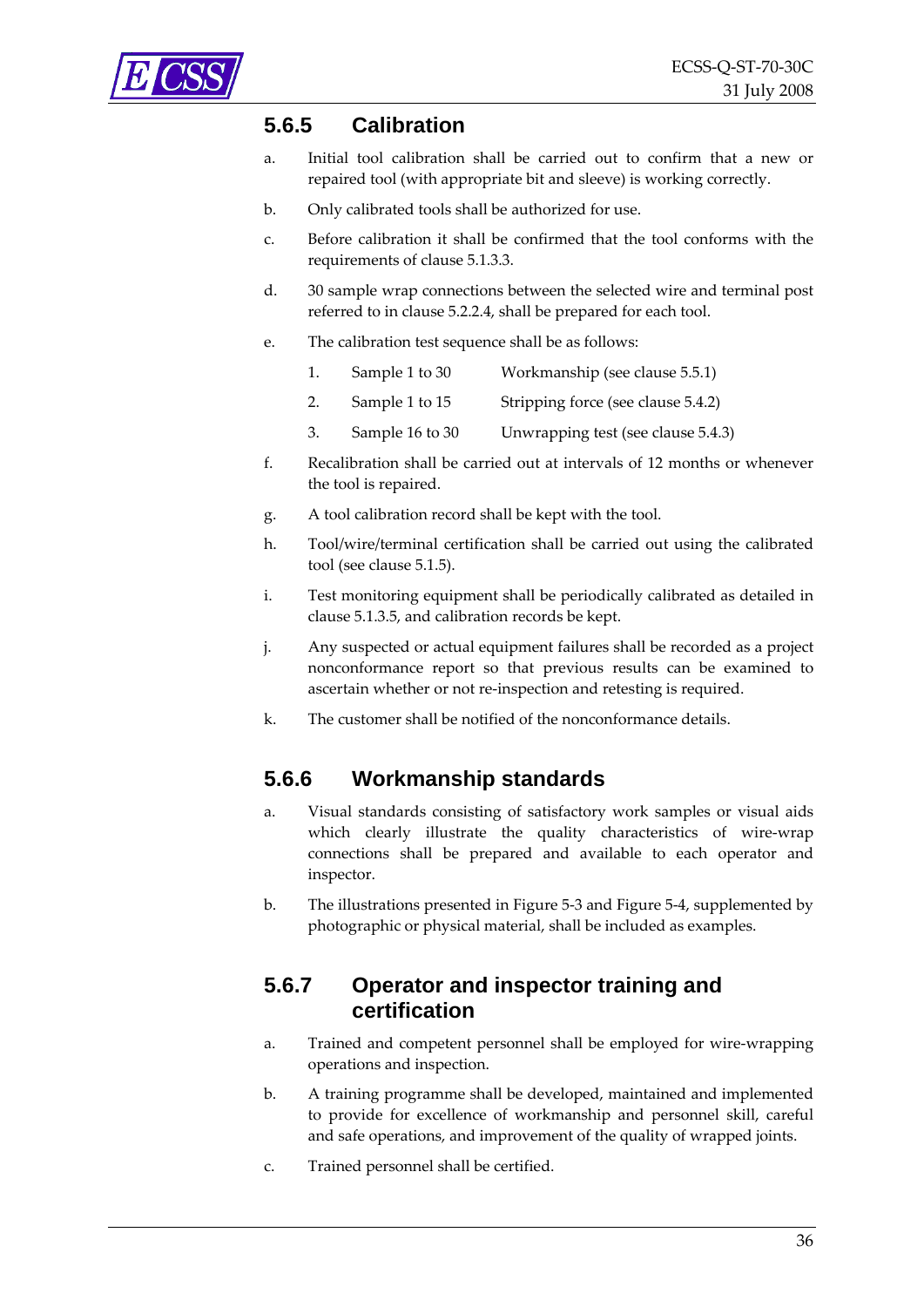<span id="page-36-0"></span>

- d. The certification of personnel shall be based upon objective evidence of wire wrap quality, resulting from test and inspection of the wrap joints.
- e. Re-certification of personnel shall apply in cases of repeatedly unacceptable quality levels and changes in wire‐wrapping techniques, parameters or required skills.
- f. Records shall be maintained of the training and certification status of operators and inspection personnel.
- g. All training and certification shall be performed at a school authorized by the customer.

### <span id="page-36-2"></span>**5.6.8 Inspections**

#### **5.6.8.1 Pre-wrap inspection**

a. Before the stripped wire is inserted into the wrap tool wire feed slot, the stripped conductor and wire insulation shall be examined.

NOTE The acceptance criteria are specified in clause [5.3.1](#page-22-4).

b. Inspection shall verify that wire size and type and the terminal posts are as specified on the drawing or control document.

#### **5.6.8.2 Post-wrap inspection**

a. The inspection shall be carried out with the aid of a binocular microscope in conformance with requirements of clause [5.5.1](#page-29-1).

#### <span id="page-36-1"></span>**5.6.8.3 Shift performance inspection and test**

- a. At the beginning of a production shift, the following sample connections shall be prepared for performance testing for each wire‐wrap combination,
- <span id="page-36-3"></span>b. The number of samples shall be according to the quantity of production wraps planned, and is defined as follows:
	- 1. six joints at the beginning, followed by a further six joints at the end of the shift (twelve joints total), when fifty or more wrap joints are planned per shift; or
		- NOTE Wrap joint samples to be identified "beginning" or "end" of shift
	- 2. six joints only at the beginning of the shift, when less than fifty wrap joints are planned per shift.
- c. In both cases of requirement [5.6.8.3b,](#page-36-3) the samples shall be first visually inspected (see clause [5.5.1\)](#page-29-1).
- d. From each set of six samples, three samples shall undergo the stripping force test (see clause [5.4.2](#page-26-1)), and the three remaining samples shall undergo the unwrapping test (see clause [5.4.3\)](#page-27-2).
	- NOTE The acceptance criteria are specified in clause [5.5.3](#page-31-1).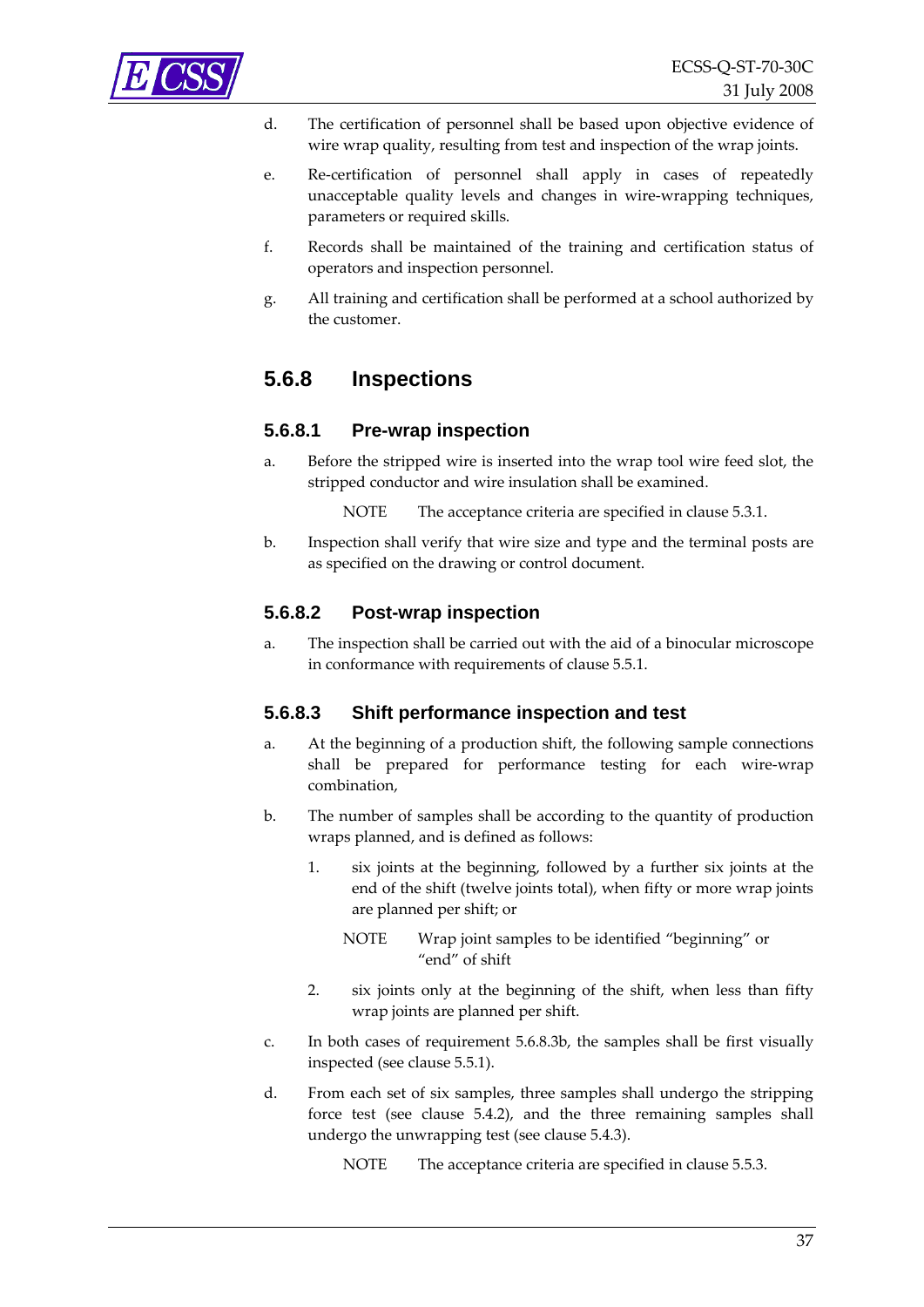<span id="page-37-0"></span>

e. For each wire‐wrap combination, the results shall be recorded in a "Daily process control sheet" in order to determine performance drift.

## **5.7 Document requirements**

- a. The supplier shall produce documentation for:
	- 1. Process identification, PID or RFA,
	- 2. Inspection,
	- 3. Traceability,
	- 4. Testing, both procedures and records,
	- 5. Logbooks including the daily process control sheet, and
	- 6. Calibration.
- b. The format of the documents shall be in conformance with the respective project requirements and the contractual data delivery obligations.
	- NOTE No specific DRD requirements emerge from this Standard.

NOTE Annex [A.4](#page-42-1) shows and example of a "Daily process control sheet".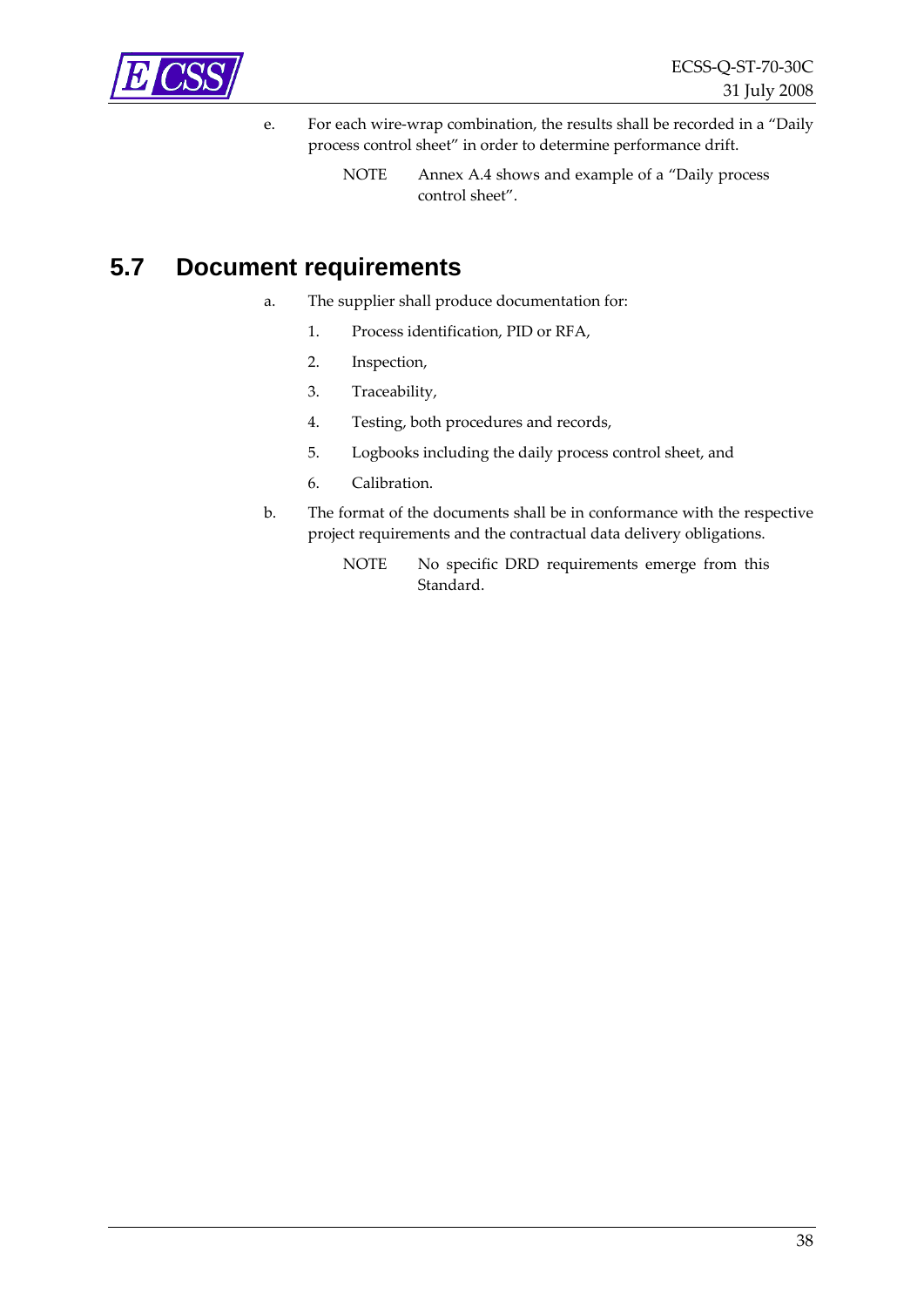<span id="page-38-0"></span>

## **Annex A (informative) Procedure for wire-rapping**

## <span id="page-38-2"></span><span id="page-38-1"></span>**A.1 Step-by-step procedure**

Examples of approved electrical and pneumatic wire‐wrapping tools are shown in [Figure](#page-39-1) A‐1.

The procedure to conform with requirements of clause [5.3.2](#page-22-5) and the dedicated PID contain the following steps (see also illustrations in [Figure](#page-40-1) A‐2):

- Verify that the tool is in calibration and that tool/wire/terminal certification has been successfully carried out, as detailed in clause [5.1.3.3](#page-14-3).
- Confirm that the terminal post alignment or orientation comply to the engineering drawings, and that the external condition of the post is satisfactory.
- A practical means of preventing damage to terminal corners prior to wrapping is to cover each terminal with PTFE sleeves, which are removed just before wrapping.
- Position the insulated wire radially so that subsequent routing of the non‐wrapped portion of the wire does not un‐wrap the connection.
- Insert the stripped wire end completely into the tool tip feed slot.
- Bend the insulated wire into the notch in the tool, to anchor in position.
- Carefully place the large hole in the tool tip over the terminal post, and adjust tool height to correct position for wrapping at levels  $Z_l$ ,  $Z_2$  or  $Z_3$  (as defined in [Figure](#page-24-1) 5‐3).
- Operate wrap tool to rotate tool bit around terminal post to form the connection. Let the tool do the work; do not press too hard.
- After wrapping is complete, remove tool. Inspect connection for workmanship prior to further wrapping onto the same terminal post.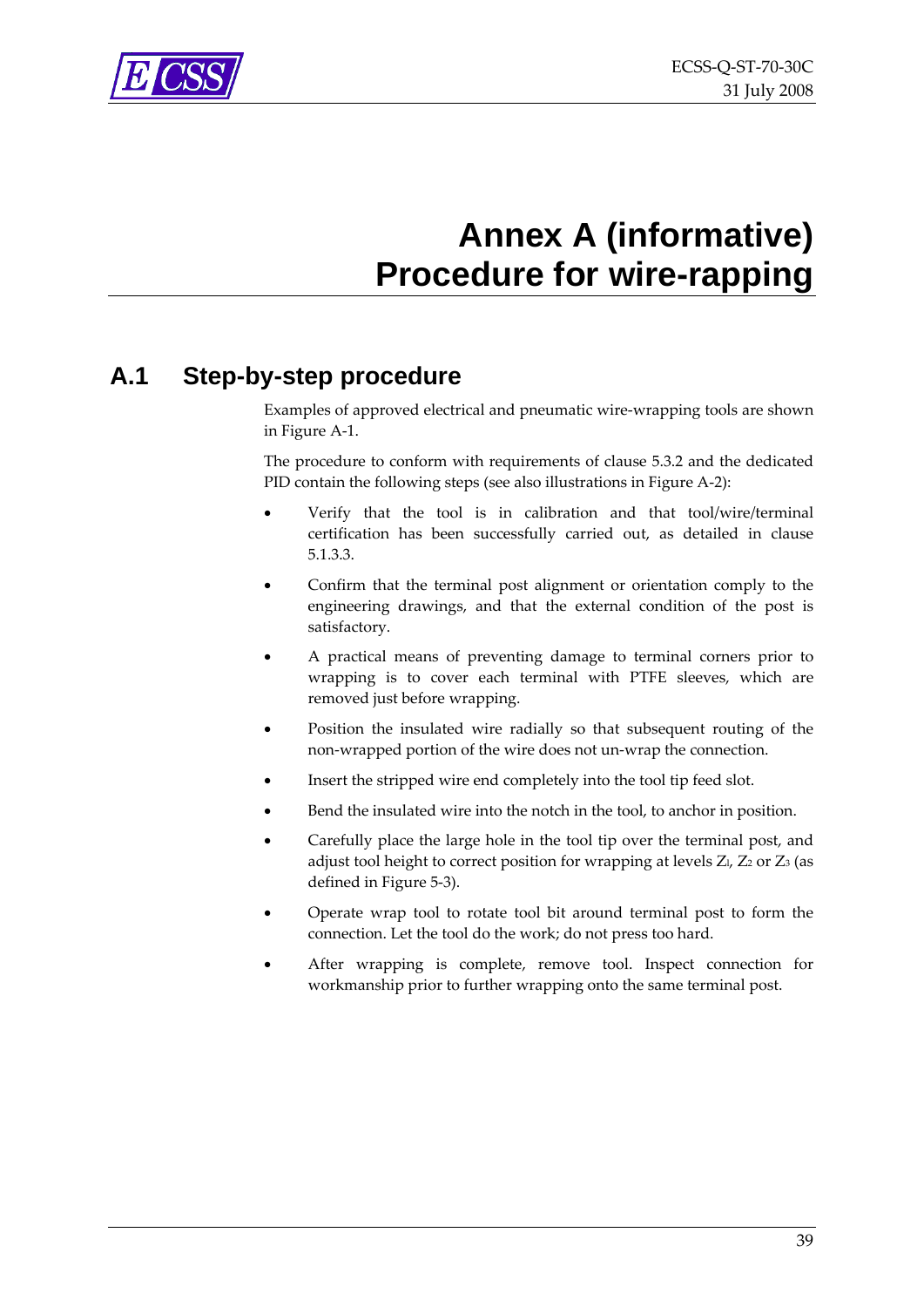<span id="page-39-0"></span>



<span id="page-39-1"></span>Key: A - Electrical mains supply

C ‐ Typical design of bit and sleeve

B ‐ Pneumatic

**Figure A‐1: Examples of approved wire‐wrapping tools**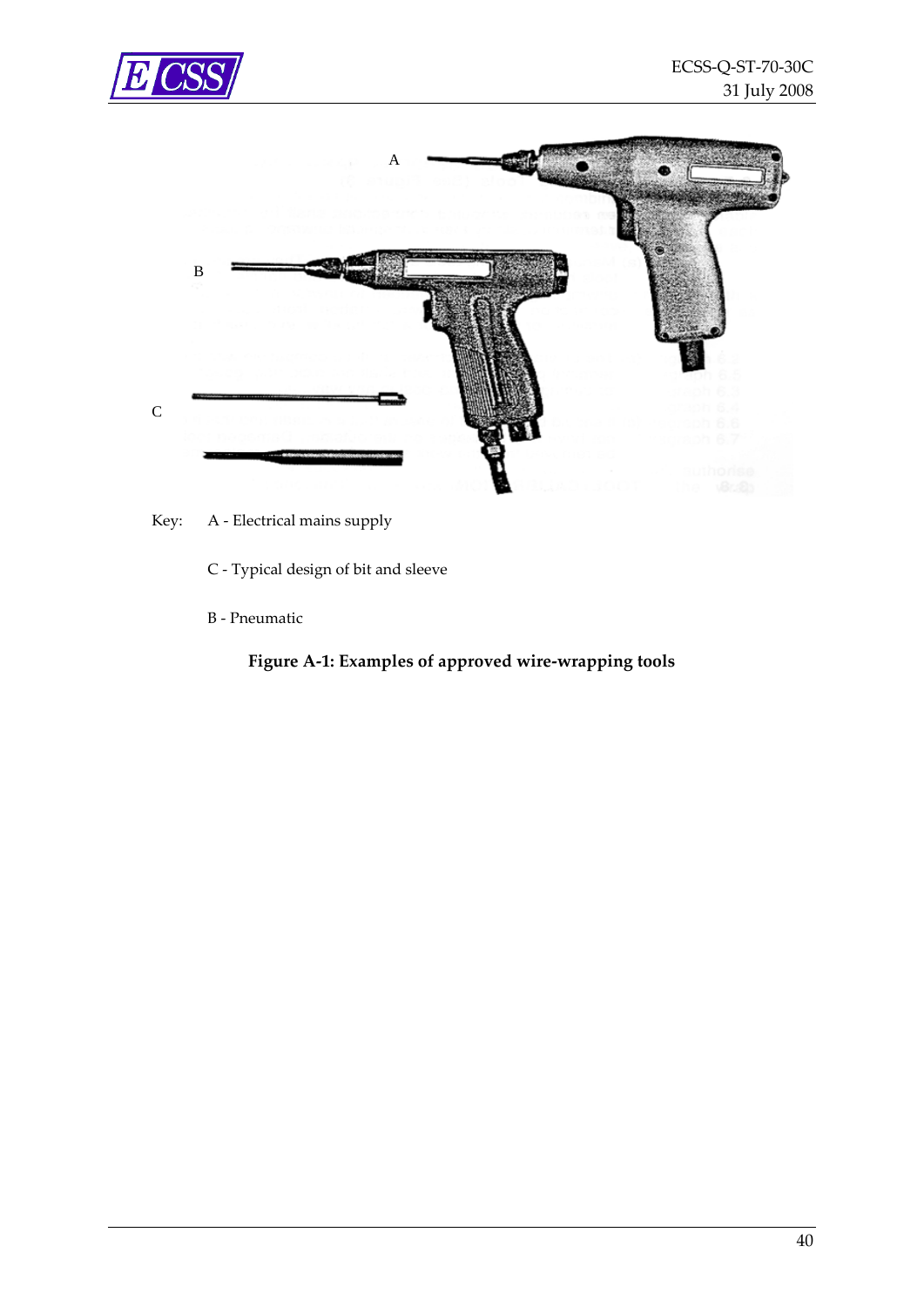<span id="page-40-0"></span>



<span id="page-40-1"></span>**Figure A‐2: Wire‐wrap connection process**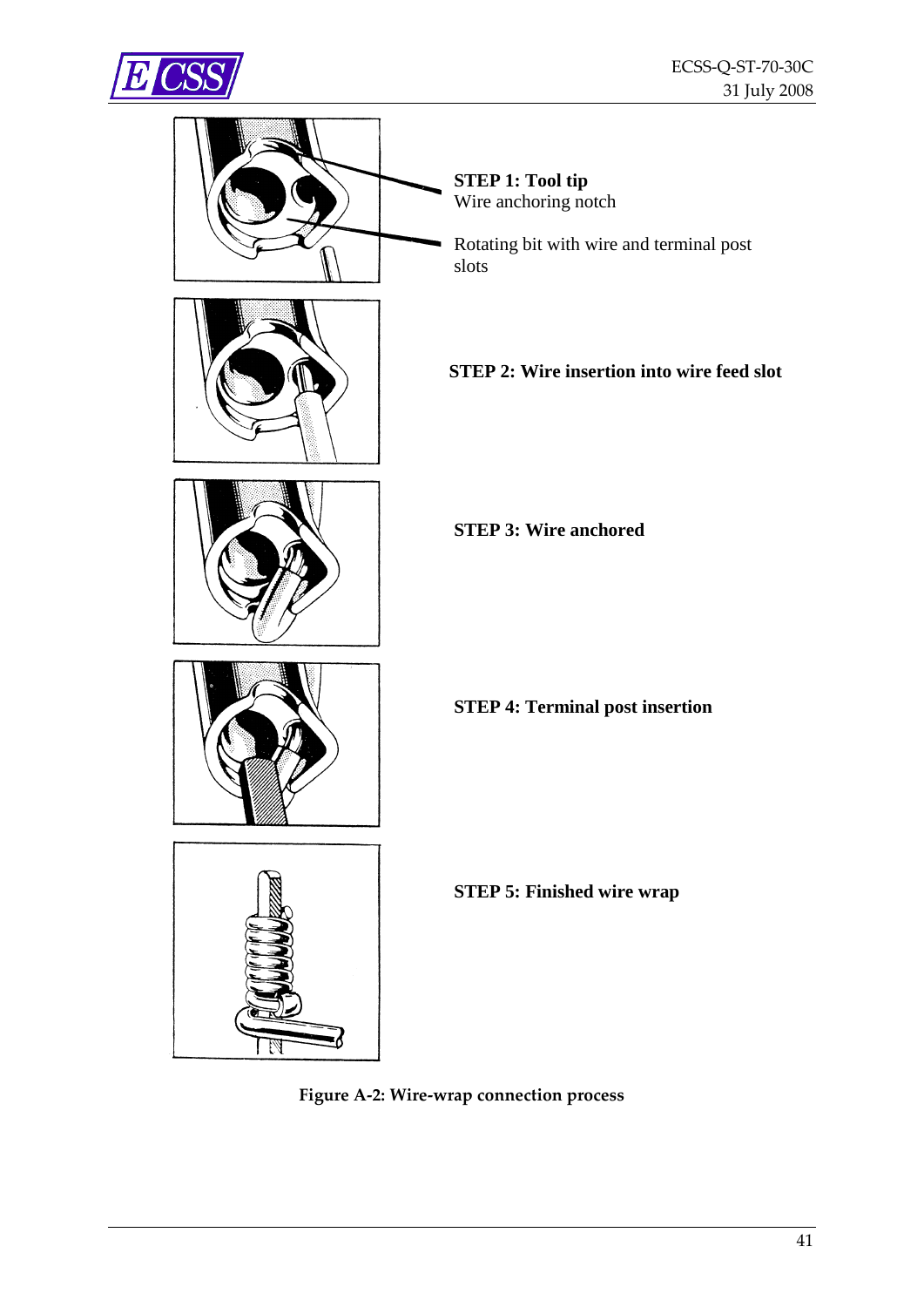

<span id="page-41-0"></span>

## <span id="page-41-2"></span>**A.2 Rework procedure**

- A wire‐wrapped joint is not intended to be a "removable" joint, but it can be easily reprocessed. Reprocessing, or unwrapping followed by re‐wrapping is termed "rework".
- To disconnect a wrapped connection, the wrapped wire has to be carefully uncoiled using an approved hand tool (see clause [5.1.3.4](#page-14-2) and [Figure](#page-41-1) A‐3, to preserve the corners of the terminal post.
- Cut off the part of the wire which was previously wrapped on the terminal post, and if possible, prepare the wire end for re-wrapping.
- After inspection to confirm that the external condition of the post is satisfactory, the new length of stripped conductor, or a completely new interconnection wire length can then be wrapped onto the previously wrapped terminal post, provided that the post and connection are capable of conforming with the requirements of this specification.
- The wire and terminal post materials and conditions are selected to enable joints to be reworked, with new wire each time:
	- ⎯ up to 3 times, using copper alloy wire, or
	- ⎯ up to 5 times, using soft copper wire.



**Figure A‐3: Hand unwrapping tools**

## <span id="page-41-3"></span><span id="page-41-1"></span>**A.3 Test procedures**

#### **A.3.1 Unwrapping test**

It is recommended that the test be carried out under a low power binocular microscope, to permit continuous monitoring of the wire as it is unwrapped, and detection of any problems as they occur.

Perform the test as follows, using the appropriate unwrapping tool (see [Figure](#page-41-1) [A](#page-41-1)‐3):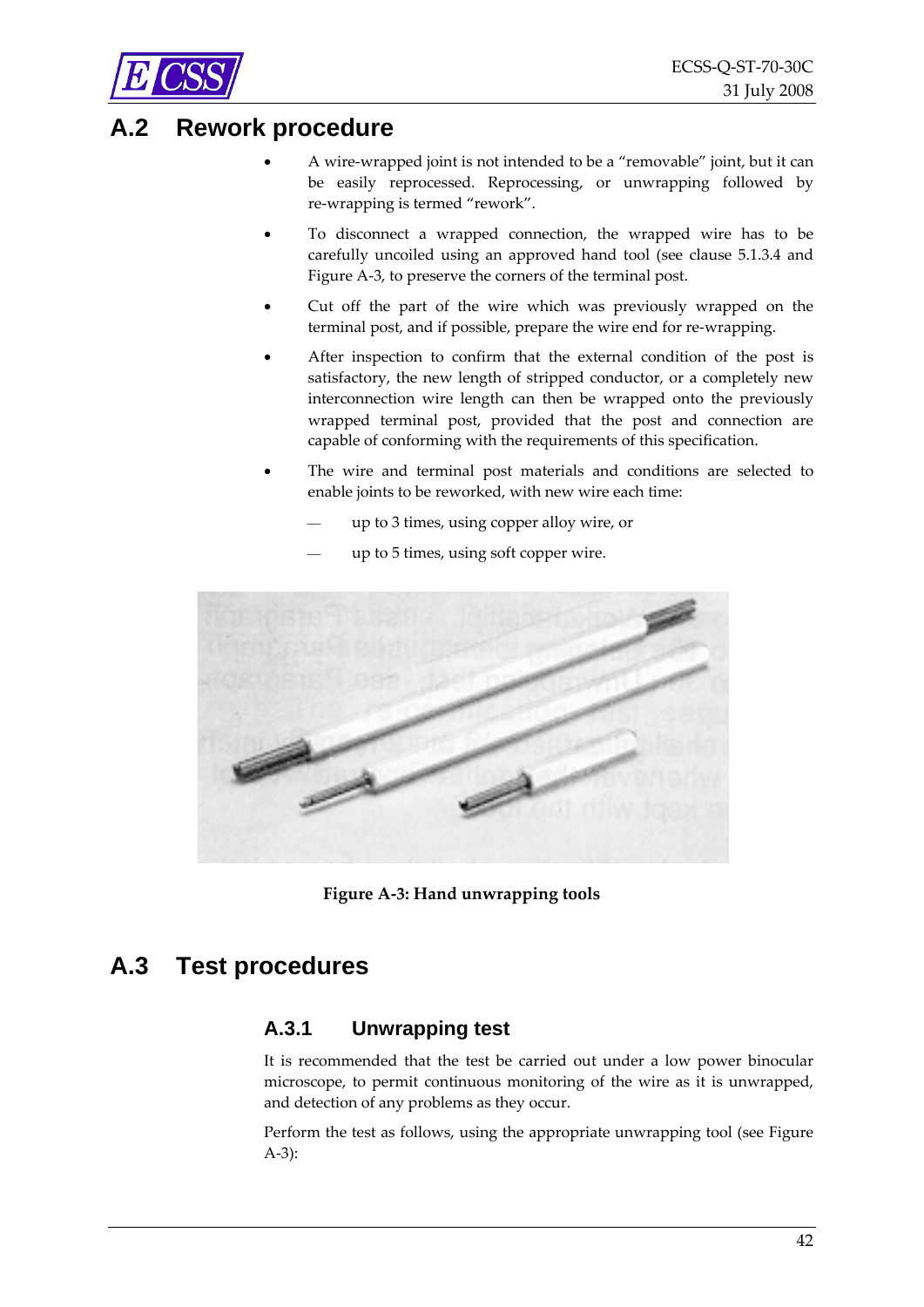

- Place the tool on the end of the terminal post, ensuring that the end of the wire to be unwrapped enters the helical groove correctly. Slowly rotate the tool until all the wire has been transferred onto the tool. To ensure that no damage occurs in the lower turn, slight tension may be applied to the wire whilst the tool is being rotated.
- When all the wire is unwrapped, carefully remove the tool with the loose helical coil of wire from the terminal post.
- Holding the insulated portion of the wire firmly, with the tool perpendicular to the wire, unroll the wire by rotating the tool, whilst exerting slight tension along the wire.

#### <span id="page-42-0"></span>**A.3.2 Gas-tightness test**

Carry out the gas‐tight test as follows:

- Suspend the test samples inside a glass vessel with a stopper containing 5 ml of aqua regia (1:1 concentrated hydrochloric acid and nitric acid), without contact with the acid. Expose the wire-wrap samples to the aqua regia fumes for a duration of 10 minutes.
- Immediately transfer and suspend the chemically attacked test samples to a second glass vessel containing 5 ml of concentrated ammonium sulphide solution, without contact with the liquid. Expose for several minutes to this atmosphere, necessary to obtain complete blackening of the surfaces of the samples.
- Allow to dry, and carefully unwrap the wire from the blackened connection. The gas‐tight areas appear bright in sharp contrast to the blackened exposed areas on the terminal post. [Figure](#page-45-2) A‐8illustrates a typical satisfactory test result, where the central region of the face of the terminal pin beneath the wire‐wrap has suffered attack and blackening.

## <span id="page-42-1"></span>**A.4 Daily process control sheet for test samples**

The data recorded for the purpose of documenting the results of pre‐ and post shift sample testing, see clause [5.6.8.3](#page-36-1) are logged in a format looking like the example of [Figure](#page-43-1) A‐4.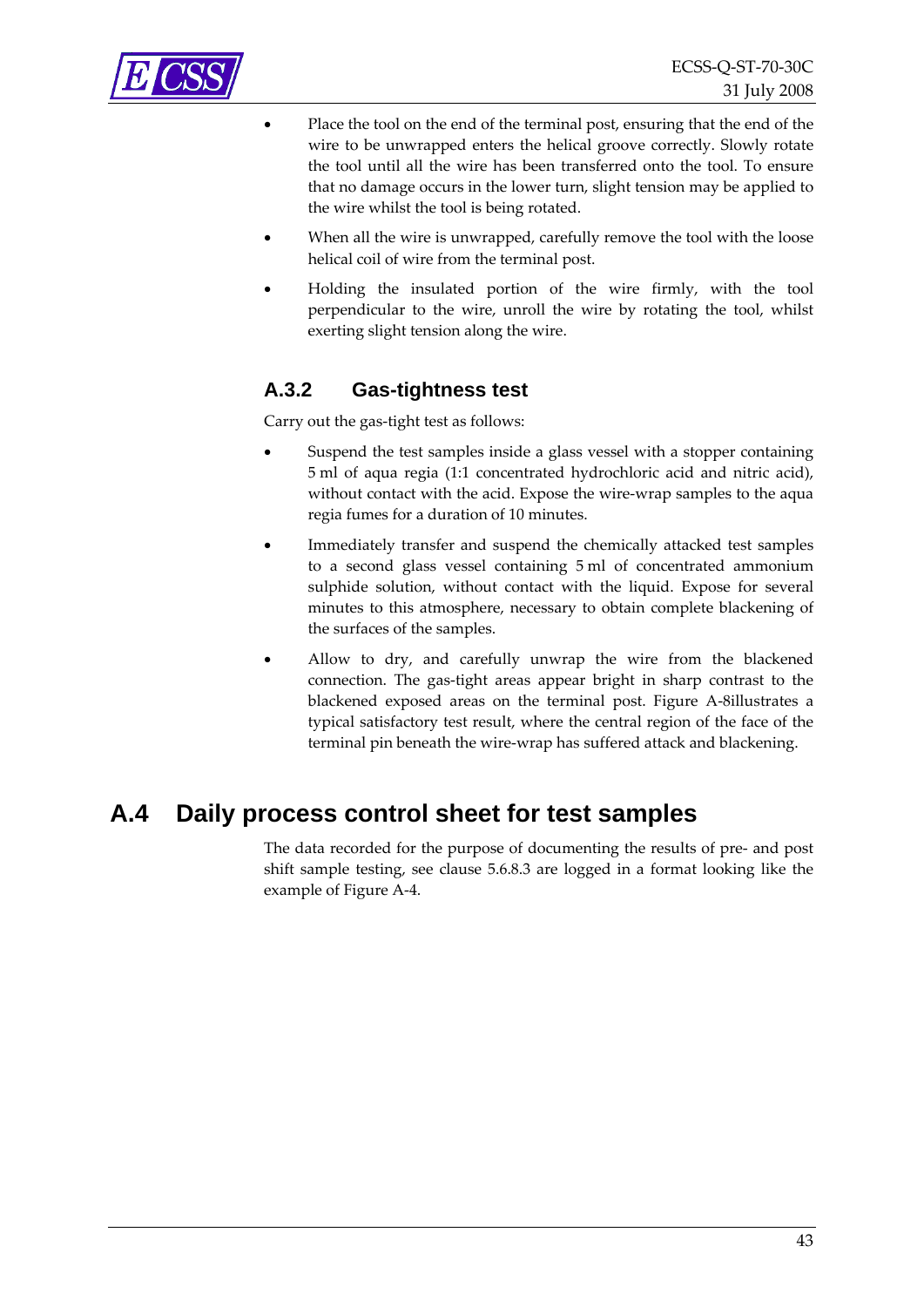<span id="page-43-0"></span>

| Daily process control sheet for test samples |               |                                       |                       |            |               |
|----------------------------------------------|---------------|---------------------------------------|-----------------------|------------|---------------|
| Project:                                     |               | Model:                                |                       | Date:      |               |
| Wire-wrap tool:                              |               | <b>Terminal post:</b>                 |                       | Wire:      |               |
| Quantity of<br>manufactured<br>connections   | Visual result | Stripping force<br>result<br>(Newton) | Unwrap test<br>result | Conclusion | Name and date |
|                                              |               |                                       |                       |            |               |
|                                              |               |                                       |                       |            |               |
|                                              |               |                                       |                       |            |               |
|                                              |               |                                       |                       |            |               |
|                                              |               |                                       |                       |            |               |
|                                              |               |                                       |                       |            |               |
|                                              |               |                                       |                       |            |               |
|                                              |               |                                       |                       |            |               |
|                                              |               |                                       |                       |            |               |
|                                              |               |                                       |                       |            |               |
|                                              |               |                                       |                       |            |               |
|                                              |               |                                       |                       |            |               |
|                                              |               |                                       |                       |            |               |

## <span id="page-43-1"></span>**Figure A‐4: Example of a daily process control sheet for test samples**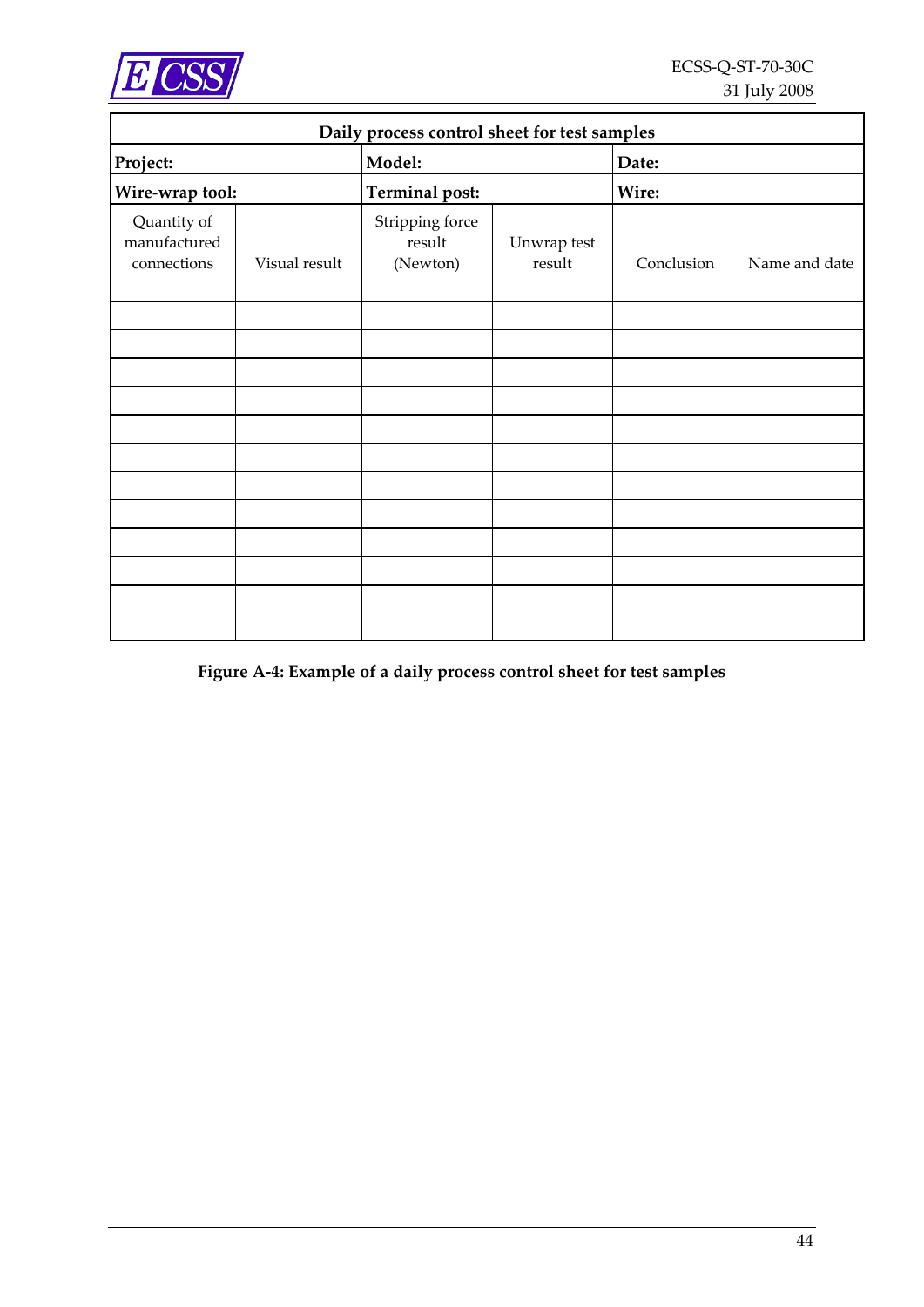<span id="page-44-0"></span>

## **A.5 Illustrative figures**

The following Figures are included to provide complementary information to the text of clause [5.](#page-12-1)



**Figure A‐5: Stripping force test fixture**

<span id="page-44-1"></span>

<span id="page-44-2"></span>**Figure A‐6: Connection resistance test**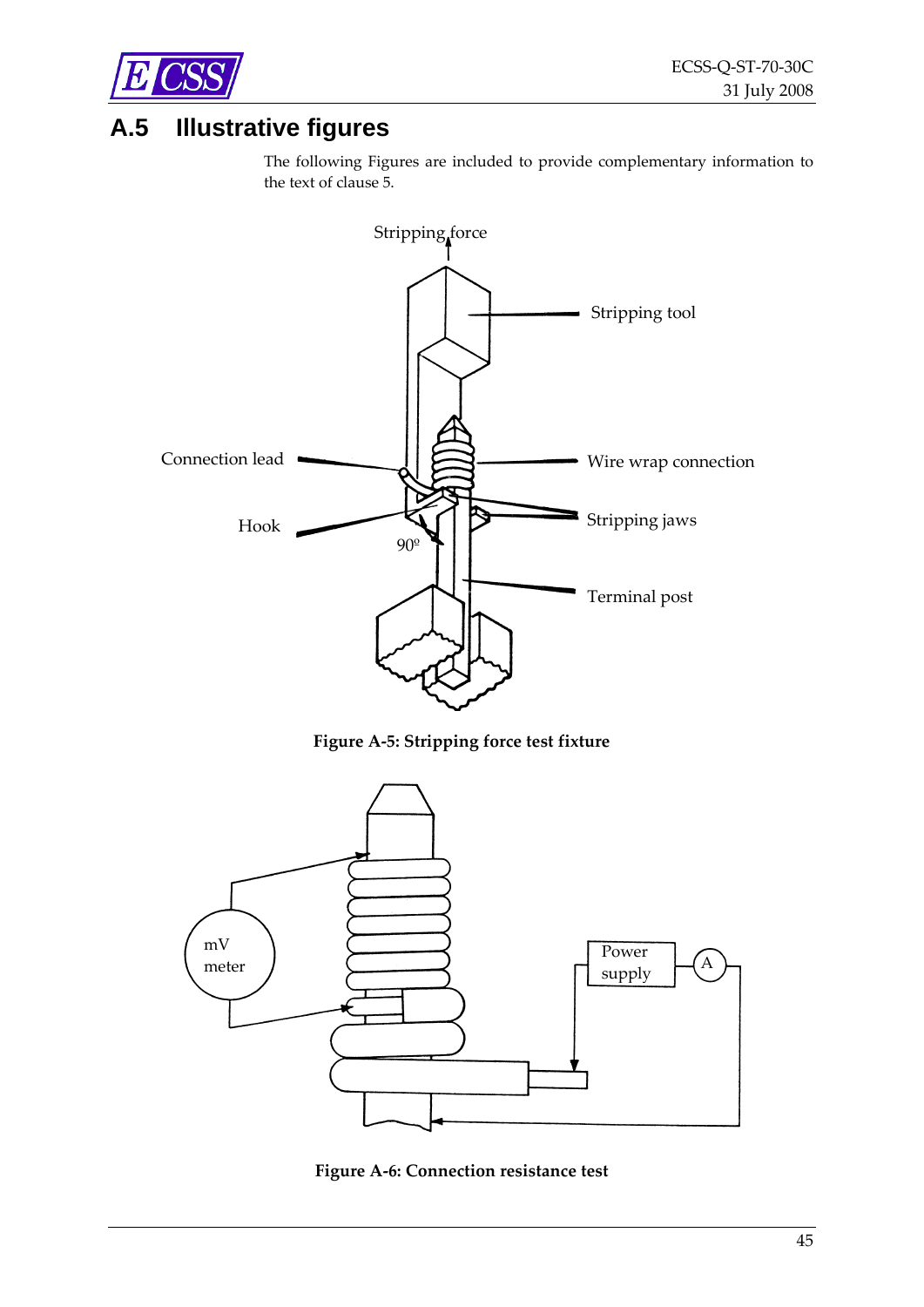<span id="page-45-0"></span>



**Figure A‐7: Typical cross‐section of wire‐wrap (×64)**

<span id="page-45-1"></span>Bright gas tight joints at corner



<span id="page-45-2"></span>Central region on the terminal post beneath the wrap may only be slightly darkened, due to build-up of the corrosion product beneath the conductor, preventing blackening by the sulphide fumes.

**Figure A‐8: Gas‐tightness test result**